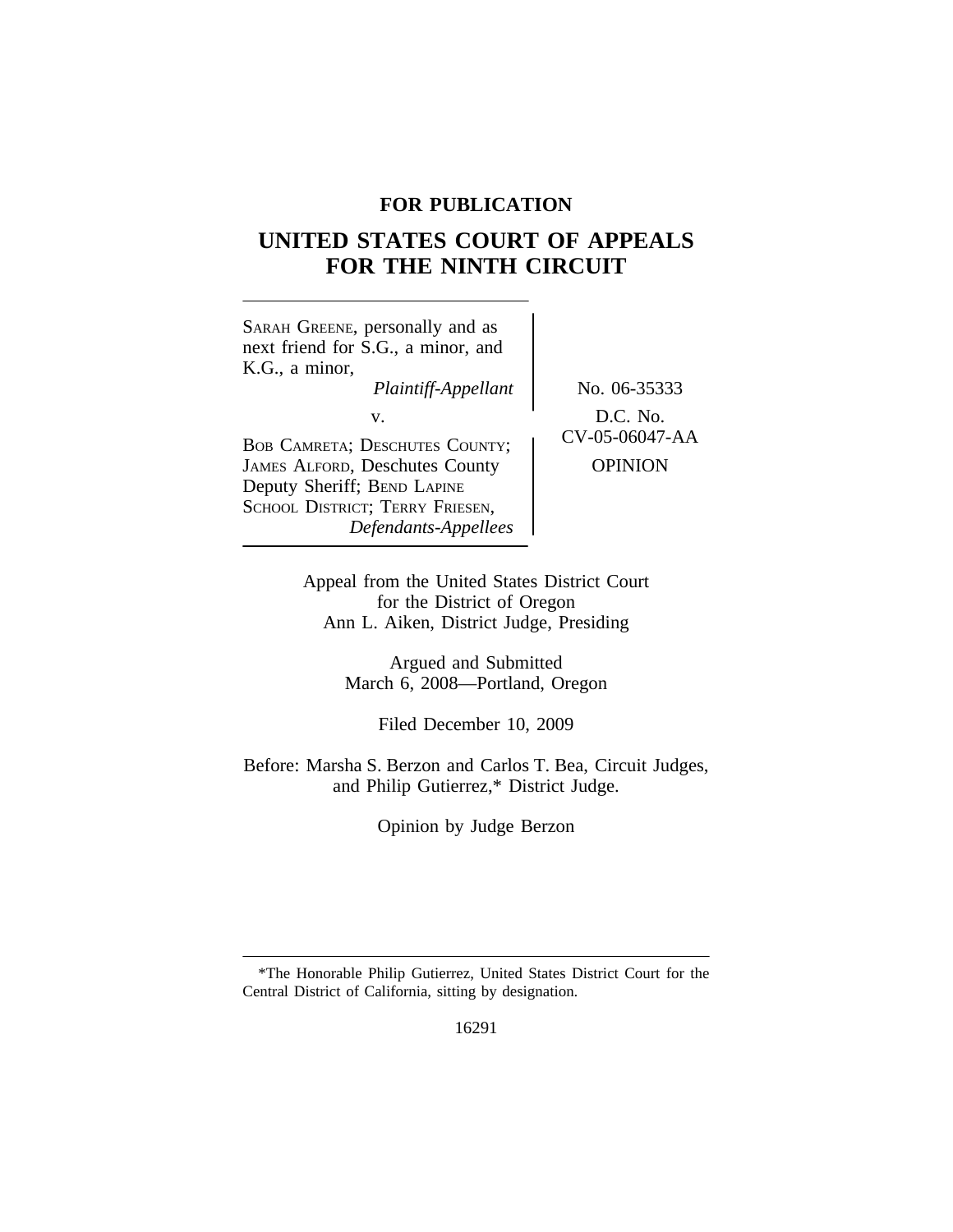## **COUNSEL**

Mikel R. Miller, Law Office of Mikel R. Miller, Bend, Oregon, for the plaintiff-appellant.

Hardy Myers, Attorney General; Mary H. Williams, Solicitor General; David B. Thompson, Senior Assistant Attorney General; for Bob Camreta, Defendant-Appellee. Janet M. Schroer, Hoffman, Hart & Wagner, LLP, for Terry Friesen and Bend LaPine School District, defendants-appellees. Christopher Bell and Mark P. Amberg, Deschutes County Legal Counsel,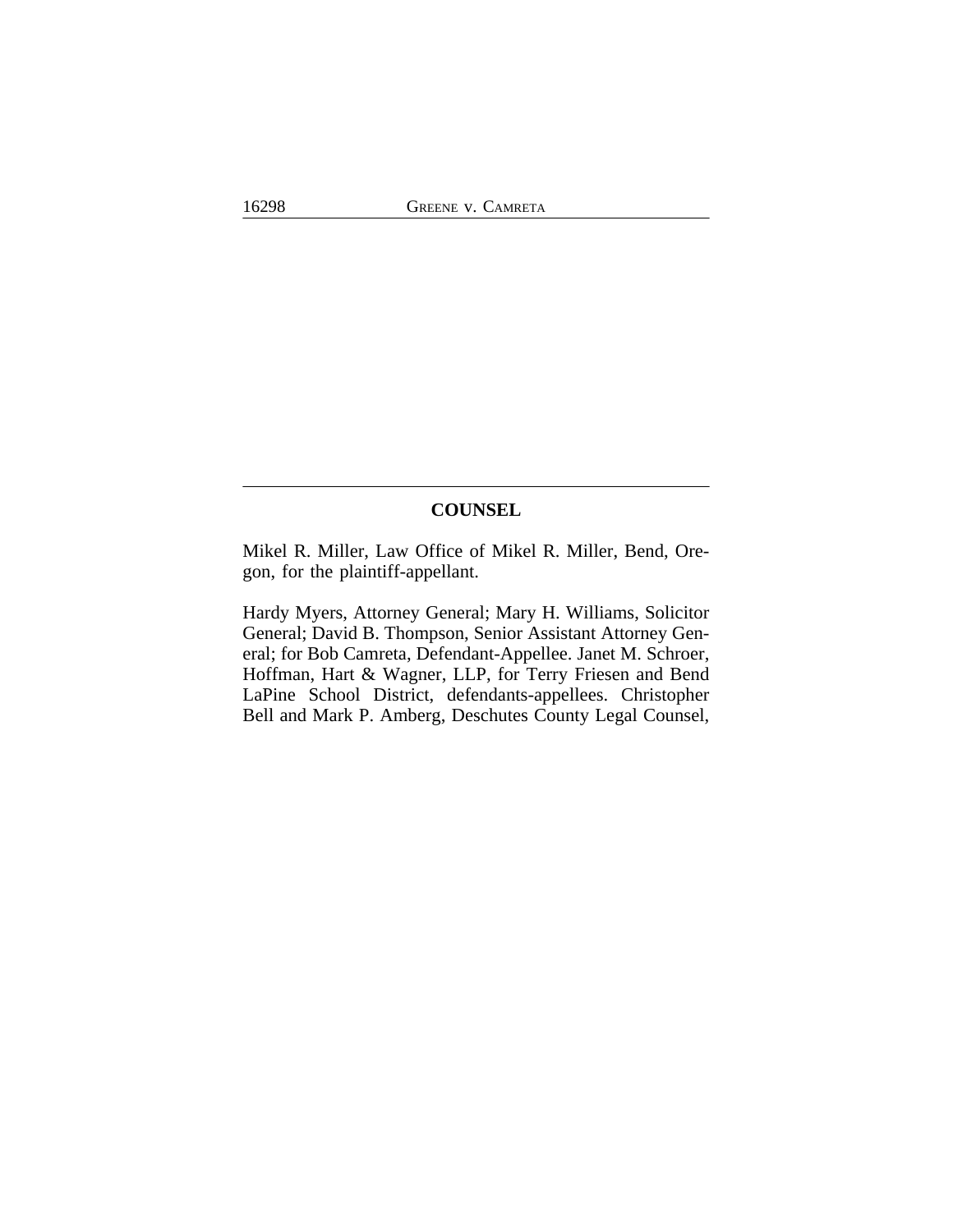for Deputy Sheriff James Alford and Deschutes County, defendants-appellees.

#### **OPINION**

BERZON, Circuit Judge:

We are asked to decide whether the actions of a child protective services caseworker and deputy sheriff, understandably concerned for the well-being of two young girls, exceeded the bounds of the constitution. Specifically, the girls' mother, Sarah Greene, alleges, on behalf of S.G., one of her children, that the caseworker, Bob Camreta, and deputy sheriff, James Alford, violated the Fourth Amendment when they seized and interrogated S.G. in a private office at her school for two hours without a warrant, probable cause, or parental consent. Sarah also argues that Camreta's subsequent actions, both in securing a court order removing the girls from her custody and in subjecting the girls to intrusive sexual abuse examinations outside her presence, violated the Greenes' familial rights under the Due Process Clause of the Fourteenth Amendment.

As this brief description makes clear, resolving the constitutional claims at issue in this case involves a delicate balancing of competing interests. On one hand, society has a compelling interest in protecting its most vulnerable members from abuse within their home. The number of child abuse allegations is staggering: In 2007, for example, state and local agencies investigated 3.2 million reports of child abuse or neglect. *See* U.S. DEPARTMENT OF HEALTH AND HUMAN SERVICES, ADMINISTRATION ON CHILDREN, YOUTH AND FAMILIES. CHILD MALTREATMENT 2007 (2009), *available at* http://www.acf.hhs.gov/programs/cb/pubs/cm07/ chapter2.htm.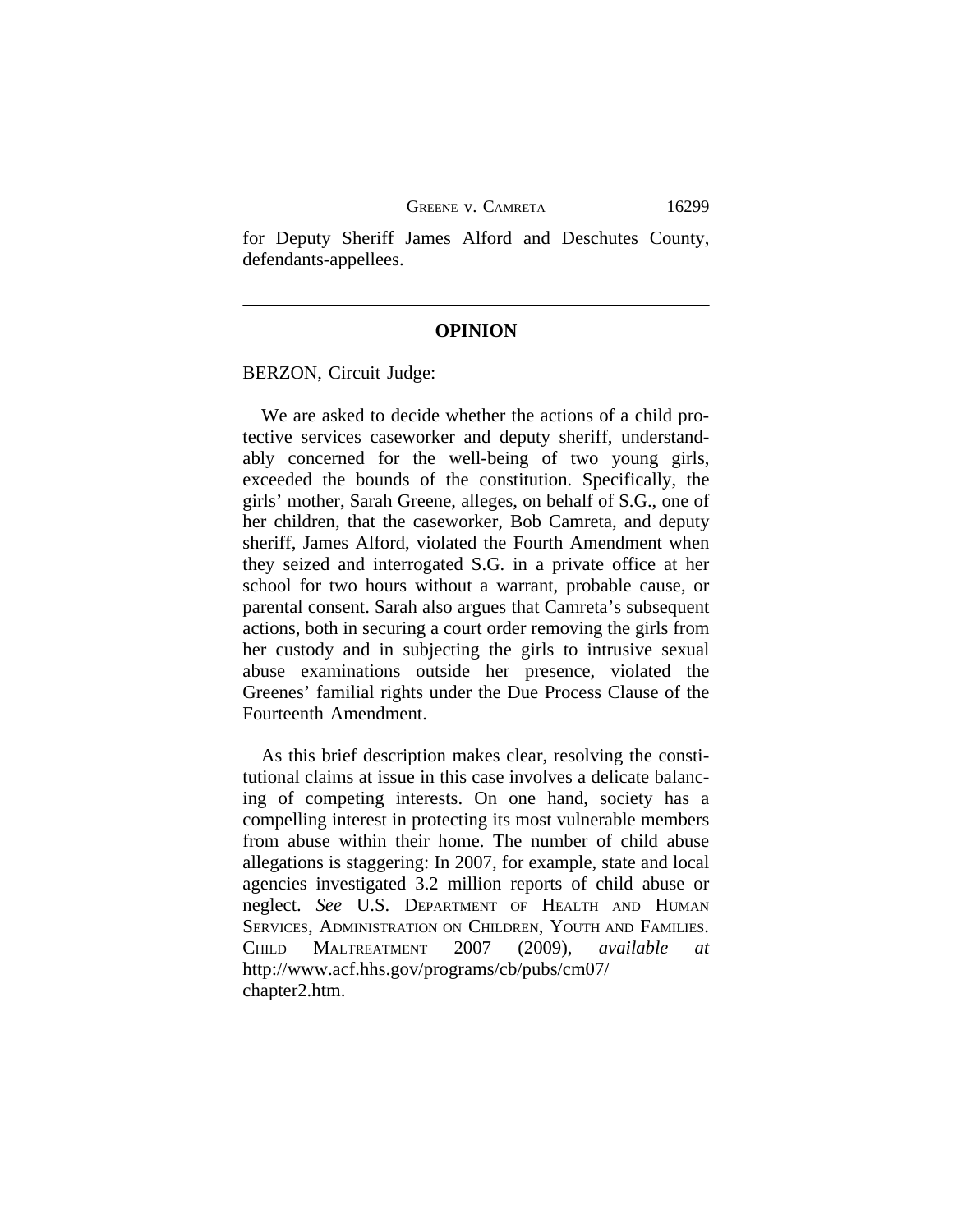16300

On the other hand, parents have an exceedingly strong interest in directing the upbringing of their children, as well as in protecting both themselves and their children from the embarrassment and social stigmatization attached to child abuse investigations. Of the 3.6 million investigations conducted by state and local agencies in 2006, only about a quarter concluded that the children were indeed victims of abuse. *See id.* This discrepancy creates the risk that "in the name of saving children from the harm that their parents and guardians are thought to pose, states ultimately cause more harm to many more children than they ever help." Doriane Lambelet Coleman, *Storming the Castle to Save the Children: The Ironic Costs of a Child Welfare Exception to the Fourth Amendment*, 47 WM. & MARY L. REV. 413, 417 (2005).

With these competing considerations in mind, we turn first to Sarah's constitutional claims. As we explain below, we hold that the investigation conducted by Camreta and Alford and the removal and examination instigated by Camreta all violated Sarah and the girls' constitutional rights. As to the investigation, however, we conclude that Camreta and Alford cannot be liable in damages because they have qualified immunity.

#### **I. FACTS & PROCEDURAL HISTORY**

#### **A. FACTUAL BACKGROUND**

Nimrod Greene ("Nimrod") was arrested on February 12, 2003, for suspected sexual abuse of F.S., a seven-year old boy. Nimrod's arrest was based on statements made by F.S. to his parents and similar statements later made to investigators, all alleging that Nimrod had touched F.S.'s penis over his jeans when Nimrod was drunk in F.S.'s parents' home. F.S. reported that Nimrod had done this to him once before. In addition, F.S.'s mother told officers that Sarah, Nimrod's wife, "had talked to her about how she doesn't like the way Nimrod makes [their daughters, S.G. and K.G.,] sleep in his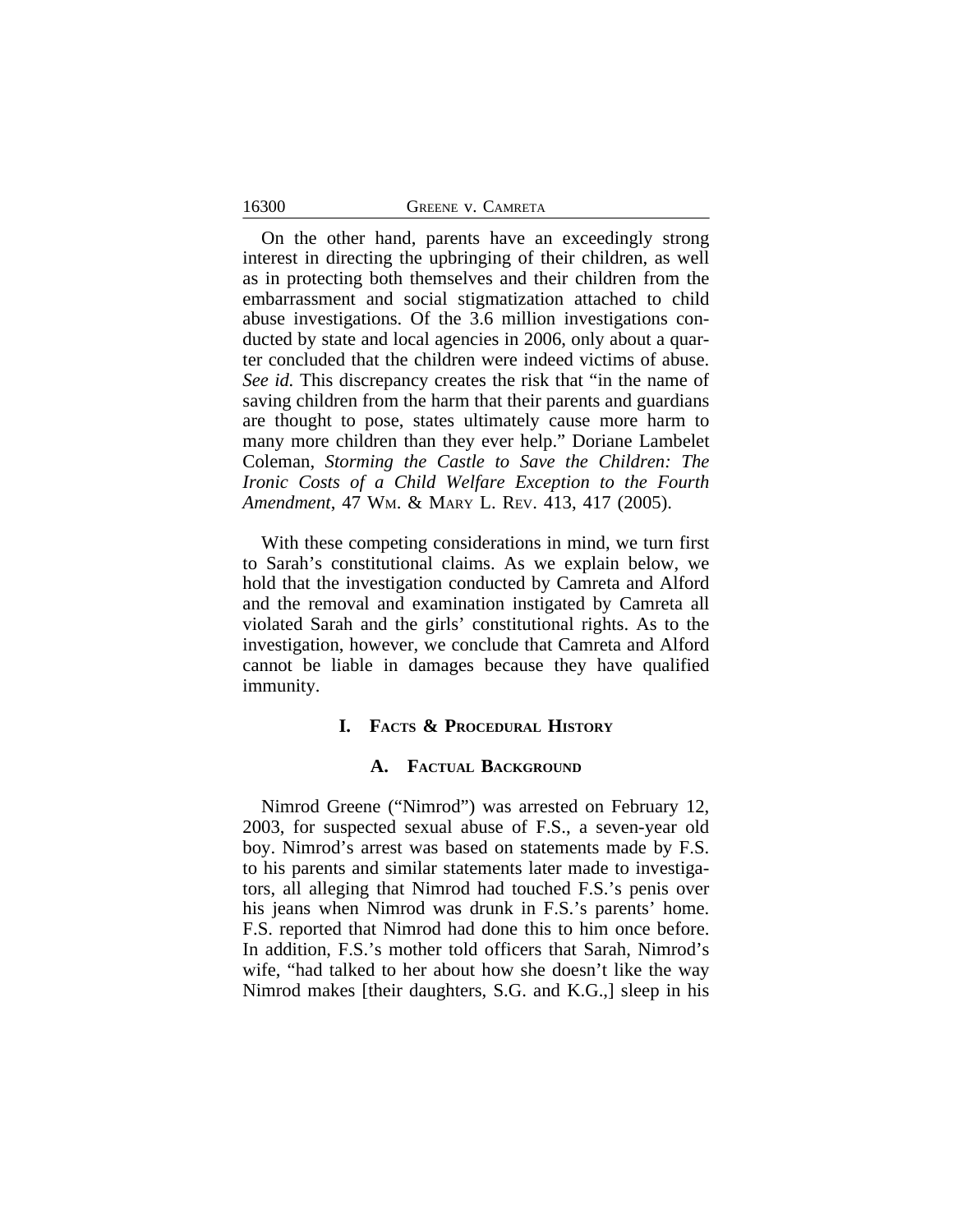| <b>GREENE V. CAMRETA</b> |  |
|--------------------------|--|
|--------------------------|--|

bed when he is intoxicated and she doesn't like the way he acts when they are sitting on his lap." Along the same lines, F.S.'s father told officers that:

Nimrod himself has made some type of prior comment about how his wife Sarah was accusing him of molesting his daughters and Sarah reportedly doesn't like the girls laying in bed with Nimrod when he has been drinking. [F.S.'s father] said neither he nor his wife  $\lceil \cdot \rceil$  have any direct knowledge of abuse at the Greene home, but this type of comment and/or accusation has come in several ways from Sarah and Nimrod.

The Oregon Department of Human Services ("DHS") heard of these allegations about a week after Nimrod's arrest. The next day, Bob Camreta, a caseworker with DHS, learned that Nimrod had been released and was having unsupervised contact with his daughters. Camreta was assigned to assess the girls' safety. Based on his training and experience as a DHS caseworker, Camreta was "aware that child sex offenders often act on impulse and often direct those impulses against their own children, among others. For this reason, [he was] concerned about the safety and well-being of Nimrod Greene's own small children."

Three days after hearing of Nimrod's release, Camreta visited S.G.'s elementary school to interview her. Camreta thought the school would be a good place for the interview because it is a place where children feel safe and would allow him "to conduct the interview away from the potential influence of suspects, including parents." According to Camreta, "[i]nterviews of this nature, on school premises, are a regular part of [child protective services] practice and are consistent with DHS rules and training." Sarah was not informed of, nor did she consent to, the interview of her daughter. Camreta also did not obtain a warrant or other court order before the interview.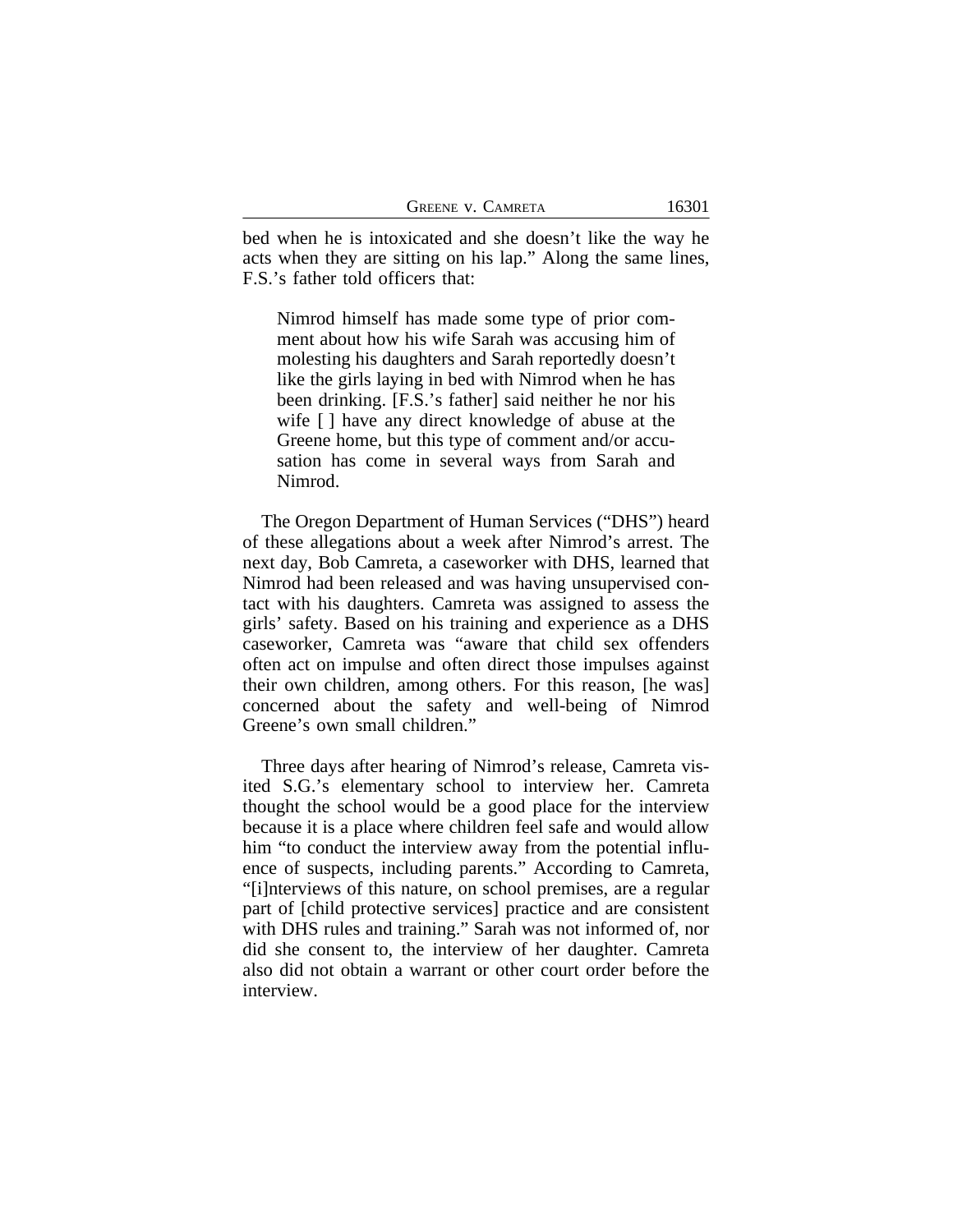Throughout the interview Camreta was accompanied by Deputy Sheriff Alford. Upon arriving at the school, Camreta told school officials that he and Alford were there to interview S.G. and requested use of a private office. Terry Friesen, a counselor at the elementary school, visited S.G. in her classroom and told the child that someone was there to talk with her. Friesen took S.G. to the room where Camreta and Alford were waiting and left.

Camreta interviewed S.G. for two hours in Alford's presence.**<sup>1</sup>** The interview was not recorded. Alford, who had a visible firearm, did not ask any questions during the interview. According to Camreta, S.G. told him:

- " 'When he drinks he tries to do it,' meaning, 'he tries to touch me somewhere in my private parts. Then I go to my room and lock the door.' "
- The last incident occurred " 'just last week' on the outside of her clothing and she had tried to tell him to stop."
- "The touching of private parts started when she was three."
- "The touching involved the chest and buttock areas, outside of clothing. Her father sometimes 'mumbled' during the touching."
- "Her mother knew about the touching . . ." and it was " 'one of our secrets' with her little sister,  $K.G.'''$

**<sup>1</sup>**The parties dispute the length of the interview. Both Camreta and Alford assert that the interview lasted about an hour, while S.G. maintains that it lasted two hours. Because this is a motion for summary judgment, we view the facts in the light most favorable to the non-moving party and so assume that the interview lasted two hours.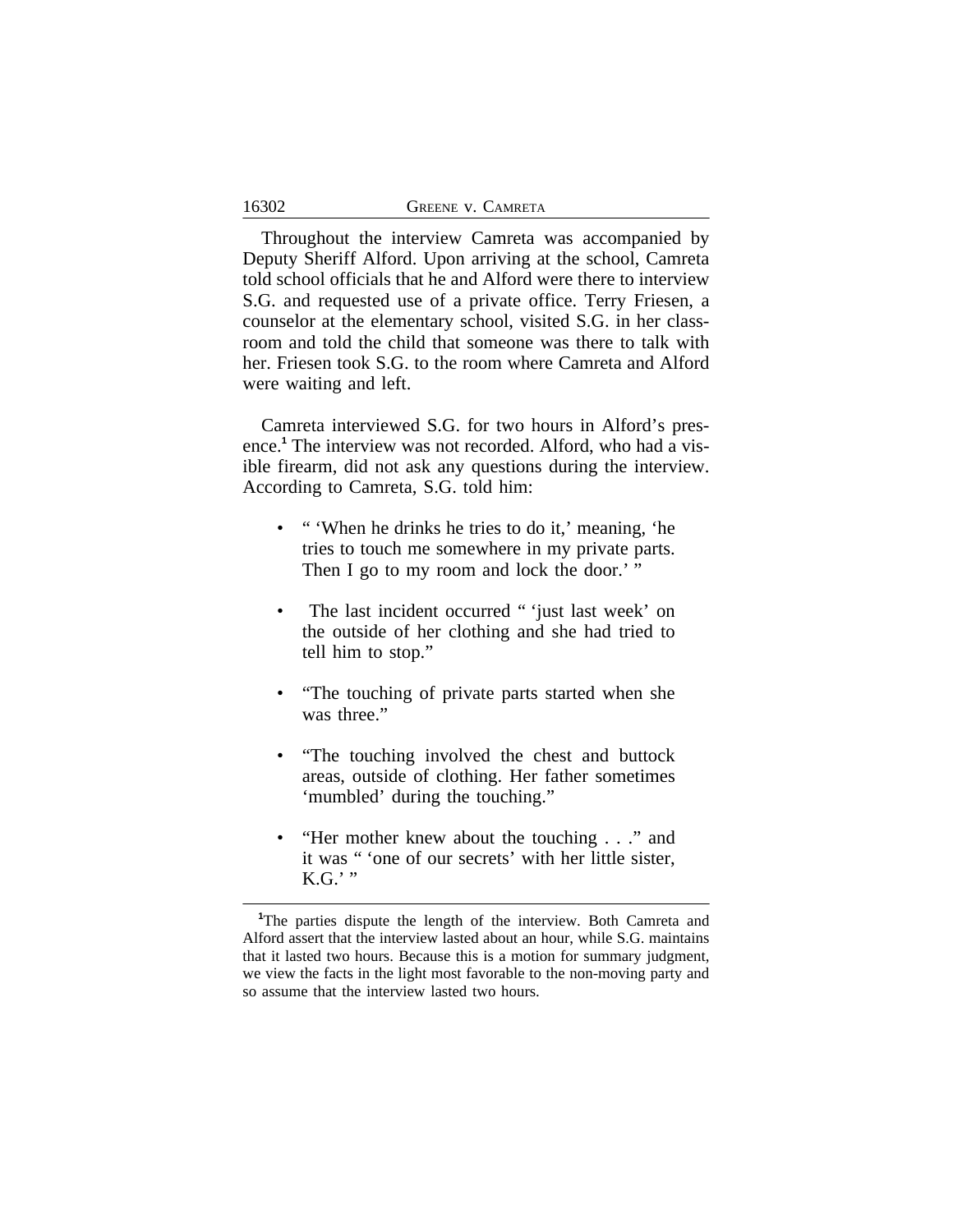| <b>GREENE V. CAMRETA</b> |  |
|--------------------------|--|
|--------------------------|--|

Camreta maintains that he "certainly did not coerce [S.G.] or try to induce her into making any accusations."

In contrast, S.G. recounted the interview as follows:

[Camreta] ask[ed] me if sometimes my dad touched me all over my body. I thought back to the times when my dad hugged me, kissed me, gave me piggy-back rides, rides on his shoulders and horsey rides. I remembered all of my dad's touches with fondness. He was a very loving father, and I loved hugging and kissing him. These were the touches that I was referring to when I said my dad touched me. So I told the man, yes, my dad touches me all over. And then the man started asking me if sometimes those were bad touches, and I said, no they weren't, but he kept asking me over and over again, and I would say, no, I don't think my dad touched me in a bad way. He would say, "No, that's not it," and then ask me the same question again. For over an hour, Bob Camreta kept asking me the same questions, just in different ways, trying to get me to change my answers. Finally, I just started saying yes to whatever he said. And then after a while, he said I could go. I believe I was there for two hours.

According to Sarah, later that night S.G. told her that when Camreta asked her what bad things her father had done, she initially told him "nothing," but that Camreta kept asking questions and confused her. S.G. stated that she was "scared" when Friesen left her with Camreta and Alford, although she did not ask to call home, did not ask to have Friesen or her parents with her, and did not cry. With respect to Alford's presence, S.G. stated that she is generally comfortable around police officers, that Alford was nice to her and did not do anything to scare her, and that she trusted him.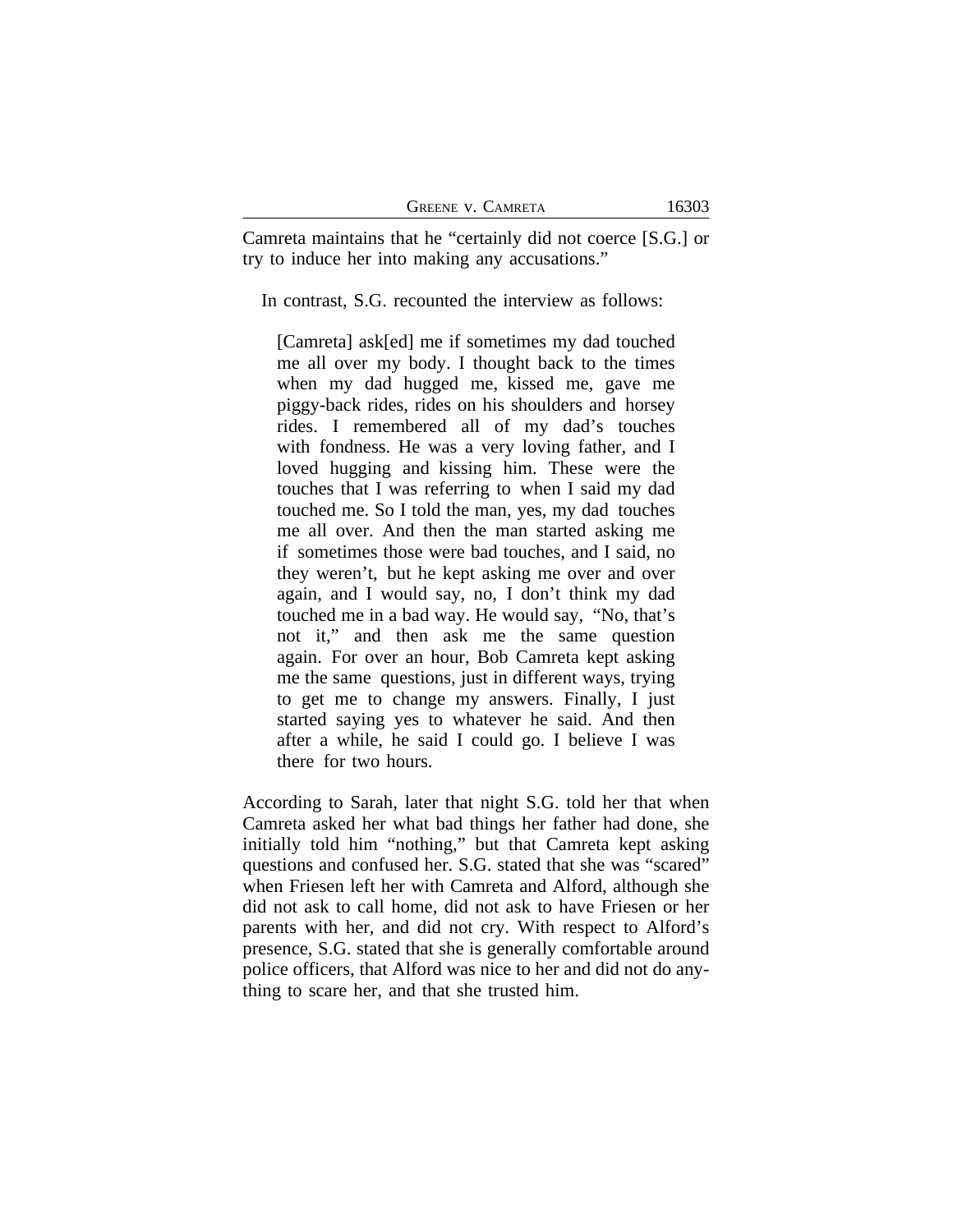|  |  | <b>GREENE V. CAMRETA</b> |
|--|--|--------------------------|
|--|--|--------------------------|

16304

Based on the interview and other information he had gathered, Camreta believed that Nimrod had sexually abused S.G. As a result, Camreta and Alford visited the Greenes' home and spoke with Sarah and Nimrod. Both parents denied any sexual abuse but agreed to a safety plan whereby, pending an investigation, Nimrod would not have unsupervised contact with his two daughters, S.G. and K.G. The safety plan also provided that S.G. would undergo a sexual abuse examination at the KIDS Intervention & Diagnostic Service Center ("the KIDS Center"), which specializes in child sexual abuse. Camreta advised the parents not to speak with their children about the allegations of abuse.

On March 6, 2003, Nimrod was indicted on six counts of felony sexual assault of F.S. and S.G. He was shortly released but ordered not to have any contact with his daughters. That same day counsel for the Greenes informed Camreta that he had been retained to represent the family, that all family members had been advised of their Fifth Amendment right to remain silent and had chosen to invoke that right, and that no one from DHS had permission to meet with a member of the family without counsel present.

The next day, Camreta went to the Greene home to inform Sarah of the court's no-contact order and assess whether Sarah would comply with it. Sarah indicated that she had hired an attorney to defend her husband, that the allegations against him were lies, and that she had talked to S.G. about the allegations of abuse.

Sarah's and Camreta's accounts of the conversation between them on March 7 diverge in two respects. First, with regard to the no-contact order, Sarah stated that she told Camreta:

[W]hile it would be significantly detrimental to [her] family finances, there was a place [her] husband could stay so that he would have no contact with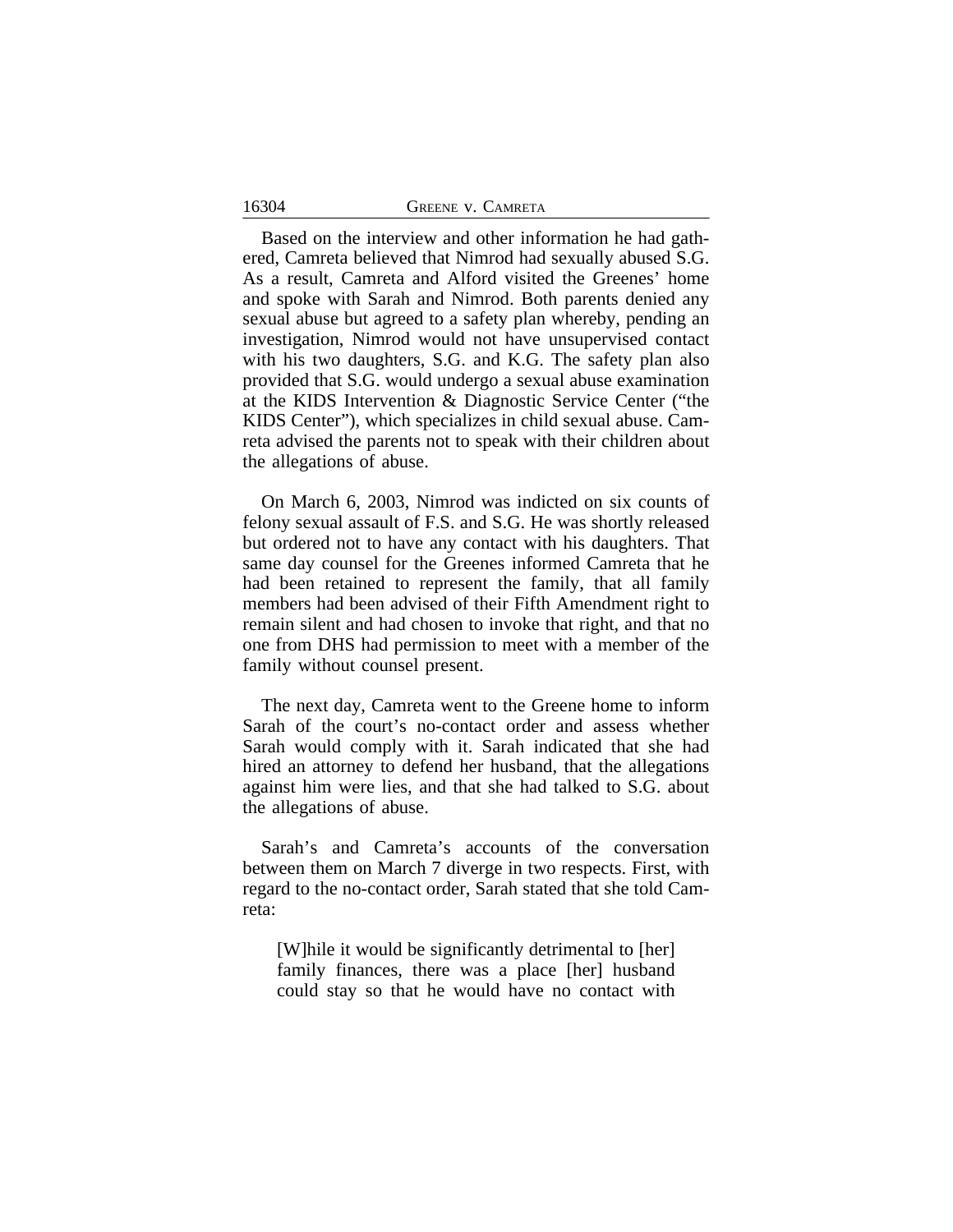[her] children. [She] specifically informed Mr. Camreta that [she] intended to abide by [the] Safety Plan and that [she] would take the children to the KIDS Center.

In contrast, Camreta maintains that Sarah told him "that she had no extra resources for Nimrod to obtain alternative housing, which [Camreta] understood to mean [Nimrod] would be returning home."

Second, Sarah stated she told Camreta that she "did want [her] children interviewed at the KIDS Center" and "would not interfere with them being interviewed," although she "wished to attend [their] medical examination[s], to be there to help them through the emotionally traumatic event." Camreta maintains that "[Sarah] refused to sign an informational release form to facilitate the pending sex abuse examination of her daughter at the KIDS Center."

Following the March 7 conversation, Camreta was concerned that DHS would not be able to ensure the safety of the children because Sarah denied Nimrod's abuse and was unwilling to place her children's interests over those of her husband. Convinced that he had a duty to take protective action, Camreta decided to seek an order removing both children from Sarah's home.

On March 11, 2003, Camreta petitioned the Deschutes County Juvenile Court for an order removing S.G. and K.G. from the Greene home and placing them in foster care. In an affidavit filed with the Juvenile Court, Camreta represented that "[Sarah] indicated the family had no alternate resources for either the children or Nimrod to ensure there would be no contact," and that she "refused to sign an information release form for a Kid's Center evaluation for the girls." Citing the letter from the Greenes' counsel, Camreta stated that "[w]ithout access to the family members[ ] and the home DHS is unable to monitor and ensure the safety of the chil-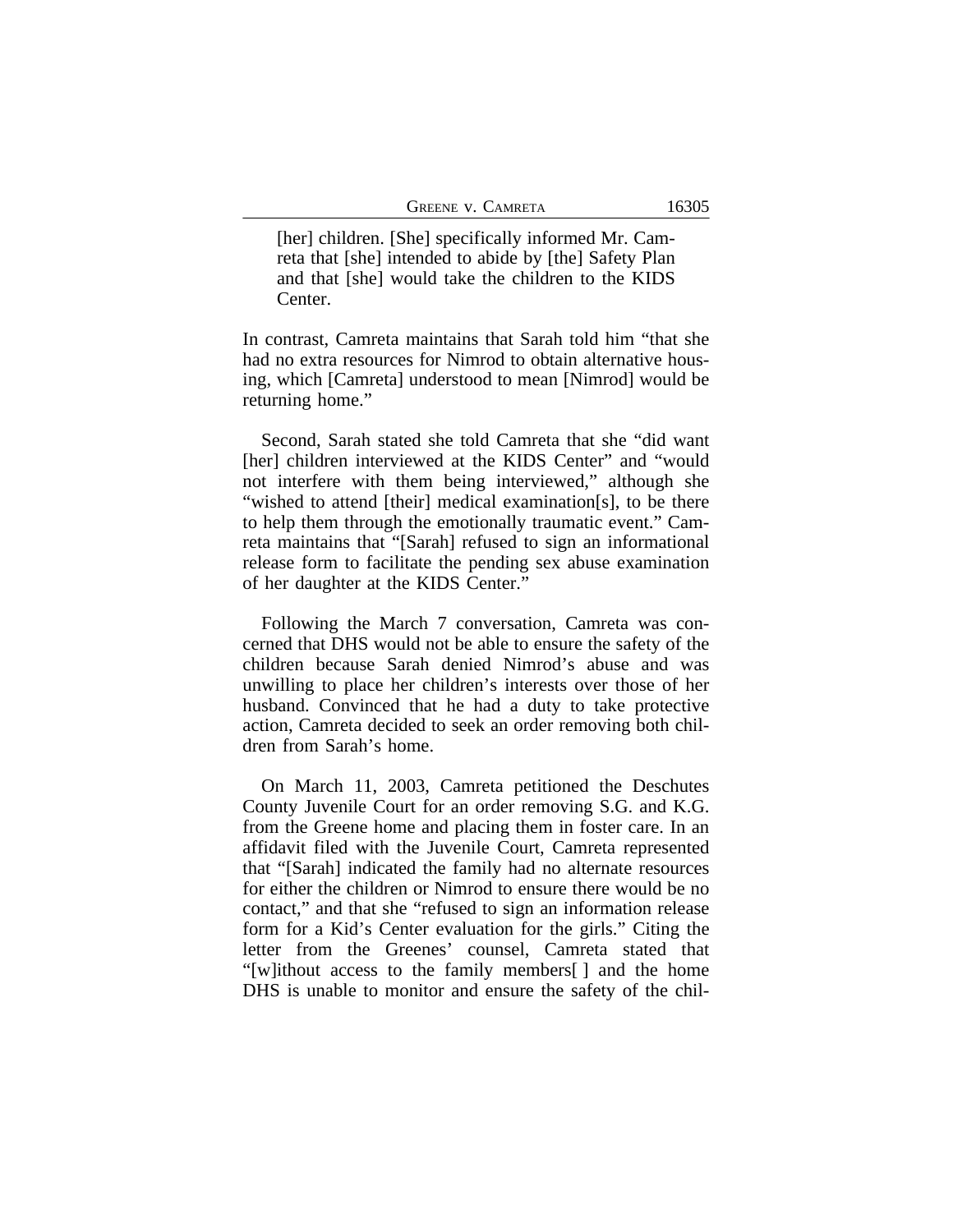dren and unable to ensure that the children receive forensic interviews and exams to determine the health and welfare of S.G. and K.G., and to conclude the investigation."

After reviewing Camreta's petition and affidavit, the Juvenile Court issued a protective custody order authorizing the removal of S.G. and K.G. from the Greene home. DHS took protective custody of S.G. and K.G. the same day.

The next day, the Juvenile Court held an emergency shelter hearing, which both Sarah and Nimrod attended with counsel.**<sup>2</sup>** At the conclusion of the hearing, the Juvenile Court placed the children in DHS's temporary custody, scheduled KIDS Center assessments for both girls, ordered that the children be made available to participate in those assessments, prohibited Sarah from discussing the case with the children, ordered Nimrod not to have any contact with the children, and directed DHS to return the children to Sarah's care "as soon as [a] safety plan is in place and DHS concerns have been addressed."

DHS had custody of the children from March 11 through March 31, 2003. The two girls lived in a local foster home for those weeks. Sarah's contact with her daughters was limited to pre-arranged, supervised visits.

K.G. was interviewed and examined at the KIDS Center on March 20, 2003, and S.G. was interviewed and examined on March 31, 2003. On the day of K.G.'s examination, Sarah

<sup>&</sup>lt;sup>2</sup>The district court characterized the shelter hearing as "an opportunity" [for Sarah], with counsel, . . . to challenge the evidence presented in support of the court order." The record, however, contains virtually no information about the shelter hearing, other than the facts that both parents attended with counsel, that counsel was appointed for the children, and that the hearing took one hour and fifteen minutes. The record does not indicate whether the Greenes presented evidence at the emergency shelter hearing to rebut Camreta's assertion that Nimrod was unable to comply with the no-contact order.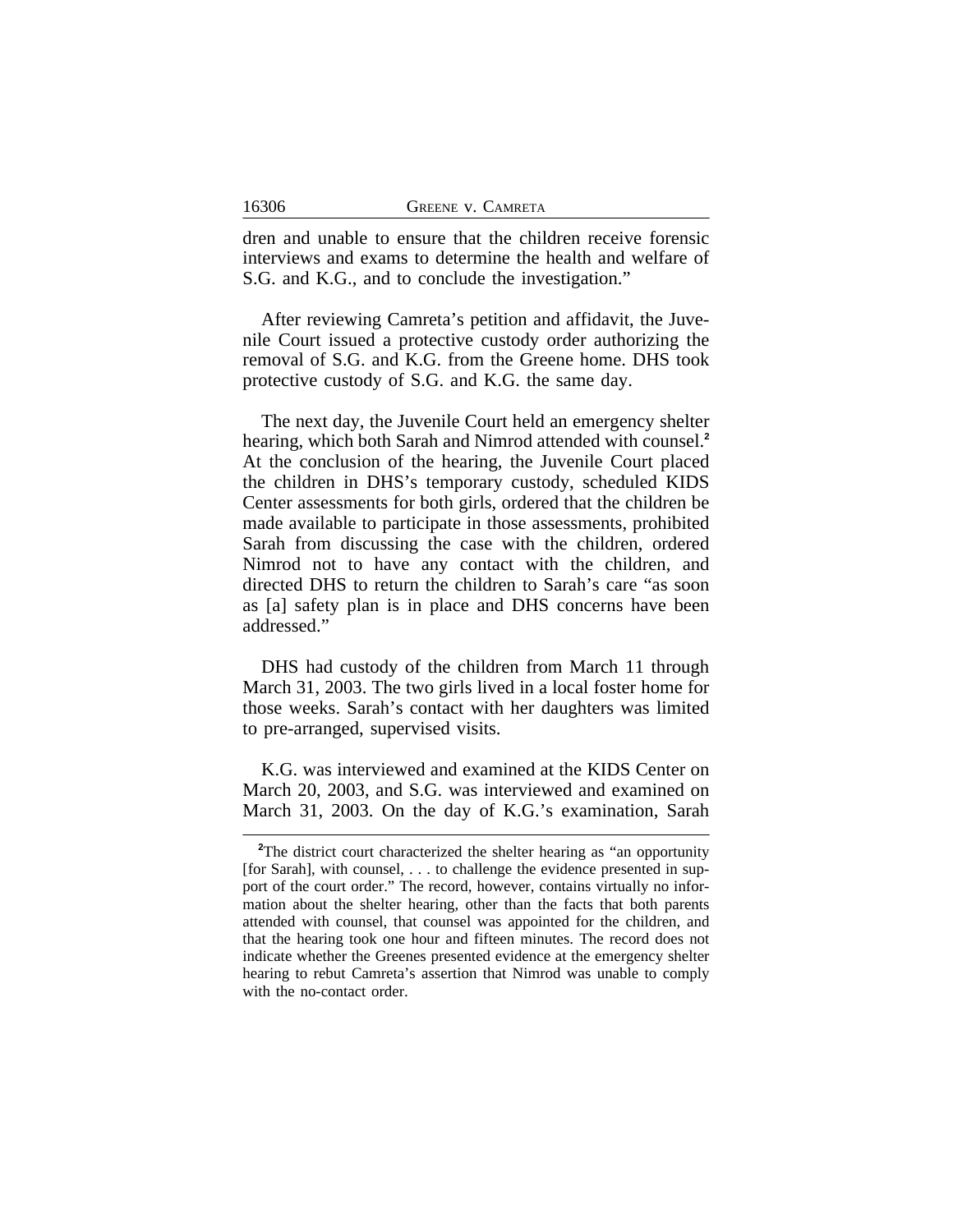GREENE V. CAMRETA 16307

went to the KIDS Center "fully intend[ing] to cooperate with the KIDS Center and lend whatever assistance and support [she] could to [her] daughter." According to her affidavit, however, she was prevented from doing so when KIDS Center staff, acting "under orders of Bob Camreta," forced her "to leave the premises." Sarah was also excluded from the premises during S.G.'s examination.

At her KIDS Center interview, S.G. said that her earlier statements to Camreta concerning Nimrod were not true and that he had not abused her. During the examination, S.G. was told to undress, and the examiners "looked all over [her] body," "took pictures of [her] private parts," and used a magnifying glass scope to visually examine her. In her deposition, S.G. stated that a doctor asked her to let her know if she felt uncomfortable and told her that the examination would stop if she felt uncomfortable, but that she never told the doctor she felt uncomfortable or asked to stop the interview. She also testified that she felt fine after the examination was over and did not feel sick or upset. In her affidavit, however, S.G. stated, "I wish my mom could have been there. I felt very scared and alone . . . . [T]hey looked all over my body, and it was very uncomfortable."

Ultimately, the KIDS Center examiners could not determine whether S.G. and K.G. had been sexually abused. Even so, they "remained concerned for [S.G.] especially as there appears to be a high likelihood that S.G. may have recanted her statements about her father touching her privates in an attempt to expedite her return home." Despite these concerns, the Juvenile Court, at DHS's request, ordered the children returned to their mother's custody on March 31, 2003.

Nimrod eventually stood trial on charges of sexual abuse but the jury did not reach a verdict. Faced with a retrial, Nim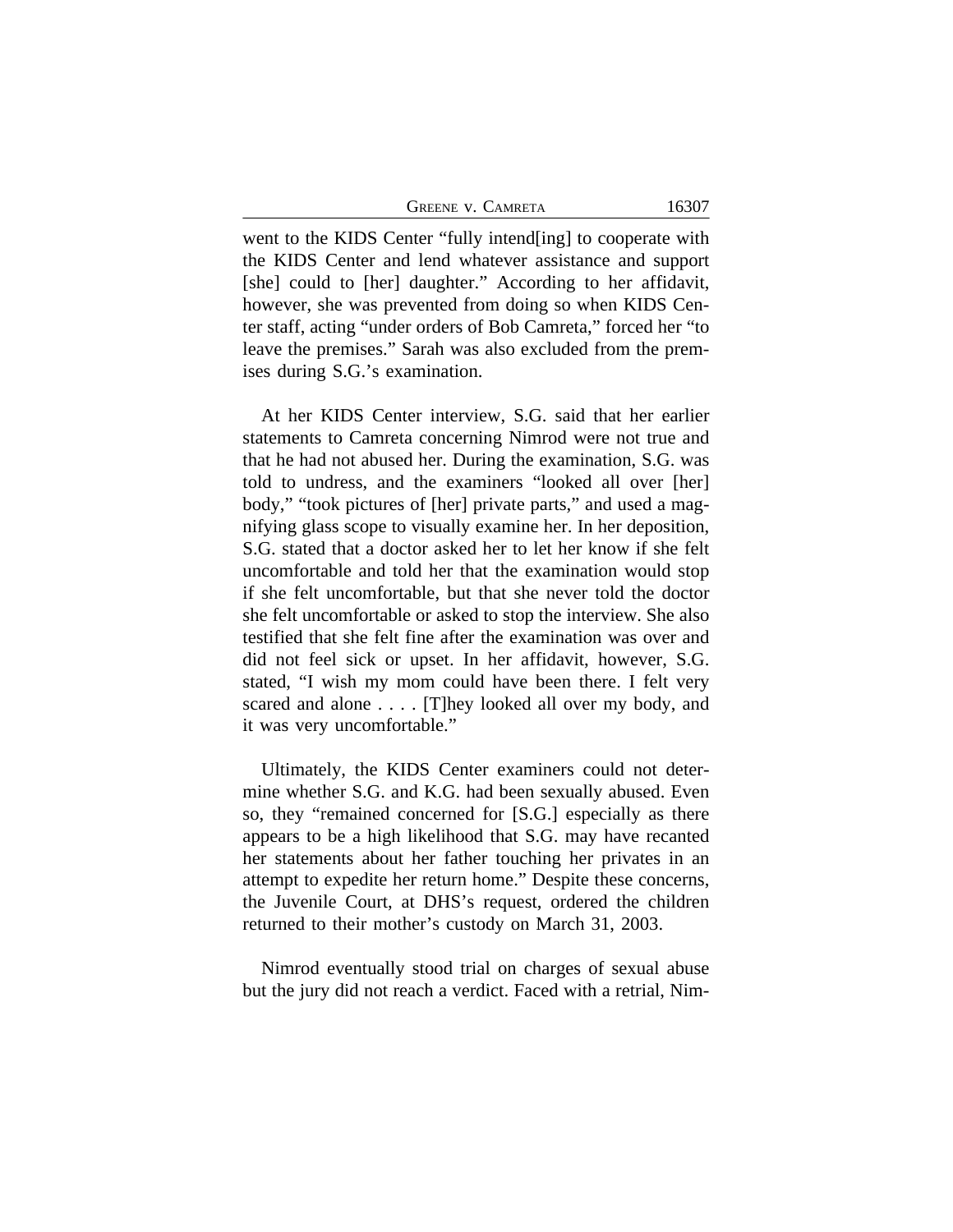rod accepted an *Alford* plea with respect to the alleged abuse of F.S.**<sup>3</sup>** The charges concerning S.G. were dismissed.

#### **B. PROCEDURAL HISTORY**

Sarah filed this action on behalf of herself, S.G., and K.G. under 42 U.S.C. § 1983, alleging that: (1) Camreta and Alford's in-school seizure of S.G. without a warrant, parental consent, probable cause, or exigent circumstances violated the Fourth Amendment; (2) Camreta violated the Greenes' rights under the Fourteenth Amendment by intentionally presenting false information to the Juvenile Court to obtain an order to remove the children from Sarah's custody and by removing the children from Sarah's care; and (3) Camreta and the KIDS Center violated the Greenes' Fourteenth Amendment rights by unreasonably interfering with Sarah's right to be with her children and with the children's right to have their mother present during an intrusive medical examination.**<sup>4</sup>**

The district court granted summary judgment to all defen-

The Greenes also brought a claim against Friesen, the school guidance counselor, for her role in removing S.G. from class to conduct the interview. Friesen was sued only in her official capacity. Claims against Friesen in her official capacity are treated as if they had been brought directly against the school district, *see Butler v. Elle*, 281 F.3d 1014, 1026 n.9 (9th Cir. 2002), so the dismissal of the suit against Friesen also stands.

**<sup>3</sup>**A defendant who enters an *Alford* plea maintains his innocence but admits that sufficient evidence exists from which a judge or jury could find him guilty. *See North Carolina v. Alford*, 400 U.S. 25 (1970).

**<sup>4</sup>**There were other defendants, claims, and requests for relief in the Greenes' complaint, not pertinent to this appeal.

In particular, the complaint alleged custom and policy claims against Bend LaPine School District and Deschutes County with regard to the seizure of S.G. The district court rejected those claims, and the Greenes' opening brief does not challenge that holding. Any challenge to the dismissal of the claims against the School District and the County has therefore been waived, and the dismissal stands. *See Ind. Towers of Wash. v. Washington*, 350 F.3d 925, 929 (9th Cir. 2003).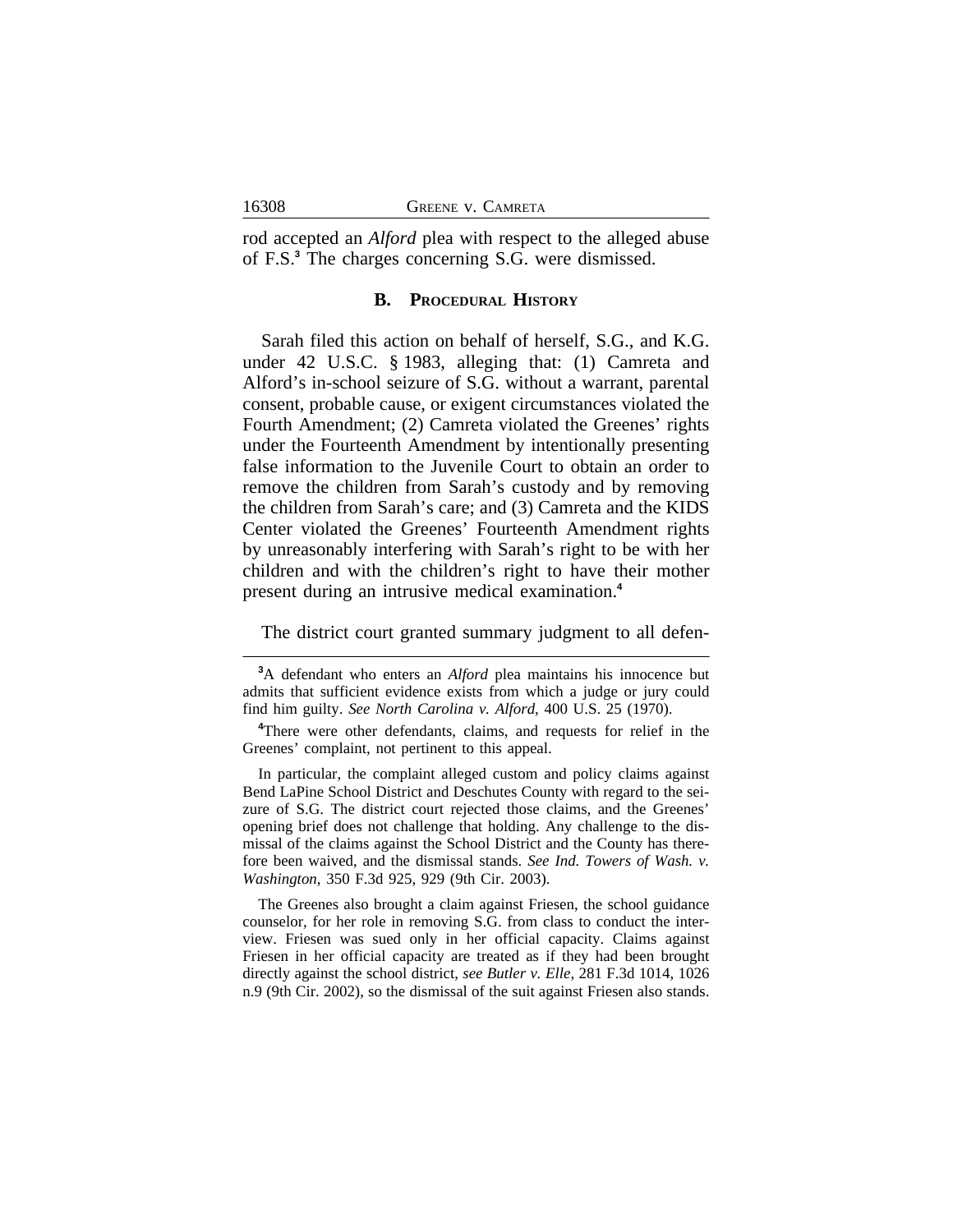| <b>GREENE V. CAMRETA</b> | 16309 |
|--------------------------|-------|
|--------------------------|-------|

dants. As to the in-school interrogation, the court held that S.G. had been seized when she was taken from her classroom and interviewed by Camreta and Alford but that the seizure was "objectively reasonable under the facts and circumstances of this case." Moreover, even if the Greenes' constitutional rights had been violated, the district court held, Camreta and Alford were entitled to qualified immunity because "no reasonable school official, caseworker, or police officer would have believed [their] actions violated the Fourth Amendment."

With respect to the removal of S.G. and K.G. from Sarah's custody and Sarah's exclusion from their medical examinations, the court held that there were no due process violations because the girls were removed from Sarah's custody pursuant to a court order and Sarah was given an opportunity to be heard at the custody hearing. The court also concluded that (1) Camreta was, in any event, entitled to absolute quasijudicial immunity regarding the removal of the girls; and (2) excluding Sarah from the examinations did not violate the Fourteenth Amendment because Sarah did not have custody at that time and the examinations conformed with Oregon statutory and administrative law.

The Greenes timely appealed.

## **II. ANALYSIS**

As this case is an appeal from the grant of summary judgment to defendants, we will draw all reasonable inferences in the Greenes' favor. Defendants, as the moving parties, bear the burden of production and persuasion. *Anderson v. Liberty Lobby*, 477 U.S. 242, 255 (1986). We review the grant of summary judgment *de novo*. *See Blankenhorn v. City of Orange*, 485 F.3d 463, 470 (9th Cir. 2007).

#### **A. SCHOOL INTERVIEW**

Before proceeding to the merits of the school interview issue, a note on our reasons for addressing this central consti-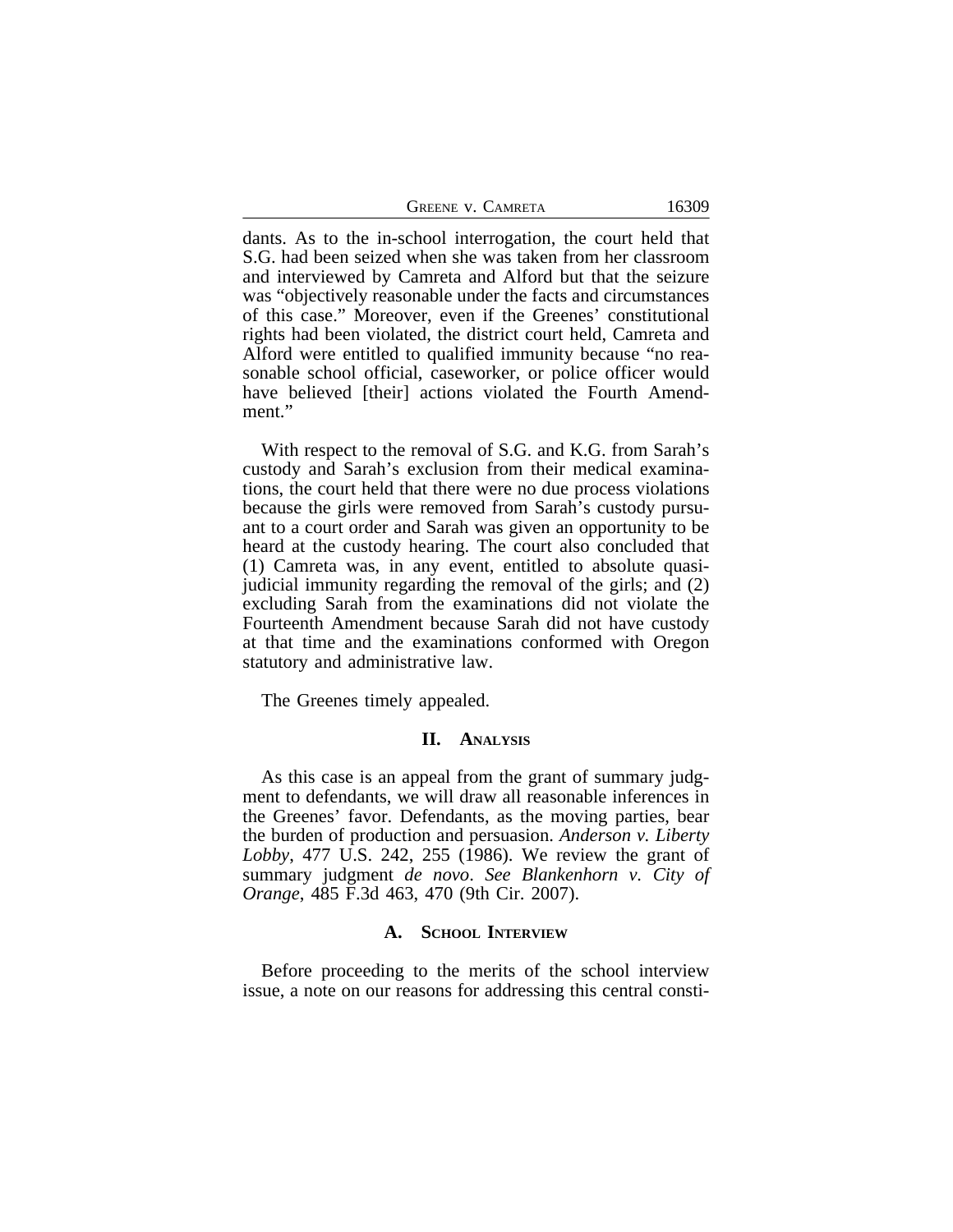| GREENE V. CAMRETA |  |
|-------------------|--|
|-------------------|--|

16310

tutional claim on the merits is in order. Ultimately, the question in this case is whether the individual defendants may be held liable in damages to the Greenes. The defendants maintain that even if they violated the Greenes' constitutional rights, they are entitled to qualified immunity and so not liable in damages.

**[1]** Before the Supreme Court's recent decision in *Pearson v. Callahan*, 129 S. Ct. 808 (2009), courts addressing an official's claim of qualified immunity were required to follow the two-step sequential inquiry established in *Saucier v. Katz,* 533 U.S. 194 (2001), asking first whether the plaintiff alleged violation of a constitutional right and, second, whether that right was clearly established at the time of the conduct at issue. *Pearson* relieved courts of their obligation always to follow this sequence, permitting "[t]he judges of the district courts and the courts of appeal . . . to exercise their sound discretion in deciding which of the two prongs of the qualified immunity analysis should be addressed first in light of the circumstances in the particular case at hand." *Pearson*, 129 S. Ct. at 818.

**[2]** Although rigid adherence to the *Saucier* protocol is no longer required, *Pearson* was also careful to note that the *Saucier*'s two-step procedure is "often beneficial," as it "promotes the development of constitutional precedent." *Id.* Such is the case here, where the constitutional standards governing the in-school seizure of a student who may have been abused by her parents are of great importance. As will appear, although other circuits have provided guidance to parents, school officials, social workers, and law enforcement personnel on the issue, we have not. In a similar circumstance arising after *Pearson*, we addressed the constitutional issue on the merits first. *See Stoot v. City of Everett*, 582 F.3d 910, 918 n.8 (9th Cir. 2009) (conducting the constitutional inquiry "where we have not previously addressed whether a police officer may rely solely on the statements of a very young victim of alleged sexual abuse to establish probable cause to seize a potential suspect.") (emphasis altered). *See also Kelsey v.*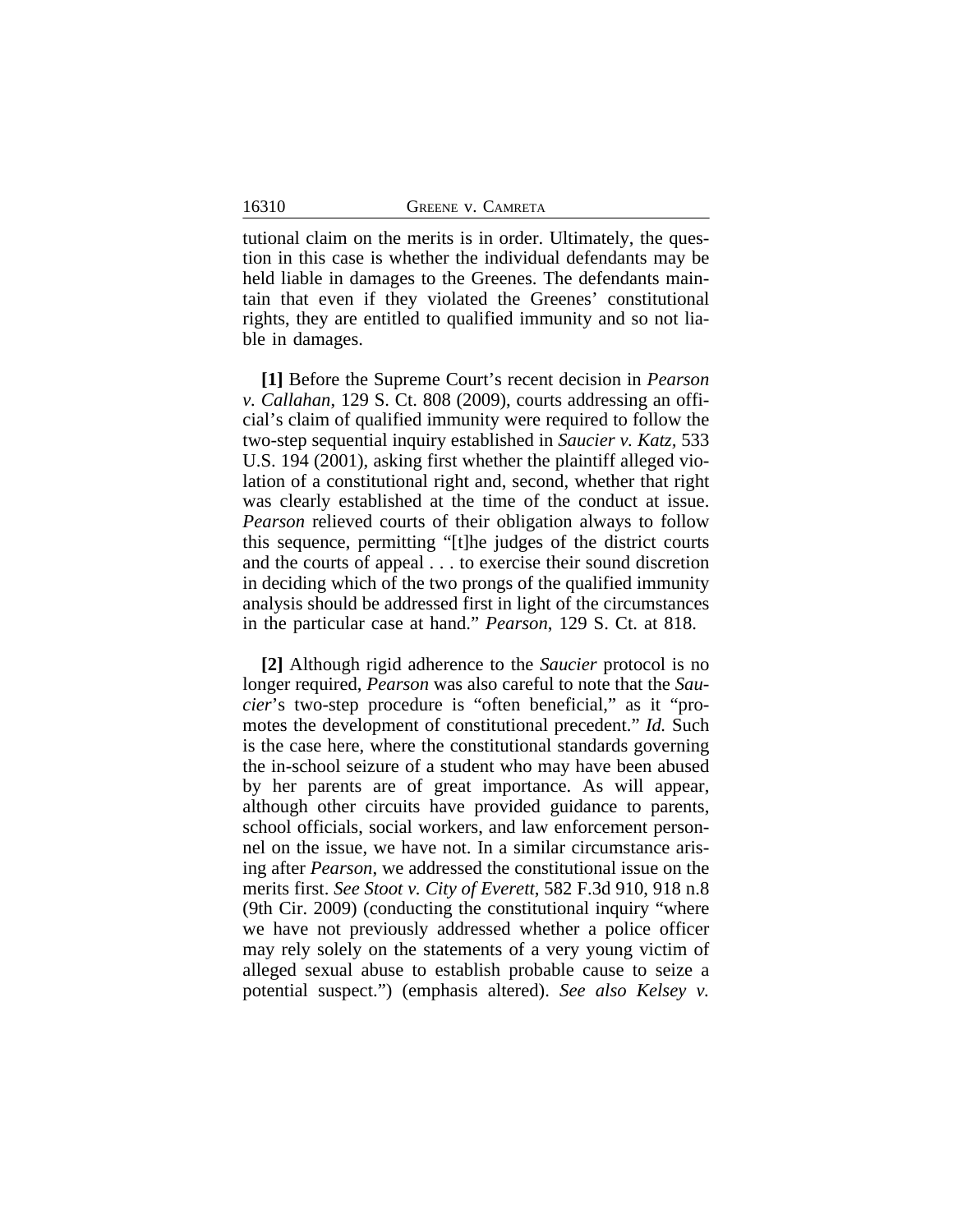| <b>GREENE V. CAMRETA</b> |  | 16311 |
|--------------------------|--|-------|
|--------------------------|--|-------|

*Country of Schoharie*, 567 F.3d 54, 61 (2d Cir. 2009) ("The development of constitutional precedent is especially important here, where . . . this Court has not spoken on . . . the constitutionality of clothing exchange procedures in jails."); *Okin v. Vill. of Cornwall-on-Hudson Police Dep't*, 577 F.3d 415, 430 n.9 (2d Cir. 2009) (finding it "necessary to articulate the nature of the claimed violation" before determining whether the right in question was clearly established).

**[3]** Moreover, the school interview issue does not present a "kaleidoscopic set of facts . . . creat[ing] . . . a classic genuine issue of material fact on the central issue" on which the alleged constitutional violation turns, rendering a constitutional determination too case-specific to aid in clarifying the law for the future. *Mueller v. Auker*, 576 F.3d 979, 994 (9th Cir. 2009). To the contrary, we consider the relatively straightforward question whether an in-school seizure and interrogation of a suspected child abuse victim is always permissible under the Fourth Amendment without probable cause and a warrant or the equivalent of a warrant,**<sup>5</sup>** as defendants maintain. We therefore address both prongs of the qualified immunity inquiry in this case, to provide guidance to those charged with the difficult task of protecting child welfare within the confines of the Fourth Amendment.

**[4]** With that background, we proceed to consider whether, as the Greenes argue, the warrantless, in-school interview of S.G. violated S.G.'s Fourth Amendment rights.**<sup>6</sup>** The Fourth Amendment guarantees individuals the right "to be secure in their persons . . . against unreasonable searches and seizures

**<sup>5</sup>**As discussed *infra*, Part II.A.2, we hold that in the child abuse investigation context, a court order permitting the seizure of a child is the functional equivalent of a warrant.

**<sup>6</sup>**The Greenes have not argued that the in-school seizure of S.G. violated Sarah's familial rights under the Fourteenth Amendment, although they have made such a claim with respect to the subsequent removal order and physical examinations. *See Santosky v. Kramer*, 455 U.S. 745, 753-54 (1982).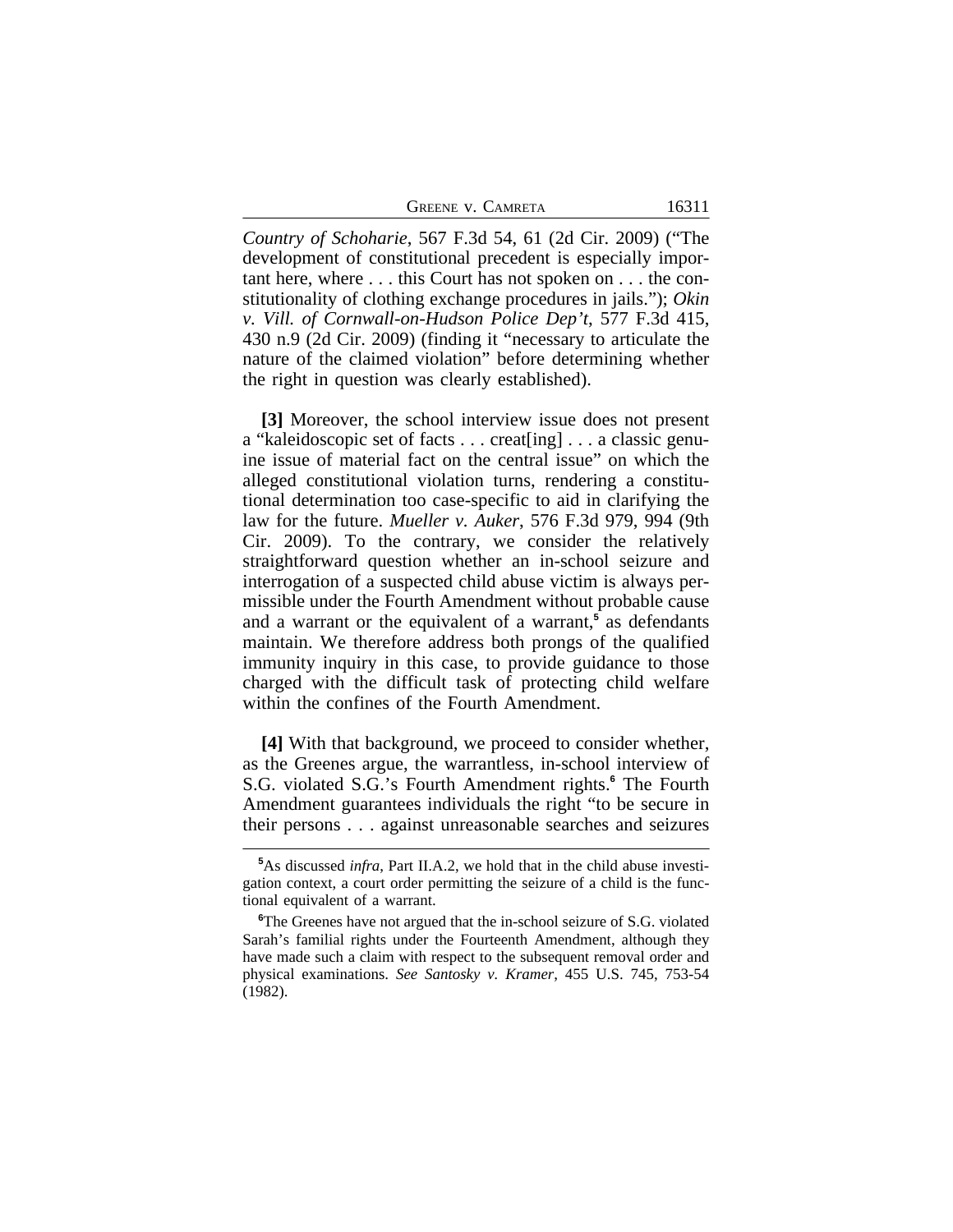. . ." by government officials. U.S. CONST. amend. IV. Camreta and Alford do not contest the district court's holding that the two-hour interview of S.G. at her school was a seizure. We agree with the district court, and with the ruling of the Seventh Circuit in a very similar case, that it was. *See Doe v. Heck*, 327 F.3d 492, 509 (7th Cir. 2003) (holding that student removed from class to be questioned by a caseworker and a uniformed police officer regarding alleged abuse had been seized for Fourth Amendment purposes); *id.* at 510 n.15 (collecting similar cases). The question before us is whether that seizure was "unreasonable."

**[5]** We have yet to address the principles governing the inschool seizure of a suspected child abuse victim. We have, however, previously held that the warrantless, non-emergency search and seizure of an alleged victim of child sexual abuse at her home violates the Fourth Amendment. *See Calabretta v. Floyd*, 189 F.3d 808 (9th Cir. 1999). *Calabretta* does not resolve the Fourth Amendment issue in this case but goes a fair way towards doing so.

In *Calabretta*, a social worker received a tip from a neighbor who claimed to have been awakened late at night by a child screaming "No Daddy, no." *Id.* at 810. Suspecting abuse, the social worker, accompanied by a police officer, visited the home, entered without consent, and interviewed and examined the children. *Id.* at 810-12. The family later brought suit, alleging violation of their Fourth Amendment rights.

**[6]** The defendants in *Calabretta* maintained, primarily, that the search and seizure at the family home was reasonable because "any check on the welfare of children" triggered the "exigent circumstance[s]" exception to the Fourth Amendment's warrant requirement. *Id.* at 811. They also came at the problem another way, arguing that traditional Fourth Amendment protections do not apply to child abuse investigations at all, as such investigations constitute administrative searches requiring neither probable cause nor a warrant. *Id.* at 812. We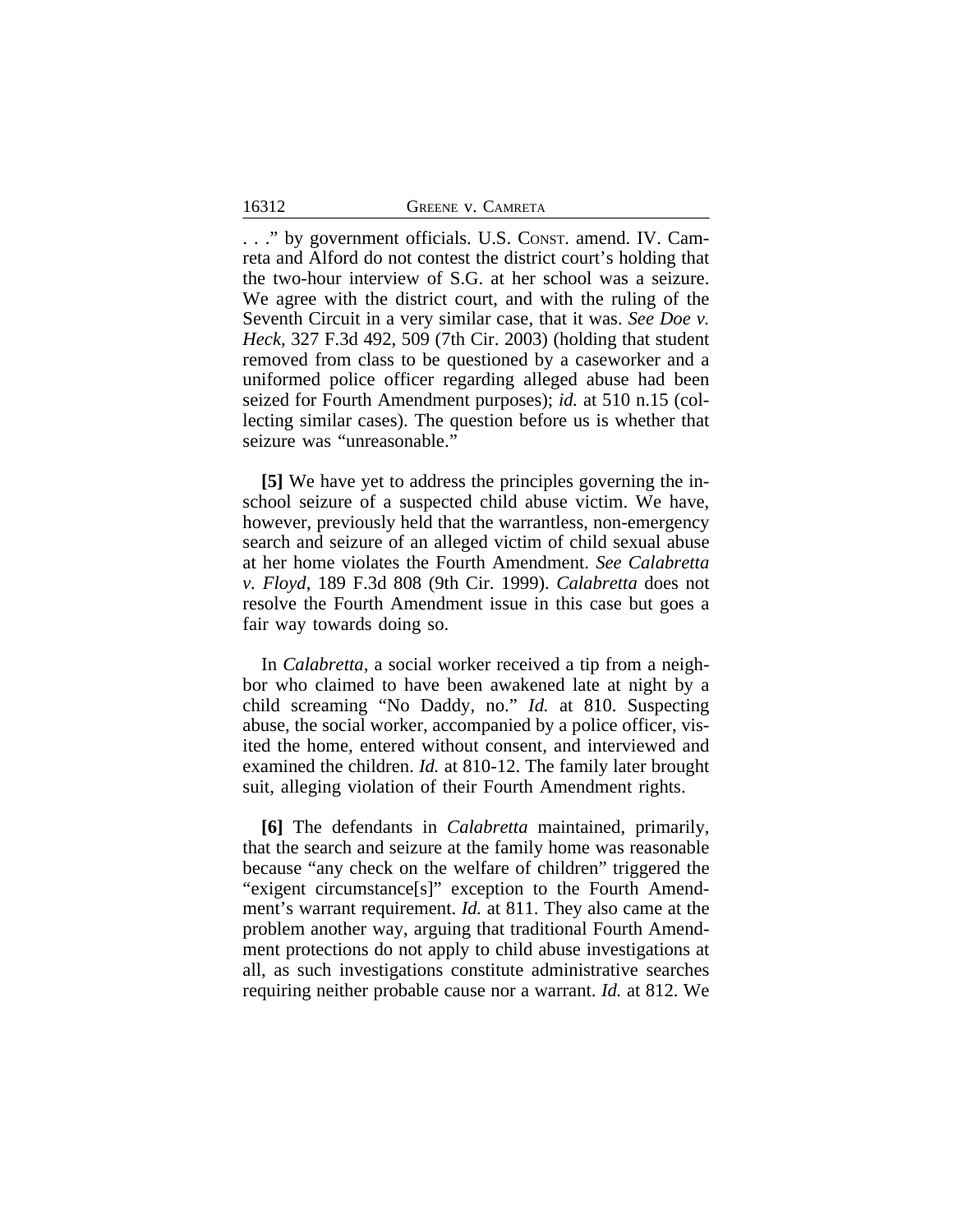| GREENE V. CAMRETA | 16313 |
|-------------------|-------|
|-------------------|-------|

rejected both arguments, holding both that traditional Fourth Amendment protections apply to child abuse investigations and that the family's right to be free of warrantless searches and seizures in their home, even within the context of a child abuse investigation, was clearly established at the time of the incident. *See id.* at 817. We have reaffirmed our holding in *Calabretta* twice, noting that although the crime of child sexual abuse "may be heinous . . . [this] does not provide cause for the state to ignore the rights of the accused or any other parties." *Wallis v. Spencer*, 202 F.3d 1126, 1130 (9th Cir. 2000); *see also Rogers v. County of San Joaquin*, 487 F.3d 1288, 1291 (9th Cir. 2007).

Defendants insist that *Calabretta* and *Wallis* have nothing to do with this case because S.G. was seized at school rather than at home. Citing the Supreme Court's decision in *New Jersey v. T.L.O.*, defendants argue that searches and seizures<sup>7</sup> in public schools are subject to a special standard of reasonableness, whereby a search or seizure is "reasonable" if it was "justified at its inception" and "reasonably related in scope to the circumstances which justified the interference in the first place." 469 U.S. 325, 341 (1985), quoting *Terry v. Ohio*, 392 U.S. 1, 20 (1967). Defendants urge us to conclude, in other words, that while seizing S.G. and interviewing her at home for two hours would have been unreasonable absent probable cause and a warrant or exigent circumstances, it was reasonable to do a similarly lengthy interrogation in the same way

<sup>&</sup>lt;sup>7</sup>Although *T.L.O.*, like many of the so-called "special needs" cases listed *infra* note 9, involved a search rather than a seizure, courts have applied the same standard to seizures of students at public schools as to searches. *See Jones v. Hunt*, 410 F.3d 1221, 1228 (10th Cir. 2005) (citing *Edwards v. Rees*, 883 F.2d 882, 844 (10th Cir. 1989)); *Wofford v. Evans*, 390 F.3d 318, 326 (4th Cir. 2004); *Hassan v. Lubbock Indep. Sch. Dist.*, 55 F.3d 1075, 1079 (5th Cir. 1995). Indeed, the standard enunciated in *T.L.O.* was based on the "reasonableness" standard established in *Terry v. Ohio*, 392 U.S. 1, 20 (1968), which involved a brief seizure for investigative purposes. We therefore draw on Fourth Amendment case law governing both searches and seizures throughout this opinion.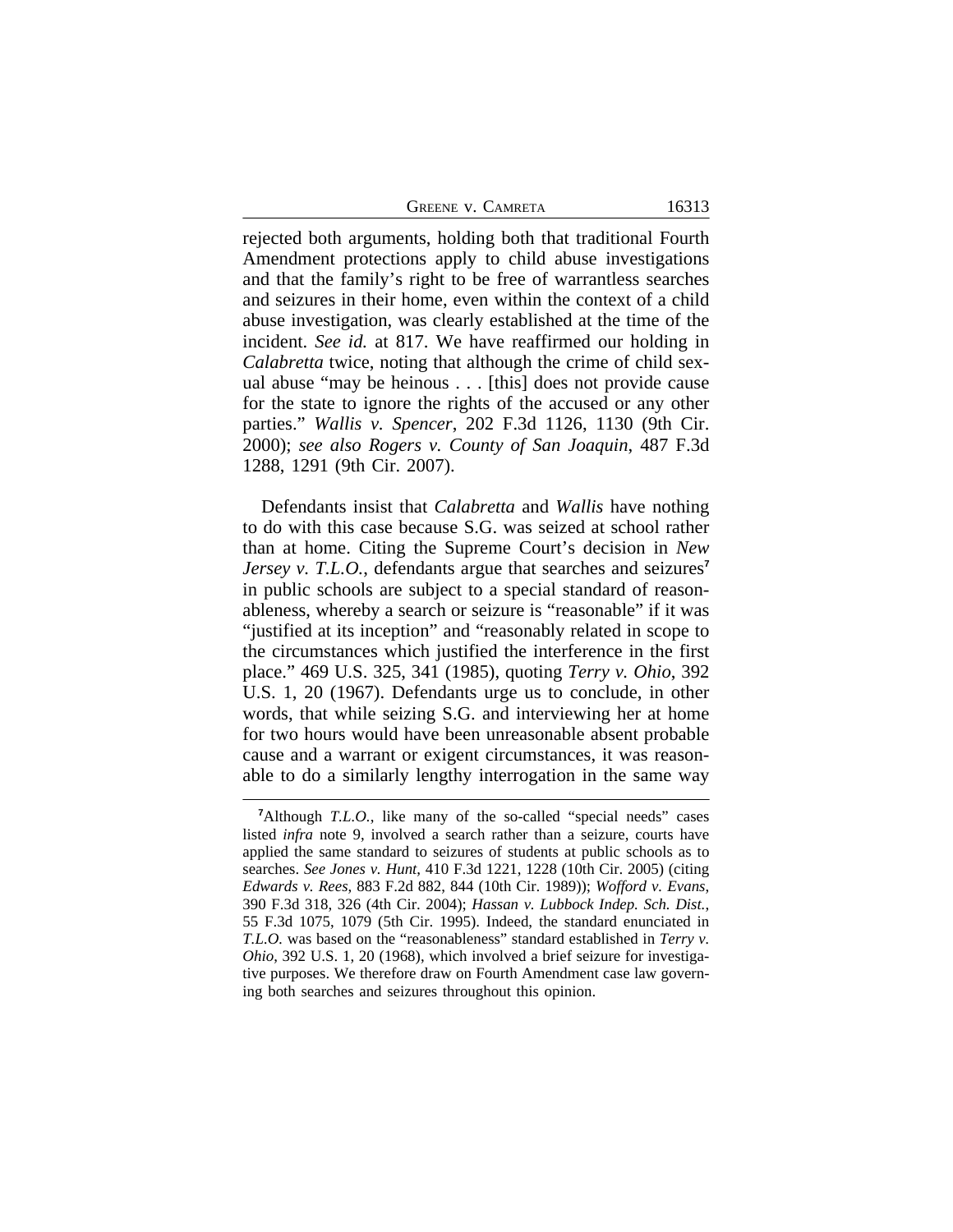at S.G.'s school. We decline to adopt this distinction, for reasons we now explain.

# **1.** *T.L.O.* **and the Fourth Amendment in Public Schools**

We begin by noting that, despite defendants' heavy reliance upon it, the Supreme Court's decision in *T.L.O.* is at best tangentially related to this case. *T.L.O.* addressed the claims of a high school student whose purse was searched by an assistant vice principal, without a warrant or probable cause, after a teacher discovered two girls smoking in the school lavatory. 469 U.S. at 328. The Court held the search reasonable even in the absence of a warrant or probable cause, explaining that the warrant requirement was "unsuited to the school environment" because it "would unduly interfere with the maintenance of the swift and informal disciplinary procedures needed in the schools." *Id.* at 340. The Court similarly noted that the school setting required "some modification of the level of suspicion" needed to justify a search of students, in light of "the substantial need of teachers and administrators for freedom to maintain order in the schools." *Id.* at 340-41. The Court therefore applied a special standard — "reasonableness under all the circumstances" — which "involves a twofold inquiry: first, . . . whether the action was justified at its inception; second, . . . whether the search as actually conducted was reasonably related in scope to the circumstances which justified the interference in the first place." *Id.* at 341 (internal citation and quotation omitted).

Defendants maintain that we must apply this standard across-the-board to all searches and seizures in public schools, but the language of *T.L.O.* itself indicates that it was not meant to be read so broadly. The Court expressly noted, for example, that it was addressing only searches "by a teacher or other school official," explaining that "[b]y focusing attention on the question of reasonableness, the standard will spare teachers and administrators the necessity of school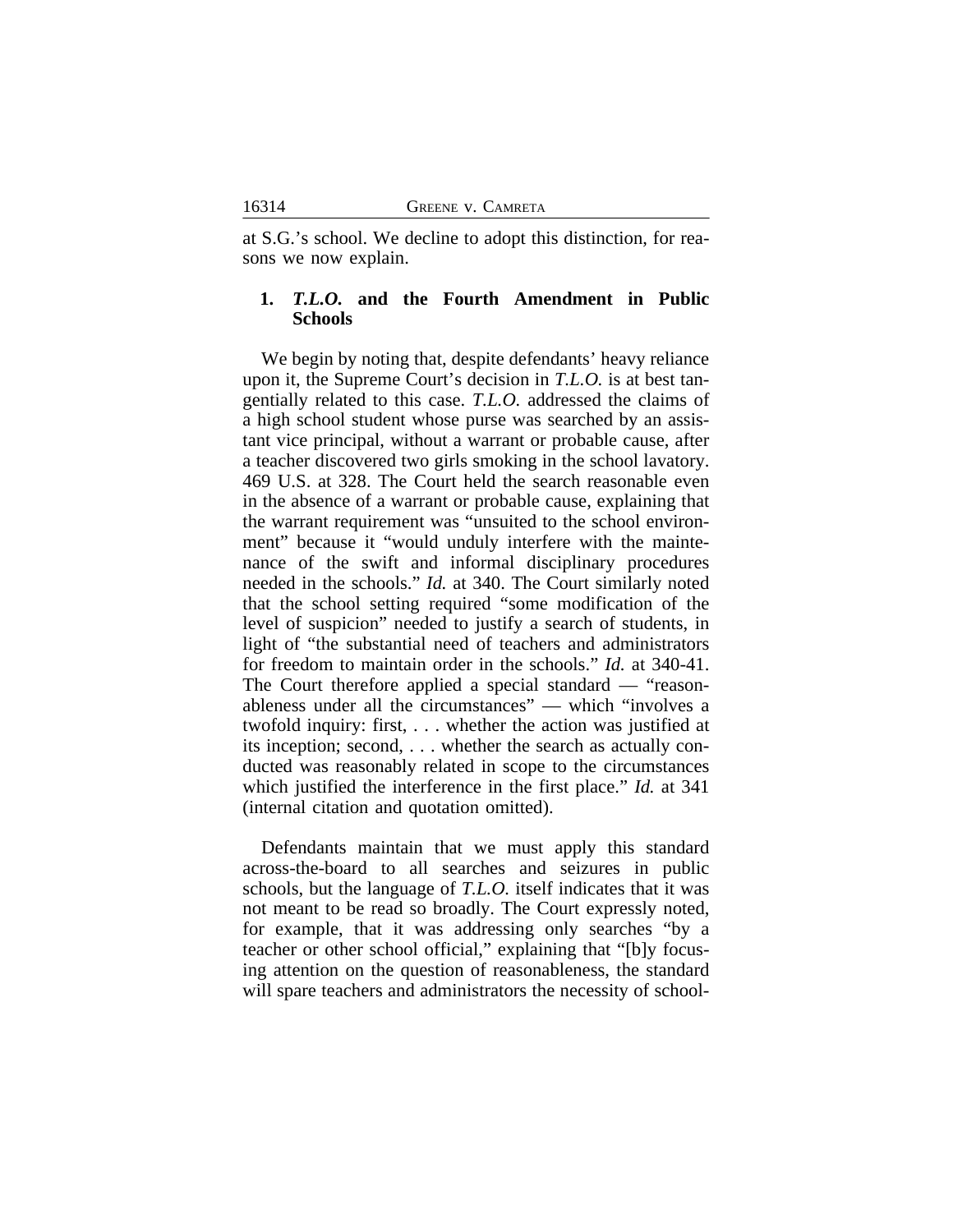GREENE V. CAMRETA 16315

ing themselves in the niceties of probable cause and permit them to regulate their conduct according to the dictates of reason and common sense." *Id.* at 341, 343. The Court further clarified that it was considering "only searches carried out by school authorities acting alone and on their own authority," expressing "no opinion" on "the appropriate standard for assessing the legality of searches conducted by school officials in conjunction with or at the behest of law enforcement agencies." *Id.* at 341 n.7.

**[7]** The Court recently affirmed the narrowness of *T.L.O.*, characterizing it as "h[o]ld[ing] that for searches by school officials a careful balancing of governmental and private interests" requires a showing less than probable cause, and therefore applying "a standard of reasonable suspicion to determine the legality of a school administrator's search of a student." *Safford Unified Sch. Dist. v. Redding*, 129 S.Ct. 2633, 2639 (2009) (internal citation and quotation omitted).**<sup>8</sup>** *See also Ferguson v. City of Charleston*, 532 U.S. 67, 79 n.15 (2001) (noting that "[i]n *T.L.O.*, [the Court] made a point of distinguishing searches 'carried out by school authorities acting alone and on their own authority' from those conducted 'in conjunction with, or at the behest of law enforcement agencies' ").

**[8]** S.G. was, of course, seized and interrogated by a social services caseworker and a deputy sheriff. Neither of these individuals qualifies as a "school official." Thus, by its own terms, *T.L.O.* does not control our resolution of S.G.'s Fourth Amendment claim. The Second Circuit has reached the same conclusion we do, holding *T.L.O.* inapplicable to the seizure of a student by a social services agency caseworker. *See Tenenbaum v. Williams*, 193 F.3d 581, 607 (2d Cir. 1999). As the Second Circuit explained, "[p]ublic schools have a relationship with their students that is markedly different from the

**<sup>8</sup>***Redding* held that a strip search of a girl suspected of possessing prescription ibuprofen was unreasonable under the *T.L.O.* standard.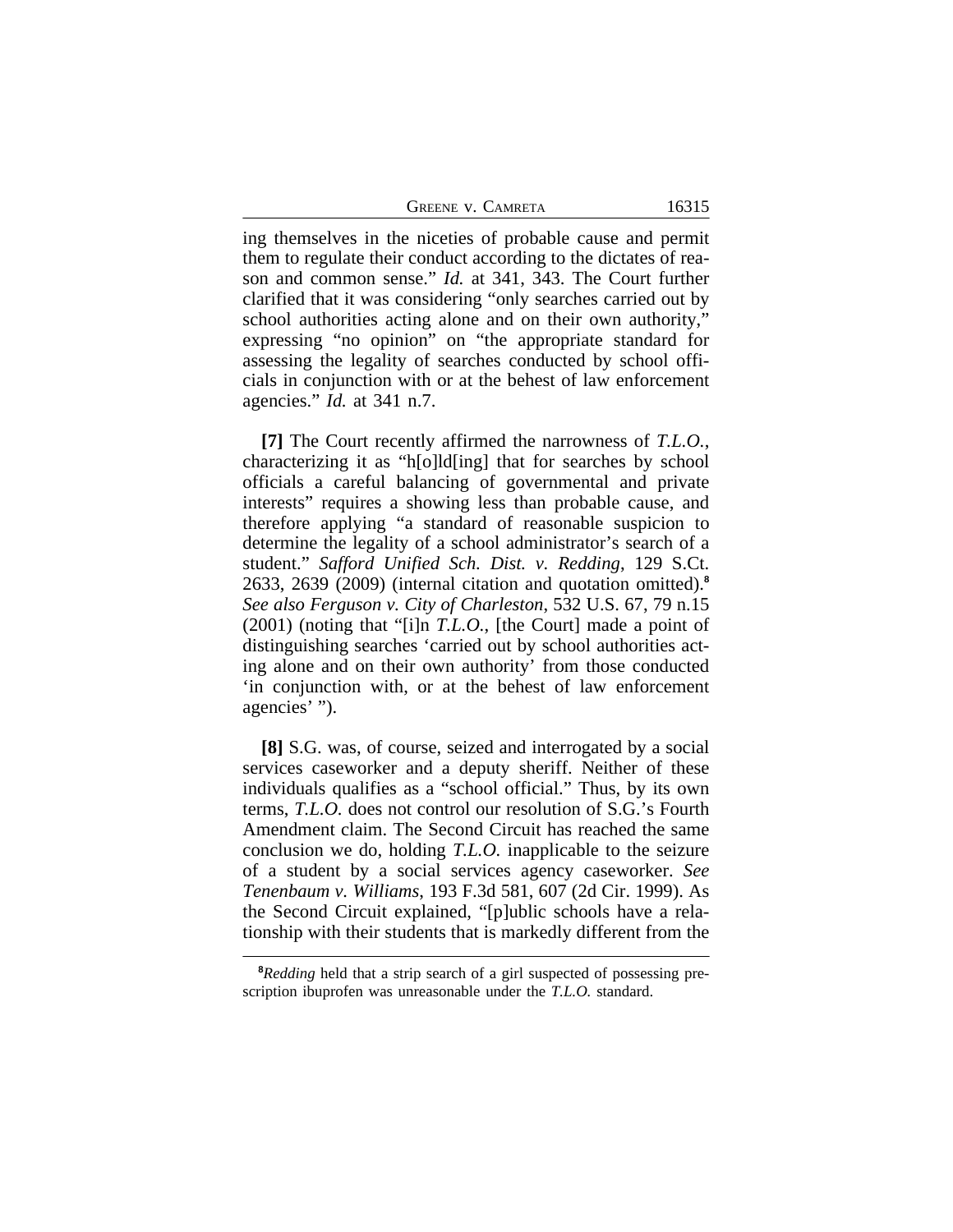relationship between most governmental agencies, including [Child Protective Services], and the children with whom they deal. Constitutional claims based on searches or seizures by public school officials relating to public school students therefore call for an analysis . . . that is different from that [for searches or seizures by caseworkers]." *Id*.

Moreover, the Court's decision in *T.L.O.* was premised on a "special need" of government not present in this case: "the substantial interest of teachers and administrators in maintaining discipline in the classroom and on school grounds." 469 U.S. at 339. The Court noted that disciplinary problems and student drug use had been rising in recent years, and that "the preservation of order and a proper educational environment requires close supervision of schoolchildren, as well as the enforcement of rules against conduct that would be perfectly permissible if undertaken by an adult." *Id.* It was in light of these considerations that the Court concluded that the school's need swiftly to discipline T.L.O., suspected of smoking in the lavatory in violation of school rules, would be frustrated if school officials were required first to obtain a warrant based on probable cause. *Id.* at 340-41.

In this case, by contrast, S.G. is not suspected of having violated any school rule, nor is there any evidence that her immediate seizure was necessary to "maintain[ ] discipline in the classroom and on school grounds." *Id.* at 339. The "special need" animating the Court's decision in *T.L.O.* is therefore entirely absent.**<sup>9</sup>** *See Jones v. Hunt*, 410 F.3d 1221, 1228

**<sup>9</sup>**For the same reason, several of the other school seizure cases relied upon by defendants are inapposite, as they also address situations in which the student was suspected of committing an infraction on school grounds or during a school activity. *See, e.g.*, *Gray ex rel. Alexander v. Bostic*, 458 F.3d 1295 (11th Cir. 2006) (student verbally threatened teacher); *Wofford v. Evans*, 390 F.3d 318 (4th Cir. 2004) (student allegedly brought gun to school); *Hassan v. Lubbock Indep. Sch. Dist.*, 55 F.3d 1075 (5th Cir. 1995) (student detained and removed from school field trip due to misbe-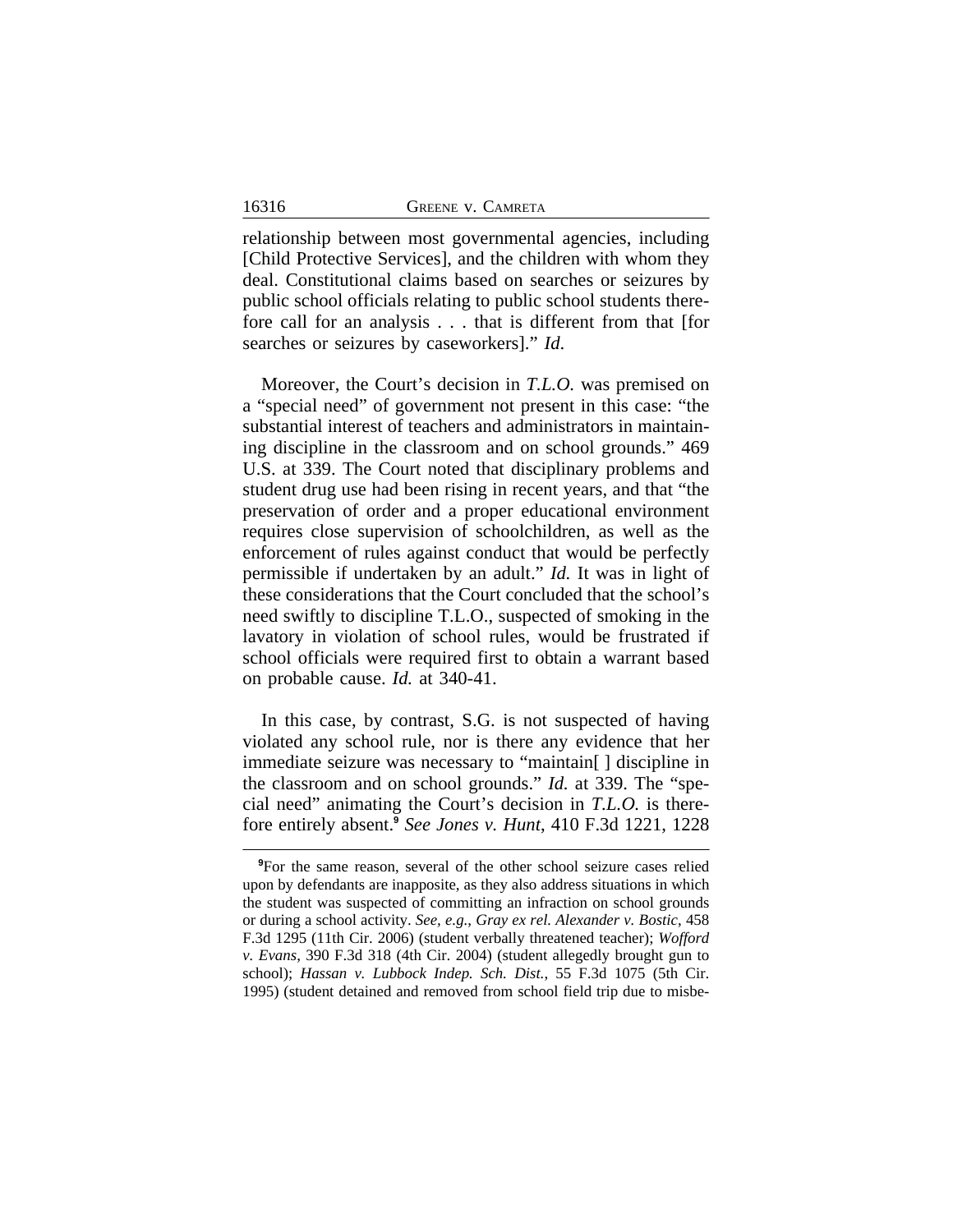| <b>GREENE V. CAMRETA</b> | 16317 |
|--------------------------|-------|
|--------------------------|-------|

(10th Cir. 2005) (holding the *T.L.O.* standard inapplicable to the seizure of a student that did "not involve efforts by school administrators to preserve order on school property").

**[9]** These distinctions are crucial if we are properly to assess the Fourth Amendment standard applicable to the seizure of an alleged victim of child sexual abuse at her school. "Although the underlying command of the Fourth Amendment is always that searches and seizures be reasonable, what is reasonable depends on the context within which a search takes place." *T.L.O.*, 469 U.S. at 337. For each "specific class of searches," we determine the appropriate standard of reasonableness by " 'balancing the need to search against the invasion which the search entails.' " *Id.* (quoting *Camara v. Mun. Court*, 387 U.S. 523, 536-37 (1967)). If the seizure of a student at school to investigate sexual abuse by a parent could be said to belong to the same "specific class of searches" as the search of a student's purse to investigate a disciplinary infraction, we would be justified in applying the reasonableness standard outlined in *T.L.O.* to the facts of this case. But *T.L.O.* itself indicates that the two types of searches differ in critical ways. We therefore cannot rely on the balancing of interests in *T.L.O.* to assess the reasonableness of defendants' decision to seize S.G.

# **2. The "Special Needs" Doctrine & Child Sexual Abuse Investigations**

**[10]** Defendants also argue that, even if the Supreme Court's decision in *T.L.O.* does not strictly control this case, *T.L.O.* stands more generally for the proposition that probable

havior); *Edwards v. Rees*, 883 F.2d 882 (10th Cir. 1989) (student suspected of making a bomb threat); *Cason v. Cook*, 810 F.2d 188 (8th Cir. 1987) (student suspected of breaking into another student's locker); *Tarter v. Raybuck*, 742 F.2d 977 (6th Cir. 1984) (student suspected of dealing drugs at school).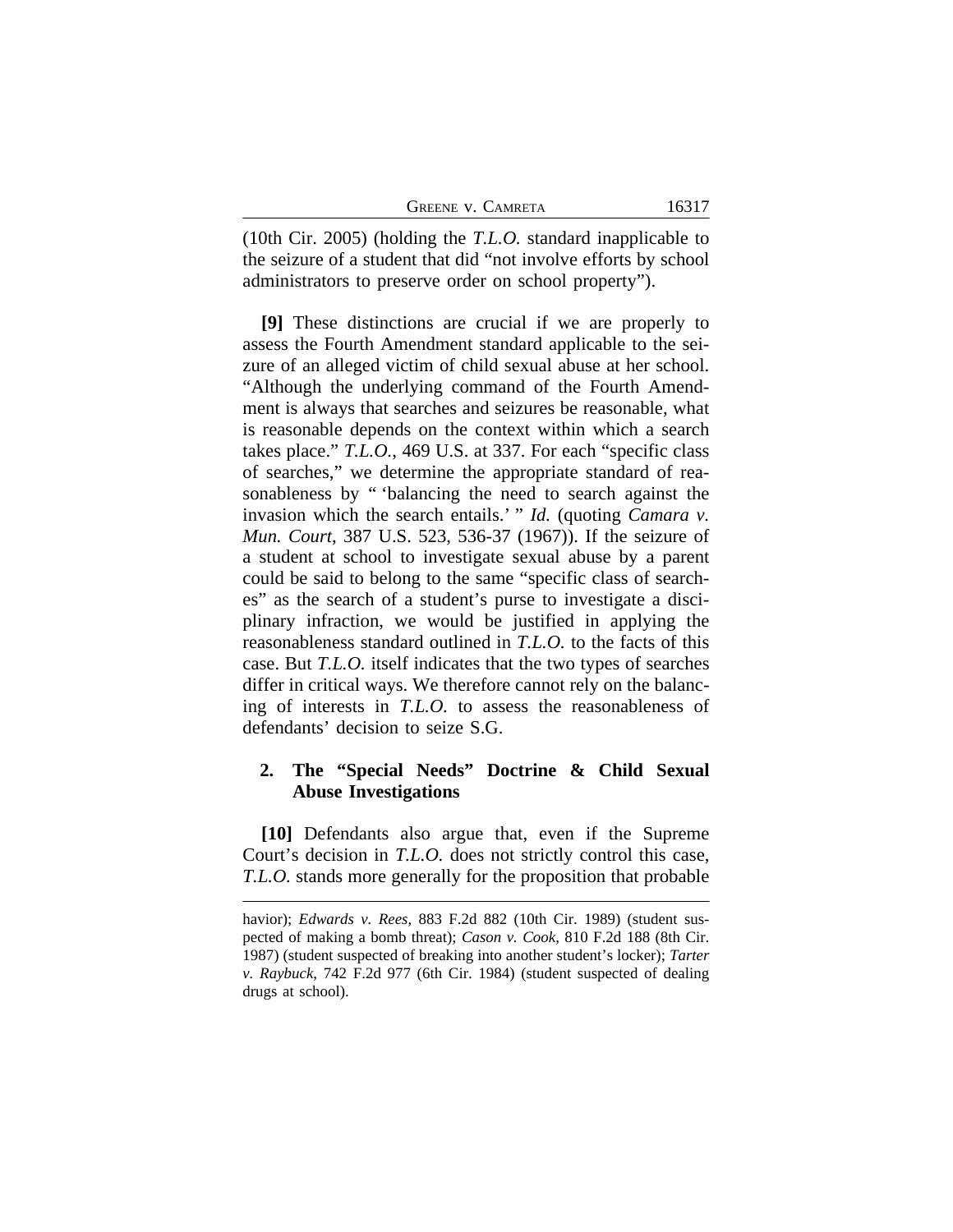cause and a warrant are not "irreducible requirement[s] of a valid search" or seizure under the Fourth Amendment. *See T.L.O.*, 469 U.S. at 340. That much is quite true. *T.L.O.* belongs to a line of cases in which the Supreme Court has lowered traditional Fourth Amendment protections "when special needs, beyond the normal need for law enforcement, make the warrant and probable cause requirement impracticable."**<sup>10</sup>** *Griffin v. Wisconsin*, 483 U.S. 868, 873 (1987) (internal quotation omitted). Although defendants acknowledge that neither the Supreme Court nor this court has applied the "special needs" doctrine to searches or seizures of children during a child abuse investigation, they argue that the government's "special need" to protect children from sexual abuse justifies a departure from both the warrant and probable cause requirements in a case such as this one.**<sup>11</sup>** As noted above, we

**<sup>11</sup>**The federal district and circuit courts are split on the applicability of the "special needs" doctrine to investigations of child abuse. *Compare Roe*

**<sup>10</sup>**Although the term "special needs" was first used by Justice Blackmun in his concurring opinion in *T.L.O.*, *see* 469 U.S. at 351 (Blackmun, J., concurring), the doctrine is rooted in the Supreme Court's decision in *Camara v. Mun. Court*, 387 U.S. 523 (1967), which addressed the constitutionality of San Francisco's warrantless building inspection program. Since *Camara*, the Court has applied the doctrine in a number of contexts in which such "special needs" exist. *See, e.g.*, *Bd. of Educ. v. Earls*, 536 U.S. 822 (2002) (drug testing of high school students participating in extracurricular activities); *Vernonia Sch. Dist. v. Acton*, 515 U.S. 646 (1995) (random drug testing of high-school athletes); *Skinner v. Ry. Labor Executives' Ass'n*, 489 U.S. 602 (1989) (drug and alcohol testing of railroad employees involved in accidents); *Nat'l Treasury Employees Union v. Von Raab*, 489 U.S. 656 (1989) (drug testing of employees applying for certain Customs Service positions); *Griffin v. Wisconsin*, 483 U.S. 868 (1987) (search of probationers); *New York v. Burger*, 482 U.S. 691 (1987) (administrative inspections in closely-regulated industries); *O'Connor v. Ortega*, 480 U.S. 709 (1987) (workplace searches of public employees); *United States v. Martinez-Fuerte*, 428 U.S. 543 (1976) (traffic stops at border checkpoints). *But see Ferguson*, 532 U.S. at 84-85 (refusing to extend special needs doctrine to drug testing of pregnant women for law enforcement purposes); *City of Indianapolis v. Edmond*, 531 U.S. 32 (2000) (refusing to extend doctrine to police roadblocks aimed at detecting narcotics trafficking); *Chandler v. Miller*, 520 U.S. 305 (1997) (refusing to extend doctrine to drug testing of candidates for political office).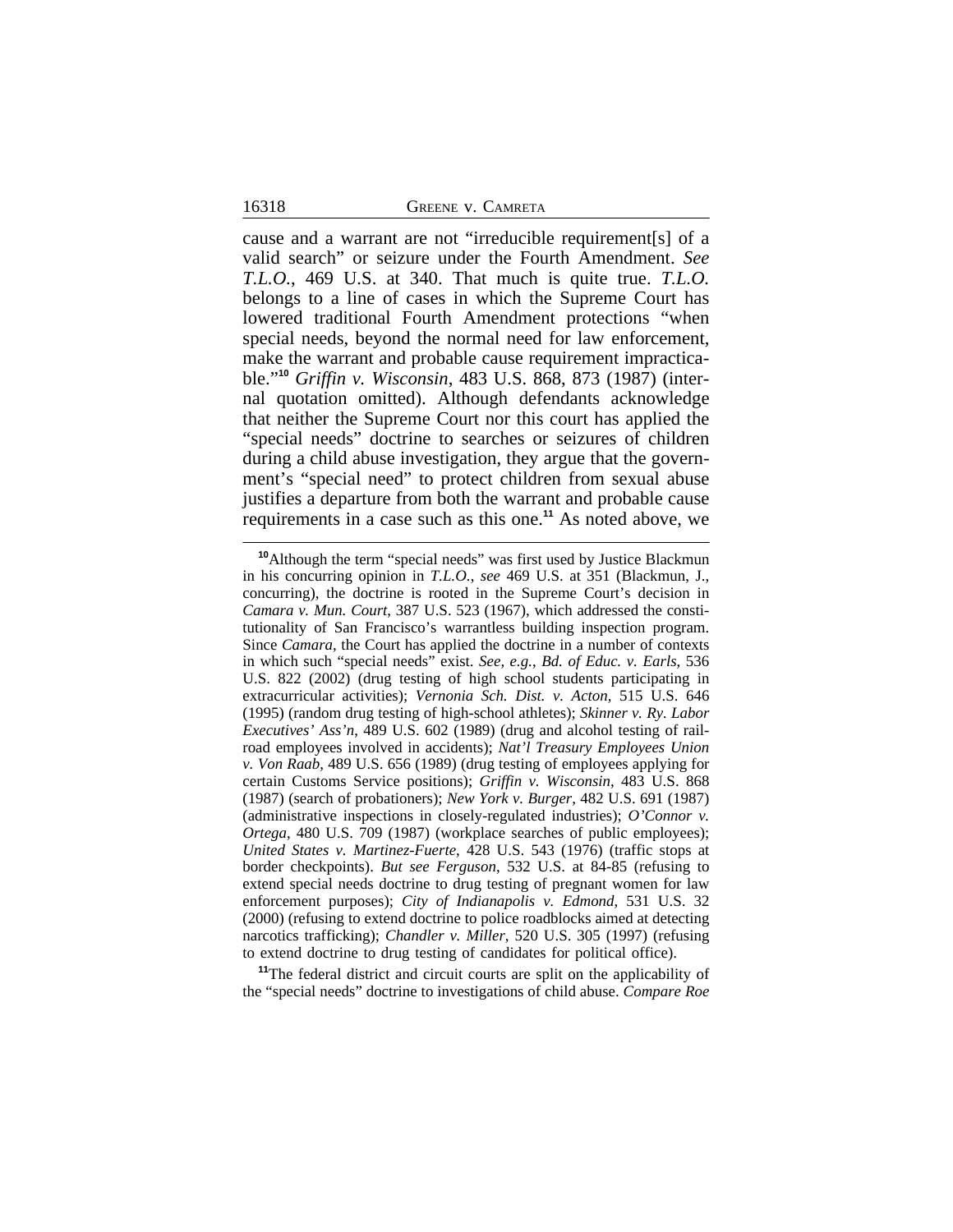| <b>GREENE V. CAMRETA</b> |  |
|--------------------------|--|
|                          |  |

addressed a similar argument in *Calabretta*, holding that traditional Fourth Amendment protections apply to the seizure of a child from her home. We reach the same conclusion in this case, as we now explain.

**[11]** The threshold inquiry in a "special needs" case is whether the government has identified some need, "beyond the normal need for law enforcement," to justify a departure from traditional Fourth Amendment standards. *Von Raab*, 489 U.S. at 665-66; *see also Ferguson*, 532 U.S. at 74 n.7; *Henderson v. City of Simi Valley*, 305 F.3d 1052, 1056 (9th Cir. 2002). So, although the Supreme Court has "tolerated suspension of the Fourth Amendment's warrant or probable-cause requirement[s] [when] there was no law enforcement purpose behind the searches . . ., and . . . little, if any, entanglement with law enforcement" in conducting them, *Ferguson*, 532

*v. Tex. Dep't of Protective & Regulatory Servs.*, 299 F.3d 395, 406-07 (5th Cir. 2002) (holding the "special needs" doctrine inapplicable given the extensive involvement of law enforcement in investigations of child abuse under Texas law); *Tenenbaum*, 193 F.3d at 606 (applying traditional Fourth Amendment analysis to searches and seizures made in the course of child abuse investigations); *Franz v. Lytle*, 997 F.2d 784, 791 (10th Cir. 1993) (holding "special needs" doctrine inapplicable to investigation of child abuse conducted by law enforcement); *Good v. Dauphin County Soc. Servs.*, 891 F.2d 1087, 1093-94 (3d Cir. 1989) (applying traditional Fourth Amendment analysis); *with Doe v. Bagan*, 41 F.3d 571, 575 n.3 (10th Cir. 1994) (applying *T.L.O.*'s lesser standard of reasonableness to the seizure of a student during a child sexual abuse investigation); *Wildauer v. Frederick County*, 993 F.2d 369, 372-73 (4th Cir. 1993) (same); *Darryl H. v. Coler*, 801 F.2d 893, 900-02 (7th Cir. 1986) (applying *T.L.O.*'s lesser standard of "reasonableness" and holding the warrant and probable cause requirements inapplicable). In the Seventh Circuit, the appropriate standard of review under the Fourth Amendment turns on whether the student attends private or public school. *Compare Michael C. v. Gresbach*, 526 F.3d 1008, 1015 (7th Cir. 2008) (holding that caseworkers must comply with the warrant and probable cause requirements when searching and seizing students on private school grounds); *Doe v. Heck*, 327 F.3d 492, 512 (7th Cir. 2003) (same); *with Darryl H.*, 801 F.2d at 900-02 (applying lesser standard of reasonableness to the same conduct on public school grounds).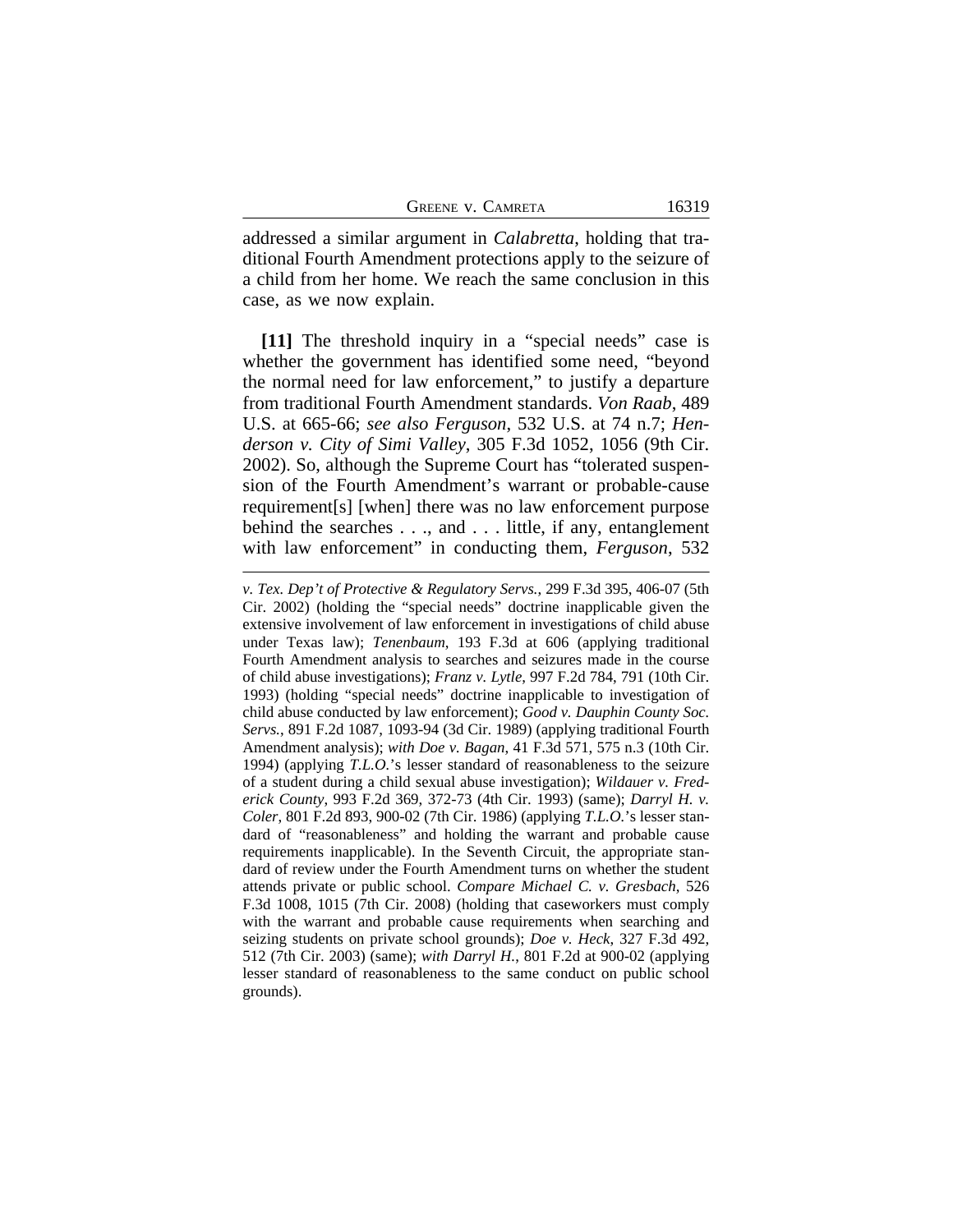|  |  | <b>GREENE V. CAMRETA</b> |
|--|--|--------------------------|
|--|--|--------------------------|

16320

U.S. at 79 n.15, the Court hasn't relaxed traditional Fourth Amendment protections when the main purpose of an ostensibly administrative search was to gather evidence for use in subsequent criminal proceedings, or when law enforcement personnel were substantially involved in the design and implementation of the administrative program. Indeed, "[n]one of [the Court's] special needs cases have . . . upheld the collection of evidence for criminal law enforcement purposes." *Id.* at 83 n.20; *see also Edmond*, 531 U.S. at 38. Rather, "[t]he traditional . . . requirements are waived . . . on the explicit assumption that the evidence obtained in the search is not intended to be used for law enforcement purposes." *Ferguson*, 532 U.S. at 88 (Kennedy, J., concurring).

**[12]** In this case, the presence of law enforcement objectives is evident. At the time of the seizure, police were actively investigating allegations of child sexual abuse against S.G.'s father and a police officer was present at S.G.'s interview. As courts faced with similar "dual-purpose" searches have noted, "disentangling [the goal of protecting a child's welfare] from general law enforcement purposes" becomes particularly "difficult" in these circumstances, as we cannot allow "[o]ther societal objectives [to] justify a program that would systematically collect information for the police." *Roe*, 299 F.3d at 406-07; *see also Ferguson*, 532 U.S. at 83 n.20; *Edmond*, 531 U.S. at 38, 41-42. Here, we are convinced that law enforcement personnel and purposes were too deeply involved in the seizure of S.G. to justify applying the "special needs" doctrine, for two primary reasons.**<sup>12</sup>**

**[13]** First, police were conducting an ongoing investigation of S.G.'s father, and Camreta requested that Deputy Sheriff Alford, a uniformed police officer carrying a visible firearm,

**<sup>12</sup>**The facts of this case do not require us to decide whether the "special needs" doctrine would apply to an in-school interrogation of a child where there is no direct law enforcement purpose and no involvement of law enforcement personnel.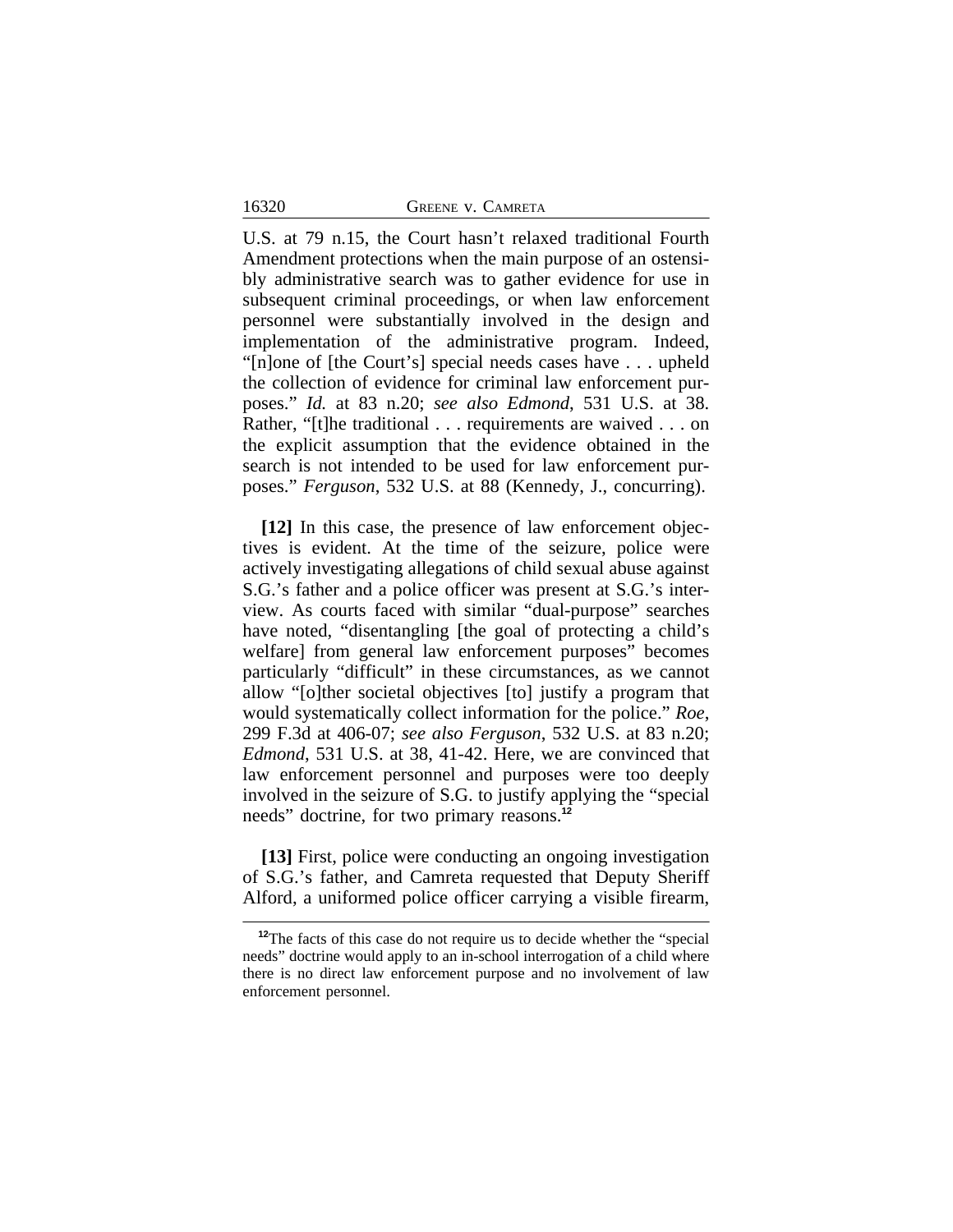GREENE V. CAMRETA 16321

accompany him to the interview. A state regulation required Child Protective Service workers to "[i]nterview the child out of the presence of other persons, unless the CPS worker believes the presence of a school employee or other person would facilitate the interview." OR. ADMIN. R. 413-015- 0610(4) (2003).**<sup>13</sup>** There are two apparent ways in which Alford's presence might have "facilitated" the interview. One purpose may have been to gather evidence firsthand, which would clearly run afoul of the Supreme Court's admonition that "[n]one of [its] special needs cases have . . . upheld the collection of evidence for criminal law enforcement purposes." *Ferguson*, 532 U.S. at 83 n.20; *see also Franz*, 997 F.2d at 791. Or perhaps Camreta and Alford believed that "the threat of law enforcement intervention" would provide the "necessary leverage" to "facilitate" Camreta's interview with S.G., reasoning that a nine-year-old girl would surely feel compelled to talk truthfully in the presence of a uniformed, armed police officer. *Cf. Ferguson*, 532 U.S. at 72. Either way, the decision to have Alford accompany Camreta to the interview constituted sufficient entanglement with law enforcement to trigger the traditional Fourth Amendment prerequisites to seizure of a person.

**[14]** Second, we are mindful of the general rule that the constitutionality of a search or seizure cannot turn on the subjective intent of government officials. *See Whren v. United States*, 517 U.S. 806, 813 (1996). But the Supreme Court has allowed a "purpose inquiry in [the 'special needs'] context [if] conducted only at the programmatic level," cautioning that such an inquiry "is not an invitation to probe the minds of individual officers acting at the scene." *Edmond*, 531 U.S. at 48. We therefore look to Oregon law to determine whether "a child protective services search is so intimately intertwined with law enforcement" as to render the "special needs" doc-

<sup>&</sup>lt;sup>13</sup>The regulations cited are those in effect at the time of the events in this case. There have been some changes since. *See* OR. ADMIN. R. 413- 015-0415(5) (2009).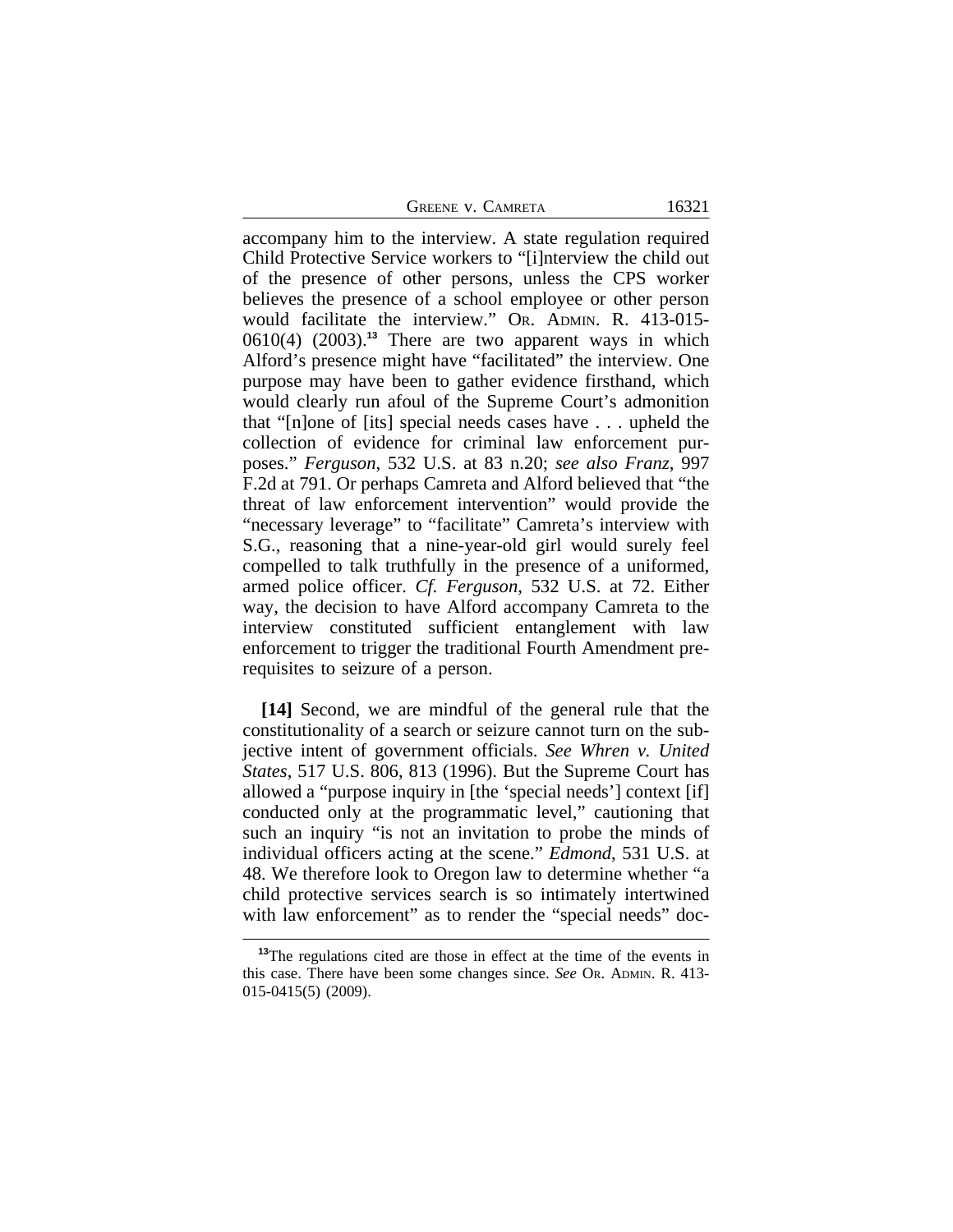trine inapplicable. *Roe*, 299 F.3d at 407. Our review of Oregon's statutory scheme convinces us that the involvement of law enforcement in this case is symptomatic of the broader entanglement of law enforcement and social services officials in the state's investigation of child abuse.

Under Oregon law, an investigation into alleged abuse begins when a mandatory reporter<sup>14</sup> contacts either "the local office of the Department of Human Services" or "a law enforcement agency within the county." Or. REV. STAT. § 419B.015.**<sup>15</sup>** Once a report is received, the Department must notify a law enforcement agency, and vice versa. *Id.* Reports are then accorded priority based upon criteria, established by the department, that "enable[s] the department, the designee of the department or a law enforcement agency to quickly and easily identify reports that require notification within 24 hours after receipt." § 419B.017. Either "the department or the agency shall immediately cause an investigation to be made to determine the nature and cause of the abuse of the child." § 419B.020(1). "If the law enforcement agency conducting the investigation finds reasonable cause to believe that abuse has occurred, the law enforcement agency shall notify . . . the local office of the department," which "shall provide protective social services of its own or of other available social agencies to prevent further abuses." § 419B.020(3).

Either the law enforcement agency or the department may also take protective custody of the child.  $\S$  419B.020(5)(a). If either an officer or a caseworker "has reasonable cause to

<sup>&</sup>lt;sup>14</sup>A "mandatory reporter" is "[a]ny public or private official having reasonable cause to believe that any child with whom the official comes in contact has suffered abuse or that any person with whom the official comes in contact has abused a child." See OR. REV. STAT. § 419B.010. With certain exceptions, any official with such knowledge "shall immediately report or cause a report to be made" to DHS or local law enforcement. *Id.*

**<sup>15</sup>**All the remaining citations in this paragraph are also to Oregon Revised Statutes.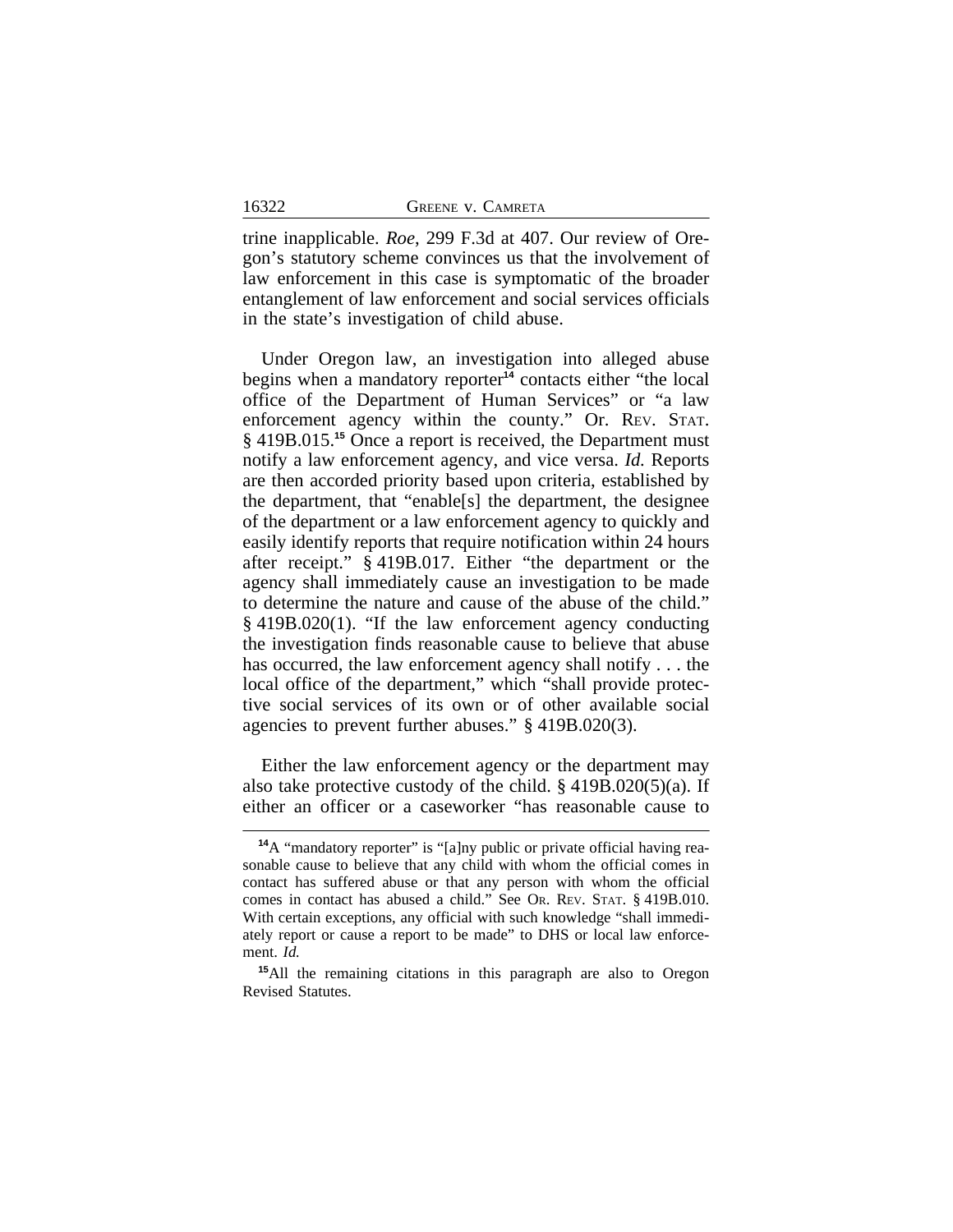|  | Greene v. Camreta |
|--|-------------------|
|  |                   |

believe that the child has been affected by sexual abuse . . . and that physical evidence of the abuse exists and is likely to disappear, the court may authorize a physical examination for the purposes of preserving evidence . . ." § 419B.020(6). Moreover, any "person conducting an investigation" under the statute who "observes a child who has suffered suspicious physical injury . . . shall [i]mmediately photograph or cause to have photographed the suspicious physical injuries . . . and [e]nsure that a designated medical professional conducts a medical assessment within 48 hours . . ." §§ 419B.023, 419B.028. Once photographs are taken, the officer or caseworker "shall . . . place hard copies or prints of the photographs . . . in any relevant files pertaining to the child maintained by the law enforcement agency or the department." § 419B.028(2)(b).

**[15]** The Fifth Circuit, reviewing similar provisions for investigating child abuse under Texas law, held that such joint investigations were not "divorced from the state's general interest in law enforcement," because they functioned "as a tool both for gathering evidence for criminal convictions and for protecting the welfare of the child." *Roe*, 299 F.3d at 406- 07 (quotation omitted). We reach the same conclusion here. Oregon's statutory scheme makes no effort to distinguish between criminal investigations of child abuse and civil investigations to protect the victims of abuse. To the contrary, the provisions described above encourage entanglement between law enforcement and social service workers, by involving both police officers and caseworkers in the gathering and collection of evidence of child sexual abuse from the outset of an investigation.

**[16]** We do not mean to express any negative judgment concerning the wisdom of Oregon's policy. It may well be that fostering coordination and collaboration between caseworkers and law enforcement officers is an effective way both to protect children and to arrest and prosecute child abusers — each, of course, governmental activity of the highest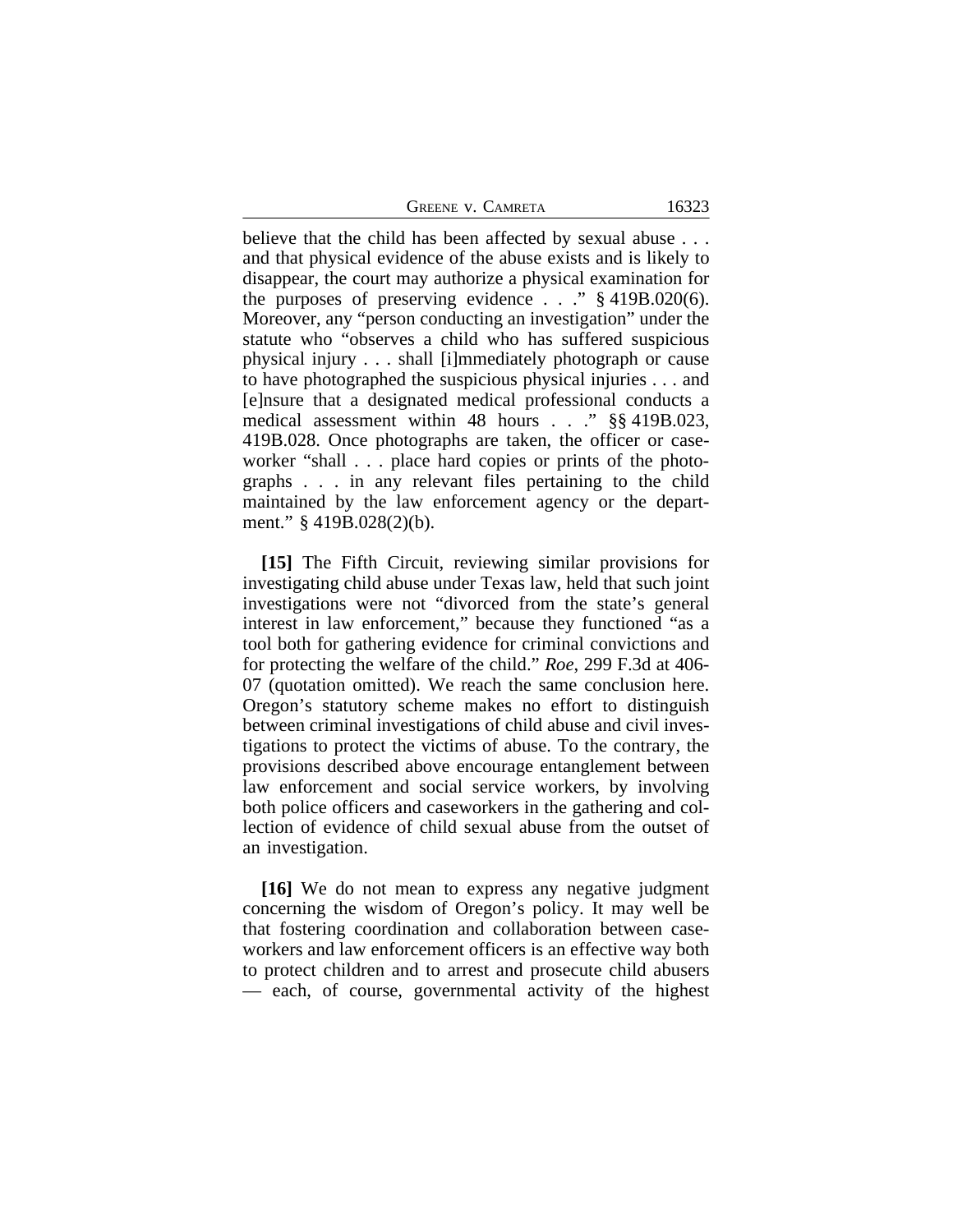16324

importance. But we do hold that state officials using such a policy cannot thereby forge an exception to traditional Fourth Amendment protections for the criminal investigation of child sexual abuse, as they seek to do here. Again, "[t]he fact that the suspected crime may be heinous . . . does not provide cause for the state to ignore the rights of the accused or any other parties." *Wallis*, 202 F.3d at 1130.

This is not to say, of course, that the seizure of S.G. was unconstitutional "simply because, in the course of [investigating], an inspecting officer may discover evidence of crimes." *Burger*, 482 U.S. at 716. Any time a government official suspects that a child has been abused, investigation of that abuse for child protection purposes may uncover evidence of a crime. Nor do we suggest that a caseworker conducting an investigation to ensure the welfare of the child is precluded from sharing the fruits of that investigation with law enforcement officers, who may subsequently use such information to prosecute the offender. *See Ferguson*, 532 U.S. at 80-81, 85; *id.* at 90 (Kennedy, J., concurring).**<sup>16</sup>**

**[17]** Rather, we hold, as we did in *Calabretta*, that "the general law of search warrants applie[s] to child abuse inves-

**<sup>16</sup>**Mandatory reporting laws, which require public and private officials to contact the authorities if they have reasonable grounds to suspect that a child is being abused, *see, e.g.*, OR. REV. STAT. § 419B.010, do not raise the constitutional concerns discussed in the text. As the Supreme Court carefully noted in Ferguson, mandatory reporters come across such information in the course of their normal business and do not intend to elicit or coerce such statements. *See* 532 U.S. at 78 n.13, 80-81; *id.* at 90 (Kennedy, J., concurring). Nothing in our opinion today would prevent a teacher, for example, from discussing suspected abuse with a student or from passing along any such information to social service workers. For "[w]hen a parent sends her child to school, she delegates some of her parenting responsibilities to school officials. Though she does not consent to overzealous investigators interrogating her children over the principal's objection . . ., she should reasonably expect that school officials will speak with her child if the child raises serious concerns about her home life." *United States v. Hollingsworth*, 495 F.3d 795, 802 (7th Cir. 2007).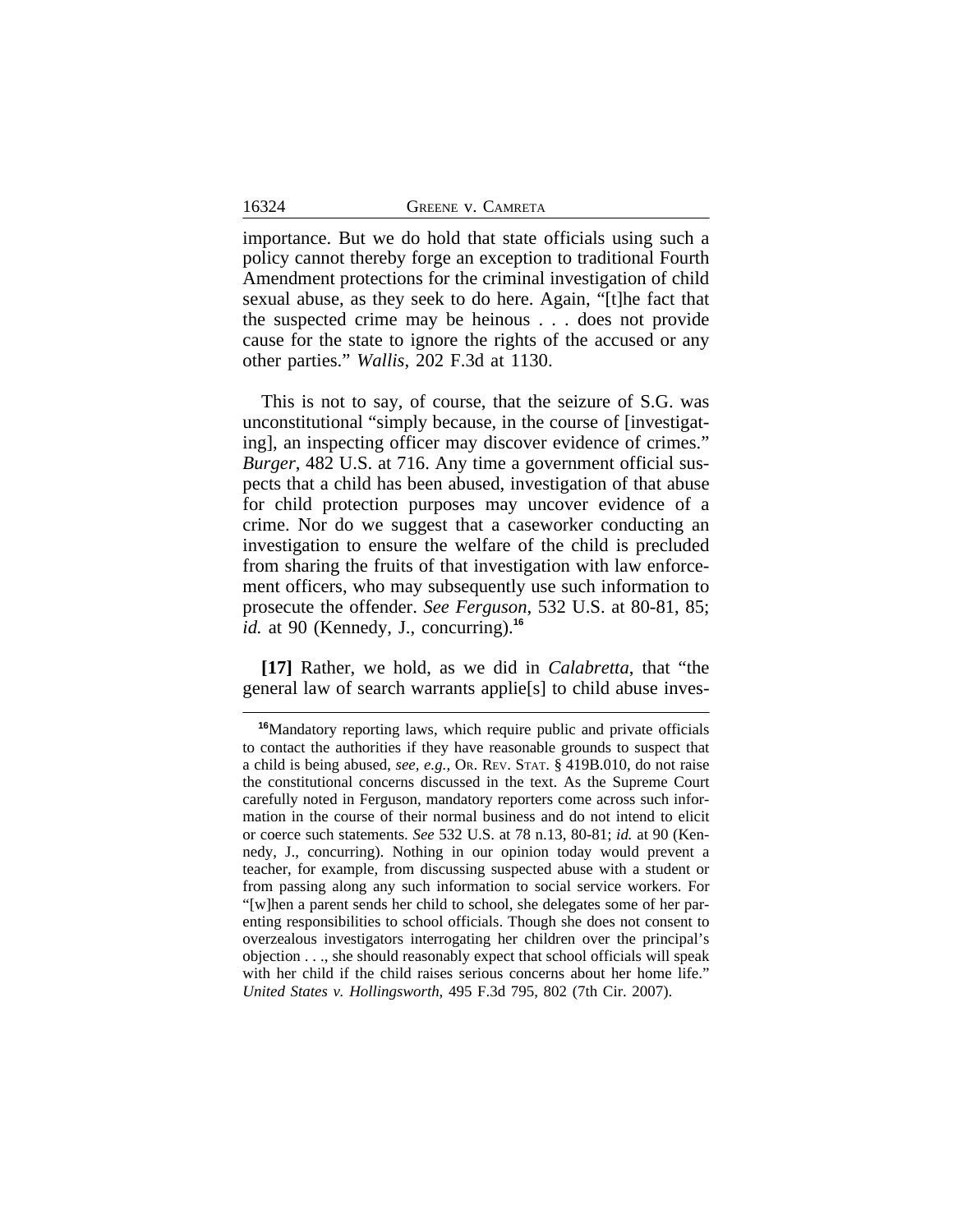tigations." *Calabretta*, 189 F.3d at 814. Once the police have initiated a criminal investigation into alleged abuse in the home, responsible officials must provide procedural protections appropriate to the criminal context. At least where there is, as here, direct involvement of law enforcement in an inschool seizure and interrogation of a suspected child abuse victim, we simply cannot say, as a matter of law, that she was seized for some "special need[ ], beyond the normal need for law enforcement." *Ferguson*, 532 U.S. at 74 n.7.

**[18]** In short, applying the traditional Fourth Amendment requirements, the decision to seize and interrogate S.G. in the absence of a warrant, a court order, exigent circumstances,**<sup>17</sup>** or parental consent**<sup>18</sup>** was unconstitutional. We follow the lead of our sister circuits and hold that in the context of the seizure of a child pursuant to a child abuse investigation, a court order permitting the seizure of the child is the equivalent of a warrant.**<sup>19</sup>**

**<sup>19</sup>**Here, for instance, Or. Rev. Stat. § 419B.045 specifically authorizes caseworkers to investigate reports of child abuse on public school prem-

**<sup>17</sup>**Exigent circumstances permit a caseworker to seize a child without a warrant if the caseworker has "reasonable cause to believe that the child is likely to experience serious bodily harm in the time that would be required to obtain a warrant." *Rogers*, 487 F.3d at 1294; *see also Burke v. County of Alameda*, 2009 WL 3739333 at \*4-5 (9th Cir. 2009) (holding that a child's statements during an interview gave the officer reasonable cause to believe that she was in danger of imminent sexual and physical abuse); *Tenenbaum*, 193 F.3d at 594. The exigent circumstances exception is not applicable here. Defendants waited three days to detain and interrogate S.G. after receiving the initial report from DHS, and then returned her to her parents' custody after the allegedly incriminating interview. Such delays and actions undermine any claimed exigency. *See Rogers*, 487 F.3d at 1296; *Tenenbaum*, 193 F.3d at 595, 605.

**<sup>18</sup>**S.G.'s parents did not consent to her seizure at school, as defendants did not notify them of the planned interview. The fact that defendants received permission from school officials to conduct the interview does not constitute valid "consent." "The handing over of a child from a public school teacher to another State official . . . is not the equivalent of the consent of the parents." *Tenenbaum*, 193 F.3d at 594 n.9; *see also T.L.O.*, 469 U.S. at 336 (recognizing the limits of the *in loco parentis* doctrine in this context).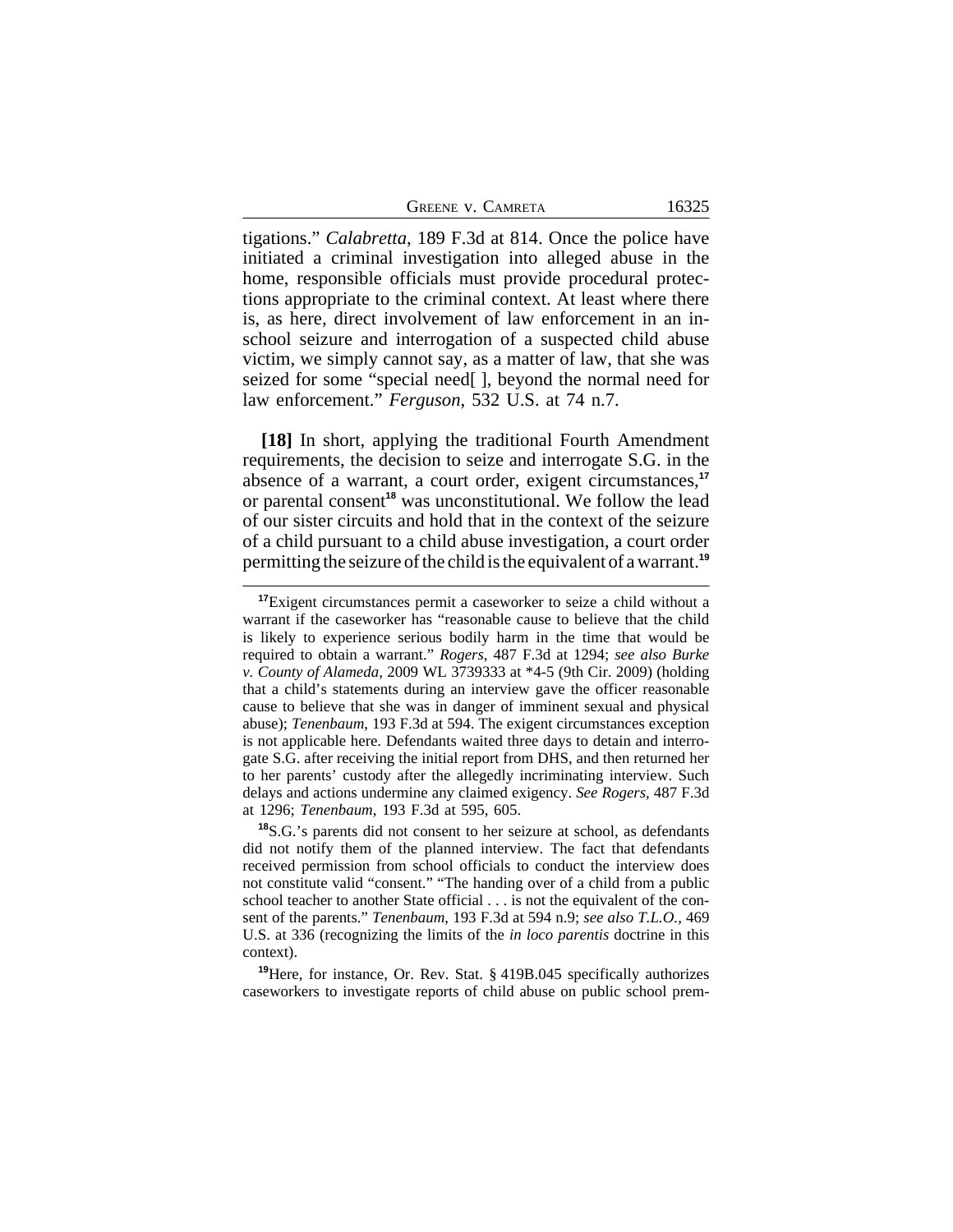*See, e.g., Tenenbaum*, 193 F.3d at 602; *Doe v. Heck*, 327 F.3d at 517; *Gates v. Texas Dept. of Protective and Regulatory Servs.*, 537 F.3d 404, 429 (5th Cir. 2008). We therefore reverse the district court to the extent that it held that Alford and Camreta had not violated S.G.'s right to be free from an unconstitutional seizure.

### **B. QUALIFIED IMMUNITY**

**[19]** Even where, as here, government officials have violated citizens' constitutional rights, "[t]he doctrine of qualified immunity protects government officials 'from liability for civil damages insofar as their conduct does not violate clearly established statutory or constitutional rights of which a reasonable person would have known.' " *Pearson*, 129 S. Ct. at 815 (quoting *Harlow v. Fitzgerald,* 457 U.S. 800, 818 (1982)). "[Our] inquiry turns on the 'objective legal reasonableness of the action, assessed in light of the legal rules that were clearly established at the time it was taken.' " *Id.* at 822 (quoting *Wilson v. Layne*, 526 U.S. 603, 614 (1999)); *see also Anderson v. Creighton*, 483 U.S. 635, 640 (1987). If a government official "could . . . have reasonably but mistakenly believed that his or her conduct did not violate a clearly established constitutional right," he is entitled to qualified immunity. *Jackson v. City of Bremerton,* 268 F.3d 646, 651 (9th Cir. 2001).

**[20]** The Greenes bear the burden of demonstrating that the right allegedly violated was clearly established at the time of the incident. *See Galen v. County of Los Angeles*, 477 F.3d

ises. Section 419B.150 permits an employee of the Department of Human Services or other officer to take a child into protective custody upon an order by the juvenile court. As the statutory scheme thus permits a caseworker to seek a court order for temporary protective custody and permits in-school interviews, it appears that a caseworker could obtain a court order for an in-school interview that complies with the constitution by presenting facts, "supported by Oath or affirmation," to a judge, which facts constitute probable cause to suspect the child has been abused.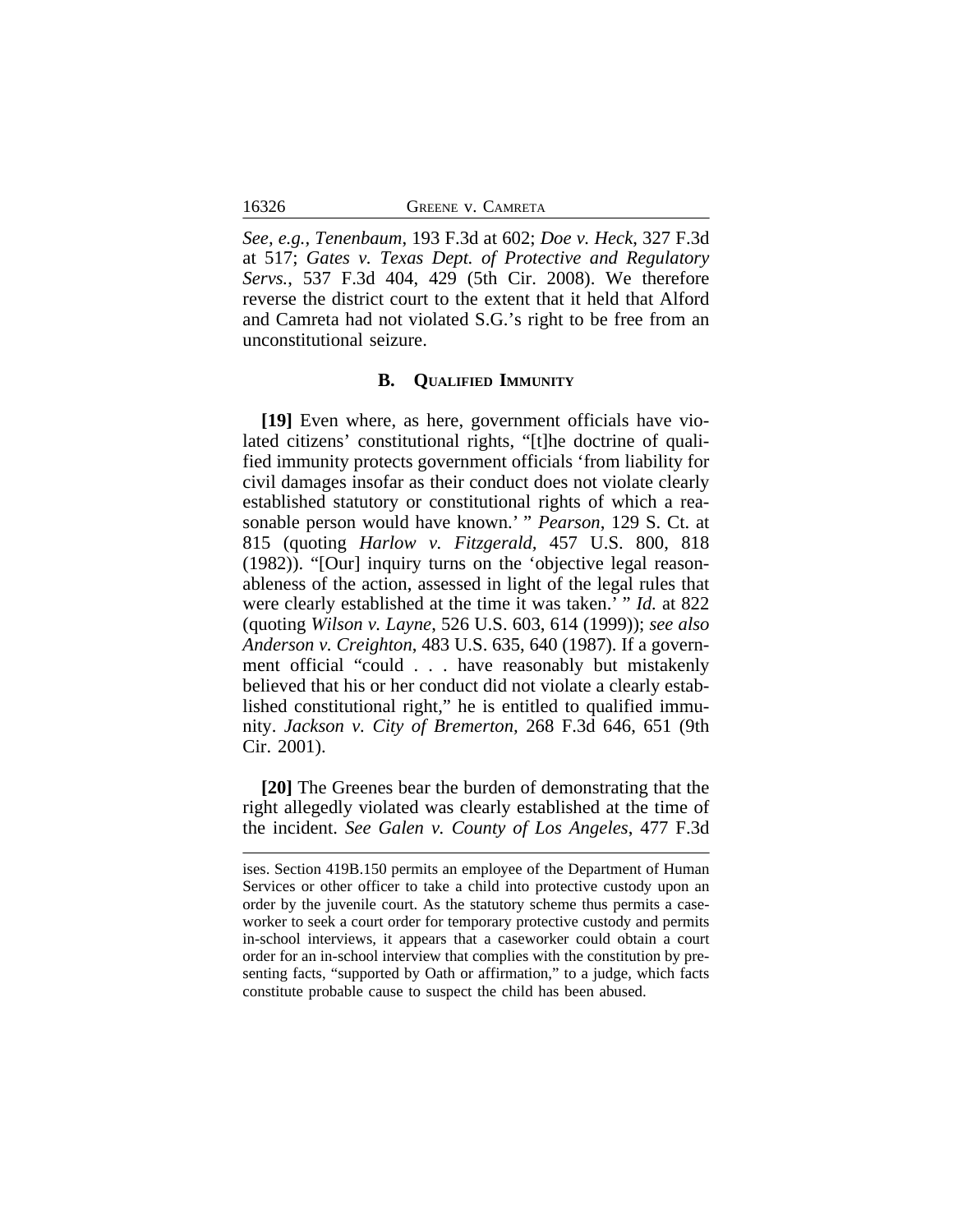| <b>GREENE V. CAMRETA</b> | 16327 |
|--------------------------|-------|
|--------------------------|-------|

652, 665 (9th Cir. 2007). To meet this burden, the Greenes cite only two cases: our prior decisions in *Wallis* and *Calabretta*. Yet, as defendants correctly argue, neither case is directly applicable, as both involved children seized or searched in their homes. *See Wallis*, 202 F.3d at 1134; *Calabretta*, 189 F.3d at 810. *Calabretta* mentioned this distinction in declining to follow the Seventh Circuit's decision in *Darryl H.*, which permitted in-school investigations of child abuse based upon a showing of reasonableness, on the grounds that search and seizure at issue in *Darryl H.* "was not done during an unconstitutional entry into the home." 189 F.3d at 818.

**[21]** A case directly on point is not necessary to show that a right was "clearly established." *See Anderson*, 483 U.S. at 640. But neither *Wallis* nor *Calabretta* would have put Camreta and Alford on notice that a social worker's warrantless seizure of a child at her school, even in conjunction with a law enforcement officer, could violate the Fourth Amendment. Some other circuits have applied the "special needs" reasonableness standard to investigations of child abuse, *see supra* note 11. The fact that other courts "disagree[ ] about the contours of a right does not automatically render the law unclear," but here, "these differences of opinion from our own are substantial enough to require immunity." *Redding*, 129 S.Ct. at 2644.

**[22]** The qualified immunity inquiry cannot end there, however. If the defendants' actions were clearly unconstitutional even on the lesser, "special needs" reasonableness standard they regard — incorrectly, as we have held — as applicable, then qualified immunity would not be available. Their actions could not then be said to be "reasonabl[e], but mistaken[]" with regard to whether S.G.'s constitutional rights were violated. *Jackson v. City of Bremerton,* 268 F.3d at 651.

**[23]** Under the lesser standard of reasonableness applicable in "special needs" cases, we conduct a "twofold inquiry" to determine whether a warrantless search is "reasonable": "first,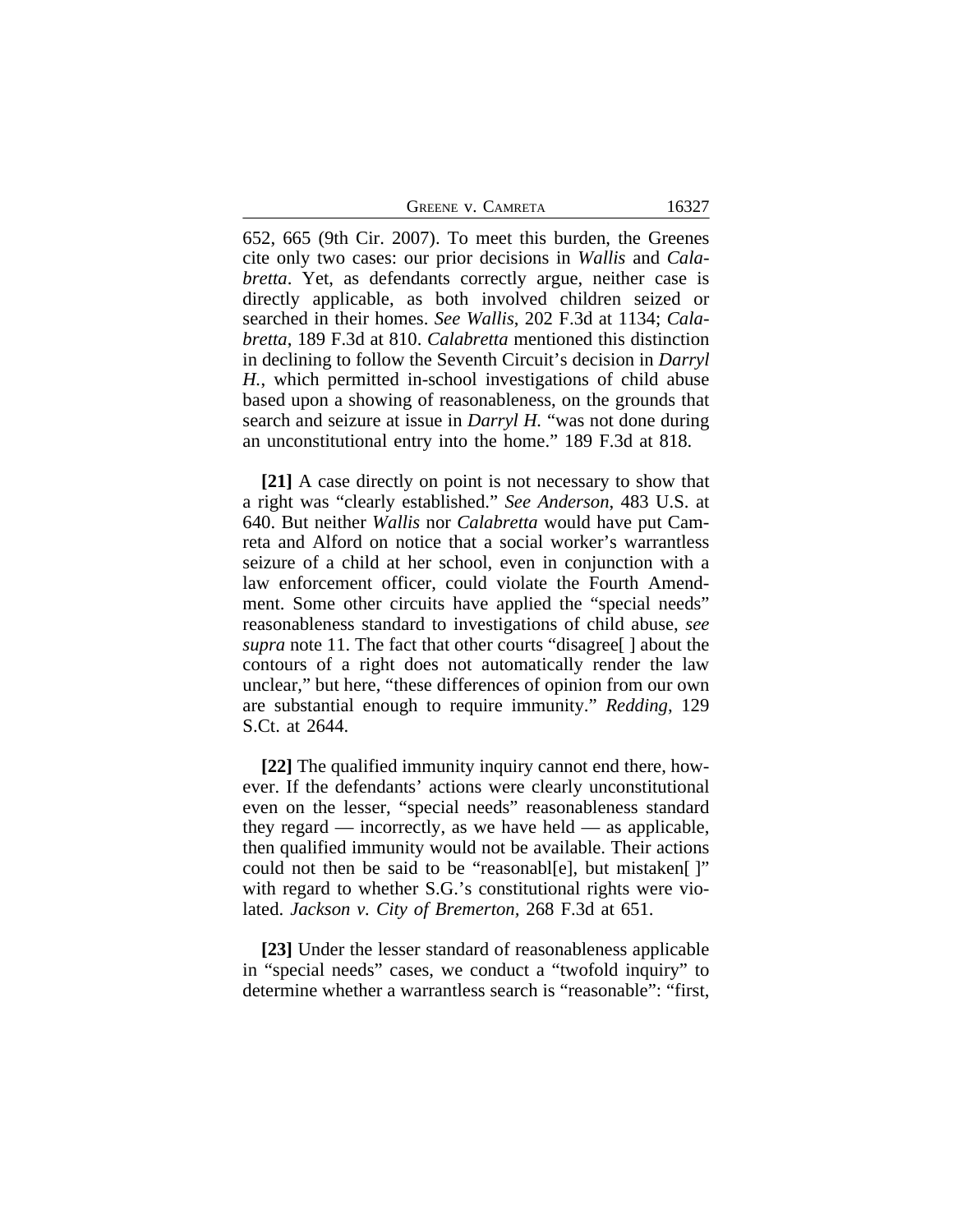| <b>GREENE V. CAMRETA</b> |  |
|--------------------------|--|
|--------------------------|--|

[we] must consider whether the action was justified at its inception; second, [we] must determine whether the search [or seizure] as actually conducted was reasonably related in scope to the circumstances which justified the interference in the first place." *T.L.O.*, 469 U.S. at 341(internal quotations and citations omitted). Accepting the facts in the light most favorable to S.G., she was kept for two hours in a closed room by two people she did not know: a caseworker and a uniformed police officer carrying a firearm. Applying the *T.L.O.* standard, Camreta and Alford could have reasonably believed that the decision to seize S.G. was sufficiently justified at its inception. Whether they could reasonably have regarded the seizure "as actually conducted" as reasonable in scope is a considerably closer question, for several reasons.

First, neither Camreta nor Alford have provided any explanation for Deputy Sheriff Alford's presence at the interview. Defendants emphasize that Alford "did not participate in the interview" and "just sat there without asking any questions." These assertions support rather than detract from the conclusion that the seizure was not "reasonably related" to defendants' claimed justification for interfering with S.G.'s liberty interests. Nothing in the record — or common sense — suggests that the silent presence of a uniformed, armed police officer at an interview of a child in a grade school is helpful in any legitimate way to determining whether the child needs child protective services.

Second, the justification in the record for a seizure lasting two hours is weak. Most of the cases relied upon by Camreta and Alford do not address such a prolonged seizure. *See Hassan*, 55 F.3d at 1078, 1080 (holding the detention of a student for disciplinary reasons for 50 minutes reasonable); *Doe v. Bagan*, 41 F.3d 571, 574-75 (10th Cir. 1994) (holding caseworker's decision to seize and question student alone in the principal's office for ten minutes reasonable); *Edwards v. Rees*, 883 F.2d 882, 884 (10th Cir. 1989) (holding vice principal's twenty-minute interrogation of student alleged to have

16328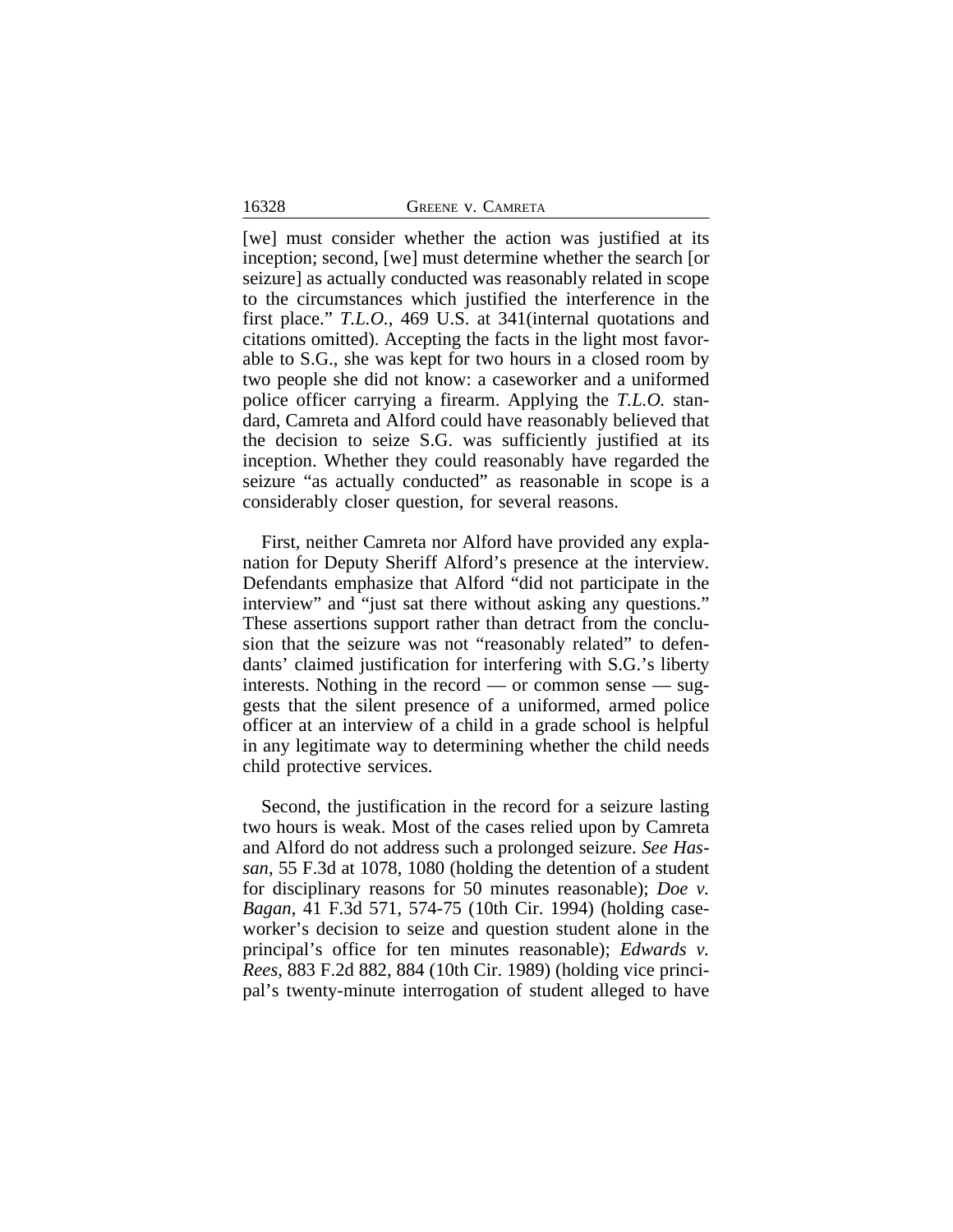GREENE V. CAMRETA 16329

made bomb threat reasonable). To the contrary, these cases held that the challenged seizures were reasonable in scope precisely because they were "brief," noting, for example, that a "ten minute initial interview with a social services caseworker . . . [is] a de minimis interference with [a student's] liberty, insufficient at that stage to trigger constitutional liberty concerns." *Bagan*, 41 F.3d at 575. The seizure of S.G., who was not herself suspected of any crime, lasted considerably longer than that.

Other cases cited by defendants, however, come closer to sanctioning a two-hour seizure, although the circumstances were quite different. *Wofford v. Evans*, for example, involved the investigatory detention of a student who had allegedly brought a gun to school. *See* 390 F.3d at 321. The student claimed to have been detained for an hour and a half while school officials and law enforcement officers searched the school grounds for a gun. The Fourth Circuit held the detention reasonable in scope because "school officials detained the pupil no longer than necessary to obviate [the unacceptable risk of her retrieving the weapon or revealing its location to a peer]." *Id.* at 327; s*ee also Shuman v. Penn Manor Sch. Dist.*, 422 F.3d 141, 149 (3d Cir. 2005) (finding a detention lasting "no more than four hours" reasonable); *Couture v. Bd. of Educ. of Albuquerque Pub. Schs.*, 535 F.3d 1243, 1254 (10th Cir. 2008) (holding that a school that had "barricade[d a child] in a closet-like timeout room for one hour and thirtyfive minutes" was not unreasonable).

Camreta and Alford seek to justify the length of the seizure by pointing out that as the interview progressed, S.G. began disclosing sexual abuse by her father. S.G. maintains that for "over an hour" she repeatedly told Camreta that her father had never touched her in a bad way until she finally "just started saying yes to whatever he said." It is far from clear that it was reasonable for Camreta and Alford to continue to detain S.G. for an entire hour during which she continually denied such abuse, even if it was reasonable to continue the interview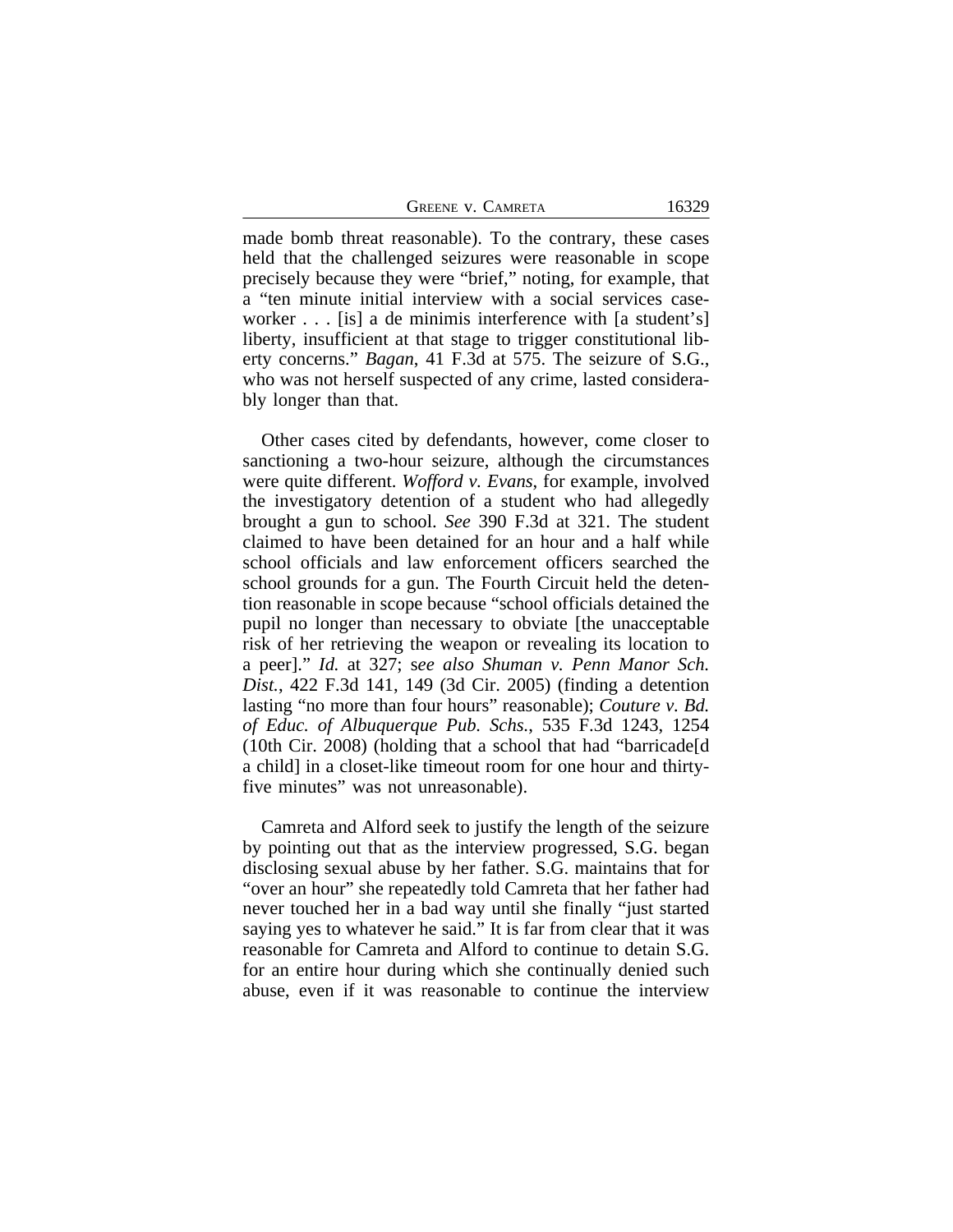once she started to say otherwise. Still, there is some case law applying the *T.L.O.* standard sanctioning a detention longer than an hour, and none refuting the justification Camreta and Alford offer for prolonging the detention beyond that namely, that S.G. was just becoming — in their view responsive.

We are also mindful of the difficult task facing social services caseworkers, who are required to exercise significant discretion in determining whether a child's welfare is in jeopardy. As the Second Circuit has explained,

Protective services caseworkers [must] choose between difficult alternatives . . . . If they err in interrupting parental custody, they may be accused of infringing the parents' constitutional rights. If they err in not removing the child, they risk injury to the child and may be accused of infringing the child's rights. It is precisely the function of qualified immunity to protect state officials in choosing between such alternatives, provided that there is an objectively reasonable basis for their decision, whichever way they make it.

*Tenenbaum*, 193 F.3d at 596 (quoting *van Emrik v. Chemung County Dep't of Soc. Servs.*, 911 F.2d 863, 866 (2d Cir. 1990)) (alterations in original).

**[24]** For all these reasons, we hold that defendants in this case are entitled to qualified immunity. We hasten to note that government officials investigating allegations of child abuse should cease operating on the assumption that a "special need" automatically justifies dispensing with traditional Fourth Amendment protections in this context. As noted, we rejected such a claim in *Calabretta*, where state officials argued that "any check on the welfare of children" triggered the "exigent circumstances" exception to the warrant requirement and that seizures conducted during investigations of

16330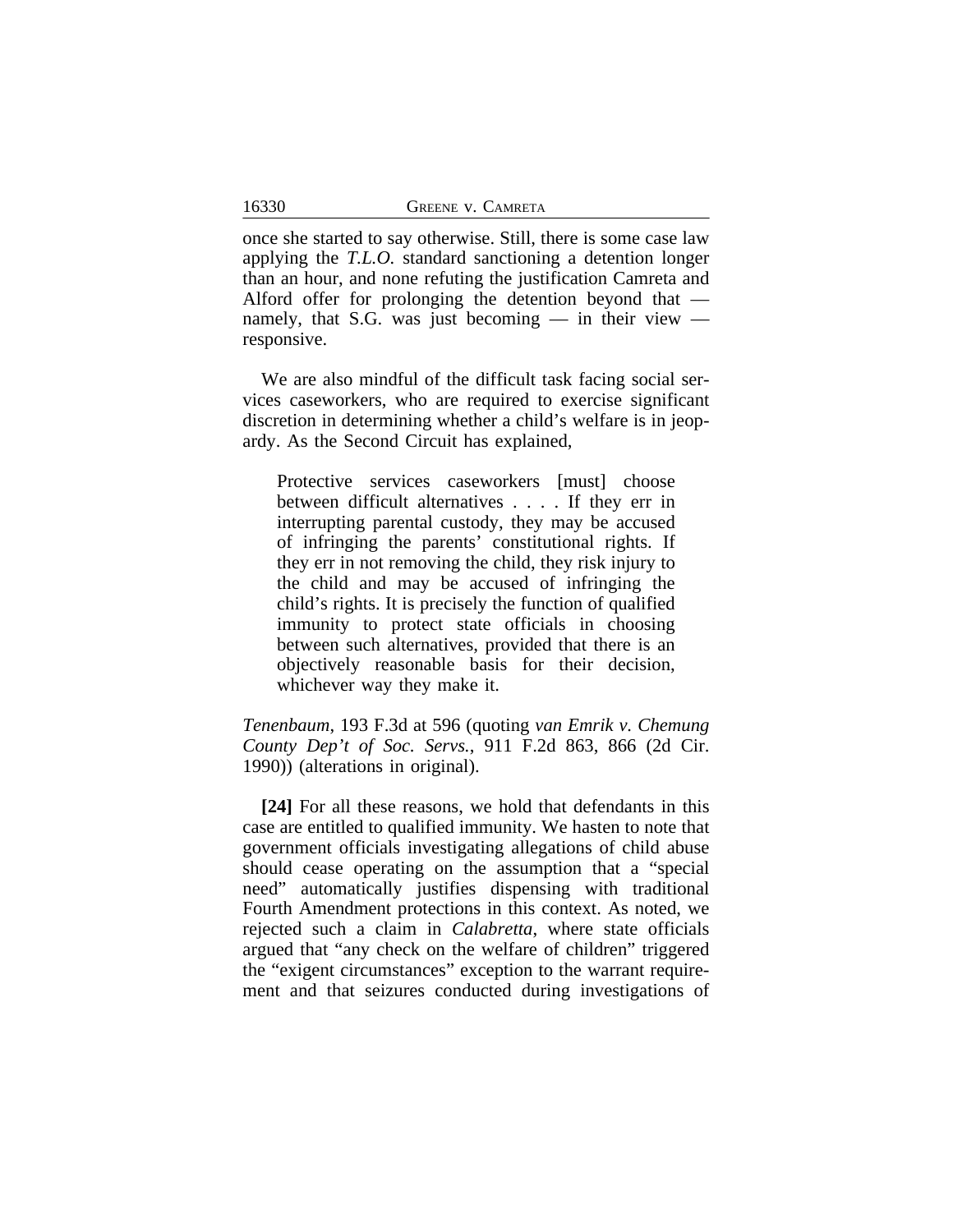| <b>GREENE V. CAMRETA</b> |  |
|--------------------------|--|
|--------------------------|--|

16331

child abuse were "administrative searches" subject to some lesser standard of reasonableness. 189 F.3d at 811-12. We have never adopted such an exception to traditional Fourth Amendments standards, and our decision today makes clear that we are unwilling to create an across-the-board exception because a student happens to be seized at a public school rather than on private property.

**[25]** Because our precedent did not clearly establish that the in-school seizure of a student suspected of being the victim of child sexual abuse can be subject to traditional Fourth Amendment protections, and because, applying the lesser *T.L.O.* standard, the defendants' actions were not so clearly invalid as to strip them of immunity, we affirm the district court's ruling that defendants are entitled to qualified immunity on the Greenes' Fourth Amendment claim.

## **C. THE REMOVAL OF S.G. AND K.G. FROM SARAH'S CUSTODY**

The Greenes also argue that their constitutional rights were violated because S.G. and K.G. were removed from Sarah's custody pursuant to a Juvenile Court order triggered by an intentional misrepresentation by Camreta. In an affidavit provided to the Juvenile Court, Camreta stated that "[Sarah] indicated the family had no alternate resources for either the children or Nimrod to ensure there would be no contact." The Greenes maintain that this representation was materially false, contending that (1) Sarah had agreed to Camreta's proposed "safety plan," under which Nimrod would not have any unsupervised contact with his daughters; and (2) Sarah told Camreta that, even though "it would be significantly detrimental to [the] family finances," she had secured "a place where [Nimrod] could stay so that he would have no contact with [S.G. and K.G.]."

Camreta argues that he is entitled to absolute quasi-judicial immunity for removing the children from the Greene home.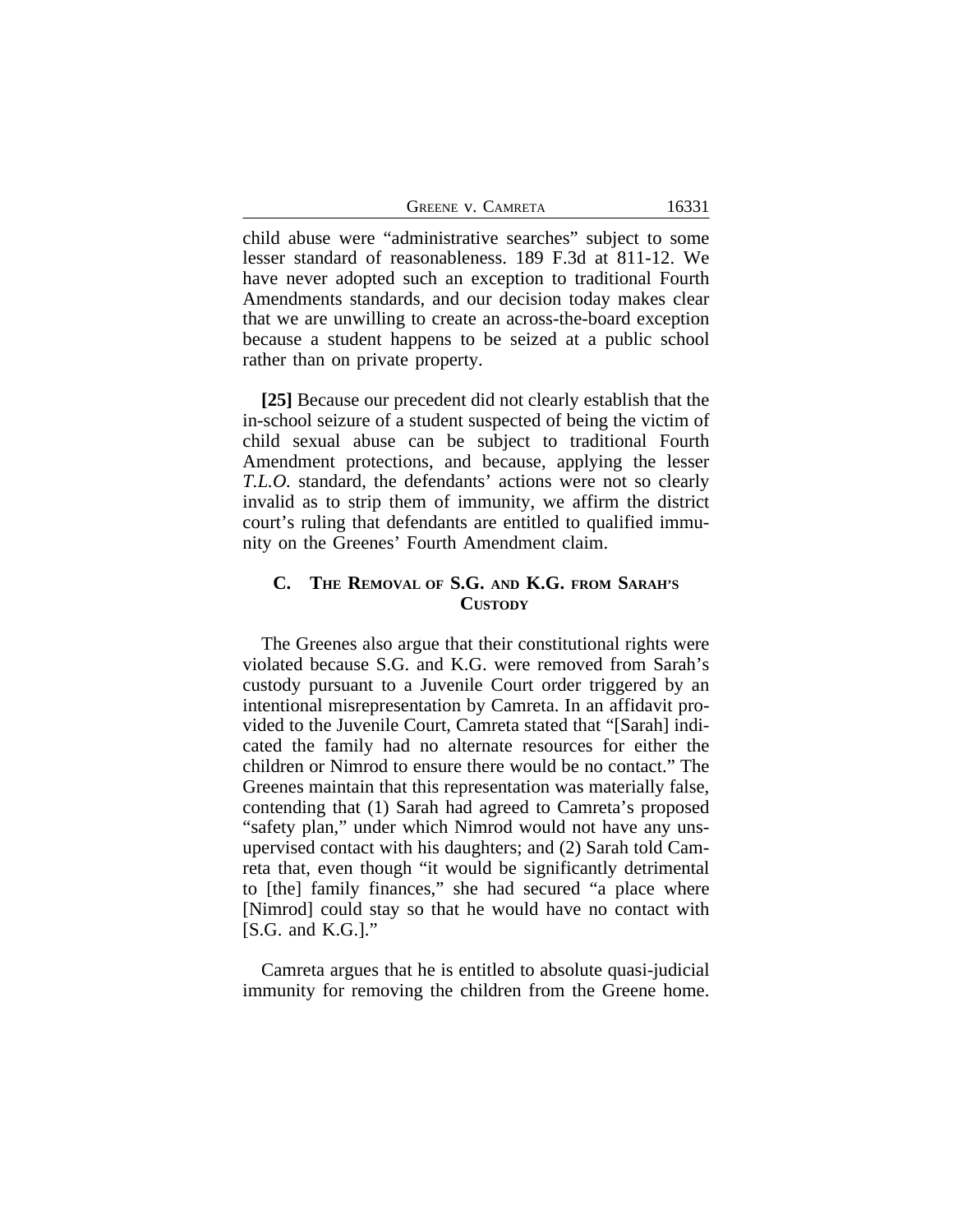A recent en banc decision of this court compels the opposite conclusion.

**[26]** In *Beltran v. Santa Clara County*, 514 F.3d 906 (9th Cir. 2008) (en banc), we held:

Parties to section 1983 suits are generally entitled only to immunities that existed at common law. We have therefore granted state actors absolute immunity only for those functions that were critical to the judicial process itself, such as initiating a prosecution. It follows that social workers have absolute immunity when they make discretionary, quasiprosecutorial decisions to institute court dependency proceedings to take custody away from parents. But they are not entitled to absolute immunity from claims that they fabricated evidence during an investigation or made false statements in a dependency petition affidavit that they signed under penalty of perjury, because such actions aren't similar to discretionary decisions about whether to prosecute. A prosecutor doesn't have absolute immunity if he fabricates evidence during a preliminary investigation, before he could properly claim to be acting as an advocate, or makes false statements in a sworn affidavit in support of an application for an arrest warrant. Furthermore, as prosecutors and others investigating criminal matters have no absolute immunity for their investigatory conduct, a fortiori, social workers conducting investigations have no such immunity.

*Id.* at 908-09 (internal citations and quotations omitted). According to the Greenes, Camreta falsely represented that he had been told the family lacked the financial resources to comply with the safety plan, even though Sarah in fact gave repeated assurances that her husband would live elsewhere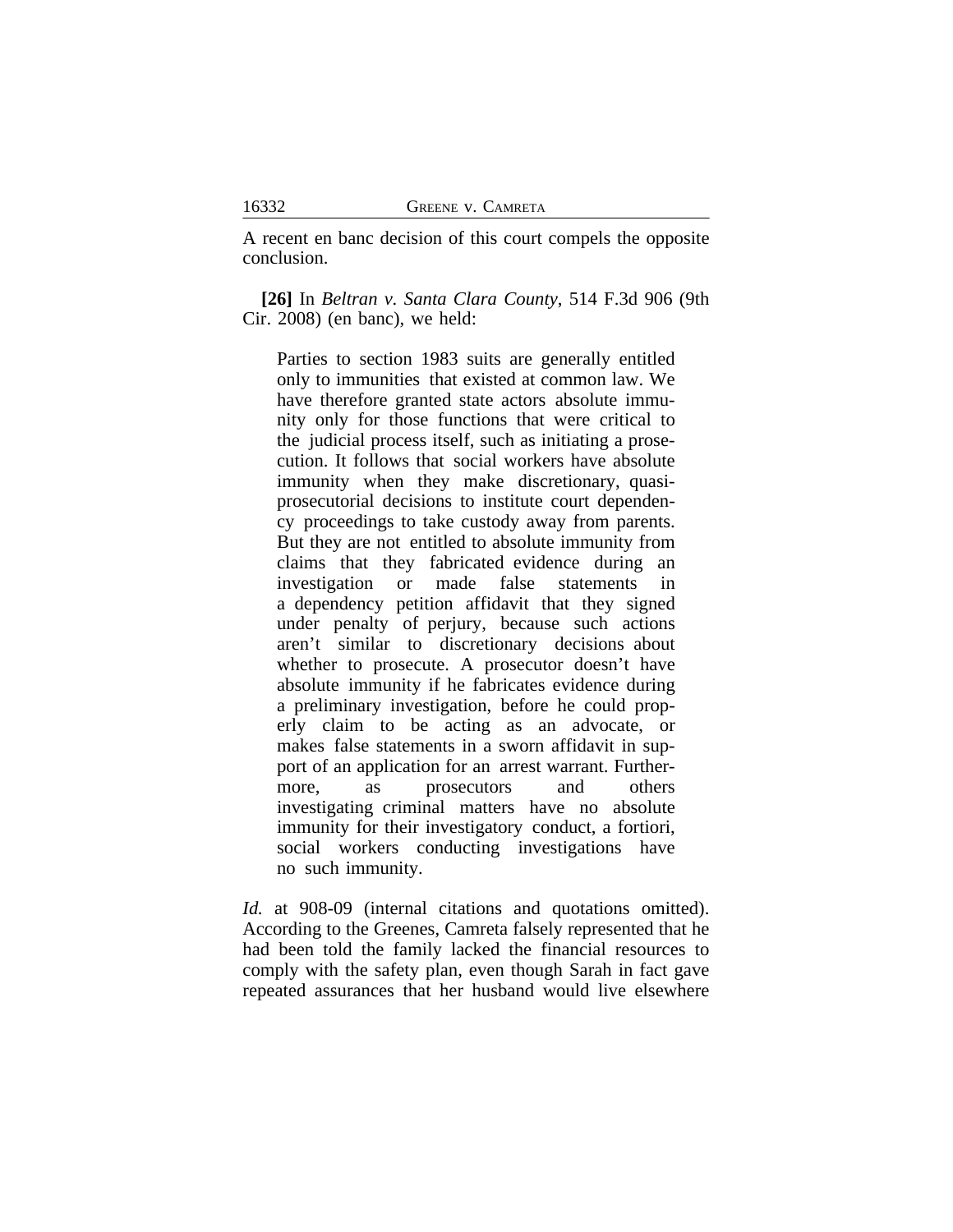| <b>GREENE V. CAMRETA</b> | 16333 |
|--------------------------|-------|
|--------------------------|-------|

and have no contact with her daughters. Assuming, as we must, that Sarah's version of events is true, under *Beltran* such a misrepresentation falls outside the scope of the absolute immunity afforded caseworkers.

Camreta relies on our pre-*Beltran* decision in *Mabe v. San Bernardino County Department of Public Social Services*, 237 F.3d 1101 (9th Cir. 2001), for the proposition that "social workers enjoy absolute, quasi-judicial immunity when making post-adjudication custody decisions pursuant to a valid court order." *Id.* at 1109 (internal quotation omitted). *Mabe* provides no support for Camreta's position in this case for two reasons. First, the quoted passage refers specifically to post-adjudication conduct, whereas the Greenes allege that Camreta misrepresented the fruits of his investigation before the Juvenile Court's adjudication of the protective custody order. Second, *Mabe* itself distinguished the presentation of false evidence from other, discretionary decisions made by caseworkers during a child abuse investigation: *Mabe* held that "social workers are entitled to absolute immunity for the initiation and pursuit of dependency proceedings," as well as any "post-adjudication custody decisions," but noted that plaintiff's allegations of false evidence in that case failed only "because [plaintiff] failed to offer any evidence of false or perjured testimony" by the caseworker. *Id.*

**[27]** Camreta is not entitled to qualified immunity as to the false representation claim, as the Greenes' right to be free from judicial deception in securing the removal order was clearly established at the time of Camreta's alleged misrepresentations to the court. We have repeatedly held that "[a] seizure conducted pursuant to a warrant obtained by judicial deception violates the Fourth Amendment." *Whitaker v. Garcetti*, 486 F.3d 572, 581 (9th Cir. 2007) (citing *Butler v. Elle*, 281 F.3d 1014, 1024 (9th Cir. 2002) (per curiam)). "To support a § 1983 claim of judicial deception, a plaintiff must show that the defendant deliberately or recklessly made false statements or omissions that were material to the finding of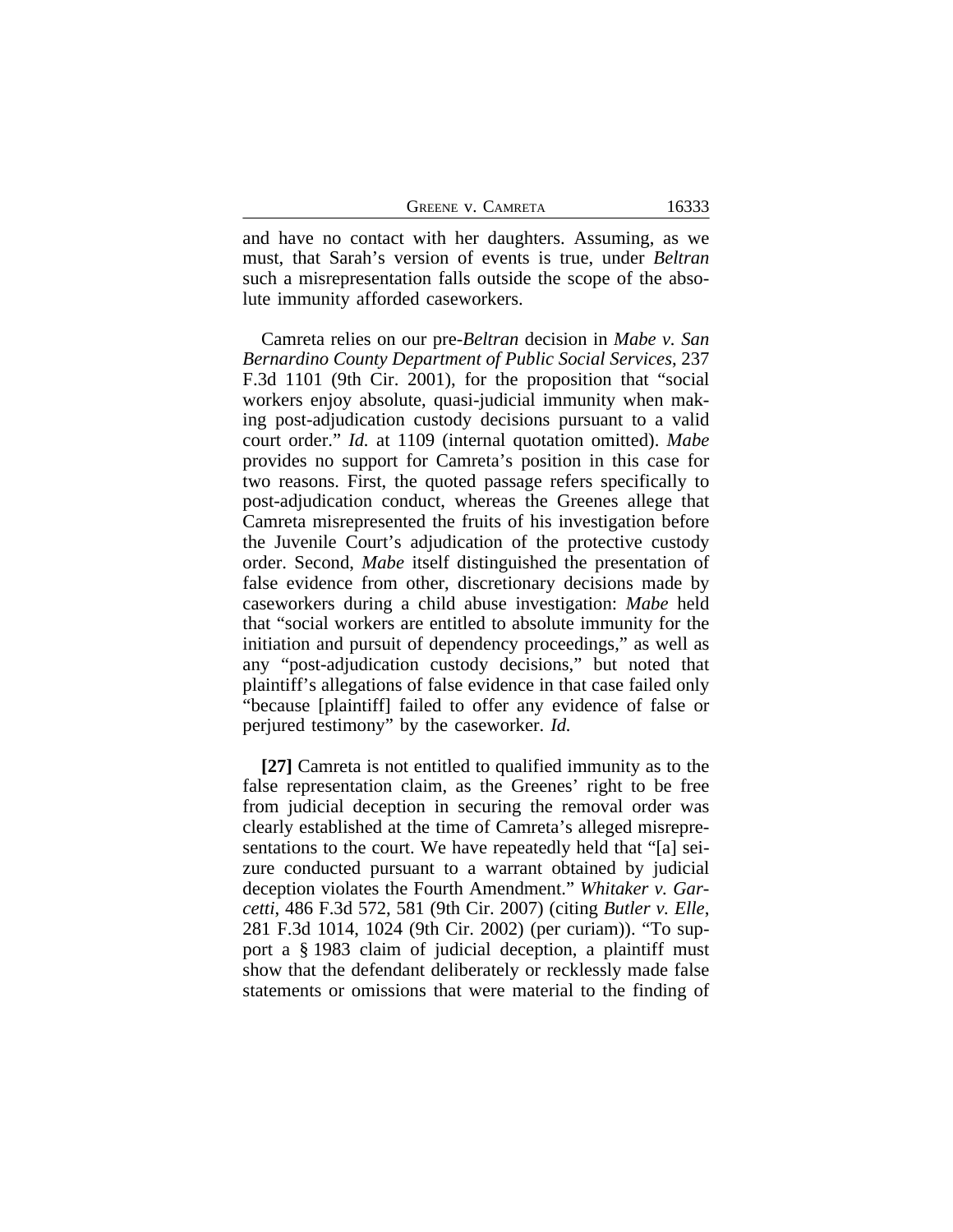16334 GREENE v. CAMRETA

probable cause." *KRL v. Moore*, 384 F.3d 1105, 1117 (9th Cir. 2004), citing *Galbraith v. County of Santa Clara*, 307 F.3d 1119, 1126 (9th Cir. 2002). Whether a false statement was "material" to the finding of probable cause is a question of law for the reviewing court. *KRL*, 384 F.3d at 1117; *Butler*, 281 F.3d at 1024.

More specifically, the right to be free from deception in the presentation of evidence during a protective custody proceeding was clearly established at the time Camreta filed his affidavit with the Juvenile Court. In *Devereaux v. Perez*, 218 F.3d 1045 (9th Cir. 2000), for example, we held in the context of a child abuse proceeding that "the constitutional right to be free from the knowing presentation of false or perjured evidence" is clearly established. *Id.* at 1055-56. Even earlier, we stated emphatically that "if an officer submitted an affidavit that contained statements he knew to be false or would have known were false had he not recklessly disregarded the truth, . . . he cannot be said to have acted in an objectively reasonable manner, and the shield of qualified immunity is lost." *Hervey v. Estes*, 65 F.3d 784, 788 (9th Cir. 1995) (internal quotations and citation omitted); *see also Butler*, 281 F.3d at 1024; *Whitaker*, 486 F.3d at 582 (concluding that "the contours of the Fourth Amendment right against judicial deception" were clearly established by 1996). *See also Snell v. Tunnell*, 920 F.2d 673 (10th Cir. 1990) (holding social workers who deliberately fabricated evidence of child sexual abuse to secure a removal order not entitled to qualified immunity).

**[28]** The Greenes have presented proof, in the form of Sarah's affidavit and deposition testimony, that Camreta included false statements in his affidavit requesting a protective custody order. According to Sarah, she told Camreta that there was a place for Nimrod to stay so that he would not have any contact with their daughters. Camreta's sworn affidavit states precisely the opposite, claiming that Sarah indicated the family lacked the financial resources to secure alternate housing for Nimrod. These conflicting accounts of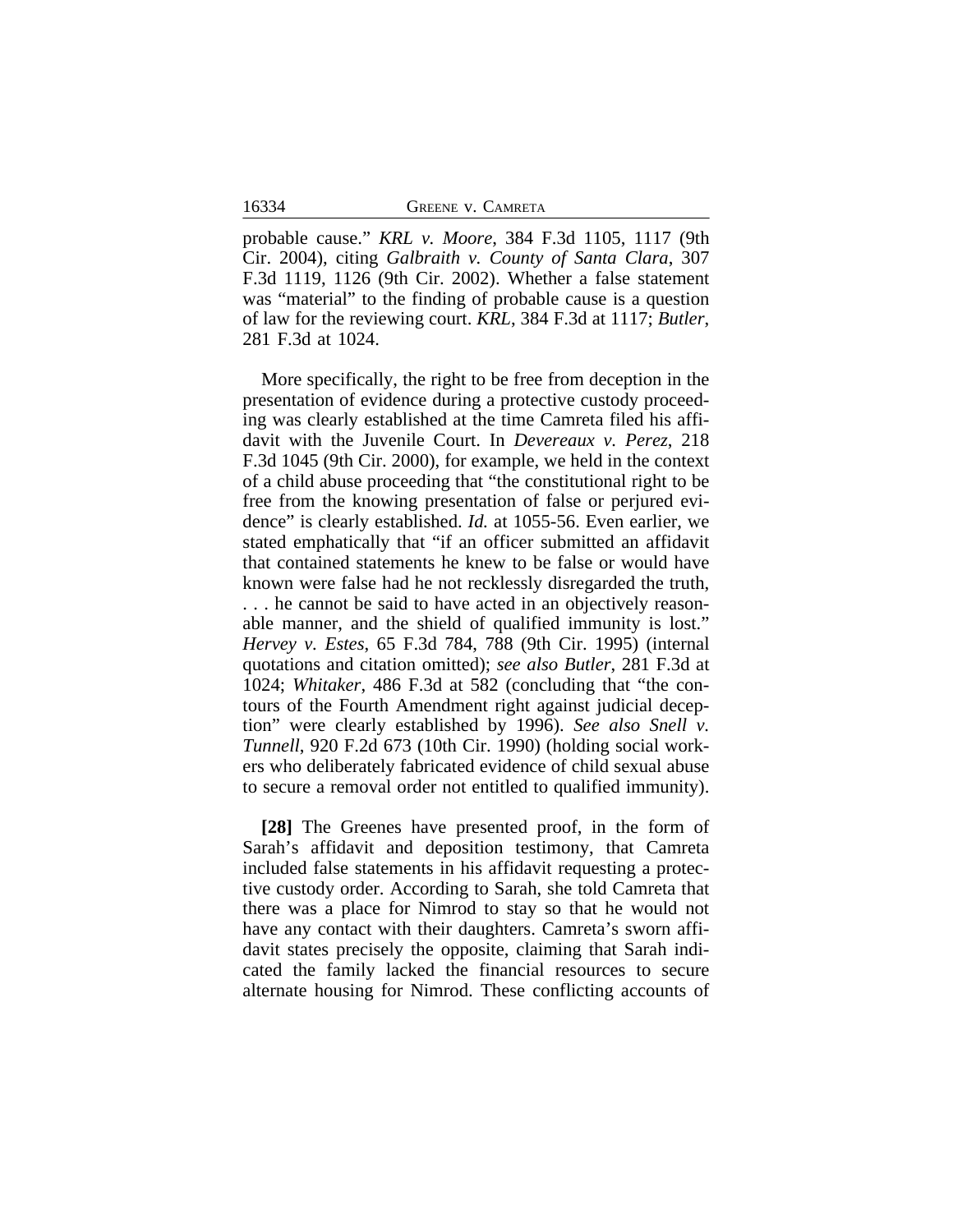| GREENE V. CAMRETA |  |
|-------------------|--|
|                   |  |

the same conversation create a genuine factual dispute as to whether Camreta intentionally or recklessly misrepresented his conversations with Sarah in an effort to persuade the court to remove the children from her custody.**<sup>20</sup>**

**[29]** The alleged misrepresentation was "material" to the granting of the removal order if the Juvenile Court would have declined to issue the order had Camreta been truthful. *See Butler*, 281 F.3d at 1026. The sole evidence presented against Sarah's continued custody of her daughters consisted of Camreta's contested assertion that she was unwilling or unable to prevent Nimrod from having contact with her daughters.**<sup>21</sup>** There was no basis for the Juvenile Court to remove S.G. and K.G. from *Sarah*'s custody, unless Sarah was failing to take the requisite steps to protect her daughters from Nimrod. "The government may not, consistent with the Constitution, interpose itself between a fit parent and her children simply because of the conduct — real or imagined — of the other parent." *Wallis*, 202 F.3d at 1142 n.14. Camreta's alleged misrepresentation provided crucial evidence for determining whether the girls remained in sufficient danger in Sarah's custody to warrant a protective custody order. In all likelihood, the Juvenile Court would not have issued its order absent Camreta's allegation that Sarah was unable to provide alternate housing for Nimrod.

**<sup>20</sup>**If Camreta did not misrepresent what Sarah told him, or if he negligently misrepresented her statements, his conduct did not violate the Constitution. But whether either is the case is a question for the trier of fact, not for this court. *See Butler*, 281 F.3d at 1024*.* 

<sup>&</sup>lt;sup>21</sup>This issue is complicated by the fact that the record does not contain any evidence regarding Sarah's response to Camreta's claims at the Juvenile Court hearing. The record indicates that Sarah was present and represented by counsel, and she presumably had an opportunity to rebut Camreta's assertions. Transcripts from the Juvenile Court hearing were not included in the district court record, so it is impossible to know whether or how Sarah responded to Camreta's version of the events at issue. If Sarah essentially ratified Camreta's account of their March 7 conversation at the hearing, Sarah's claim that Camreta intentionally misrepresented her statements to the Juvenile Court would be refuted.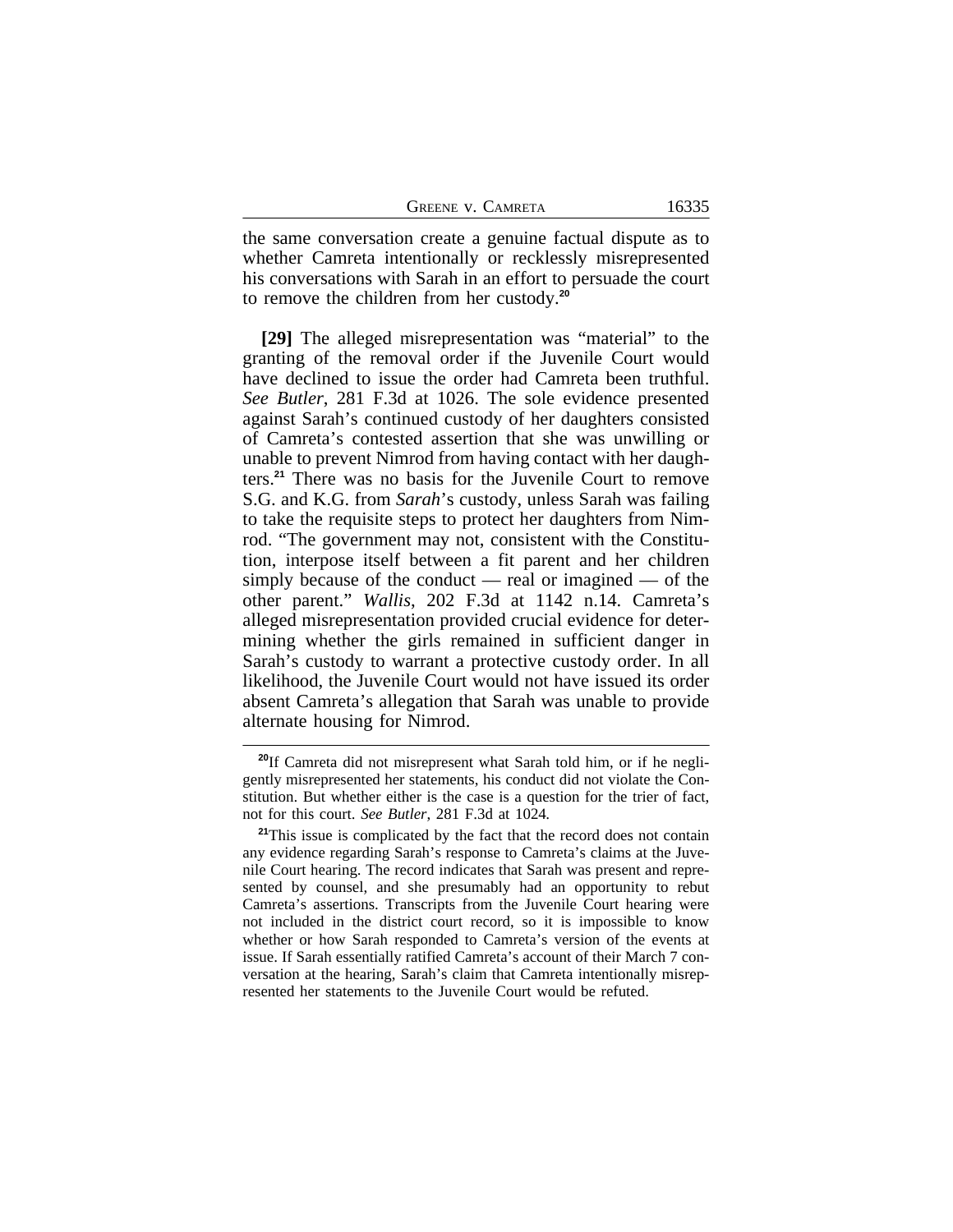16336

**[30]** Because Camreta's alleged misrepresentation in support of his request for a protective custody order — again, assuming it occurred — violated the Greenes' clearly established rights, he is not entitled to qualified immunity. The district court's grant of summary judgment to Camreta on the Greenes' Fourteenth Amendment claims stemming from the removal order is therefore reversed.

# **D. THE CHILDREN'S MEDICAL EXAMINATIONS OUTSIDE THEIR MOTHER'S PRESENCE**

Finally, the Greenes assert a separate claim under the Fourteenth Amendment premised on Camreta's decision to exclude Sarah from her daughters' physical examinations at the KIDS Center. Specifically, the Greenes argue that Sarah's exclusion violated her "substantive due process right to be there for her children," as well as S.G. and K.G.'s right "to have their mother there when they face potentially traumatic events, such as the exams [performed at the KIDS Center]." We agree.<sup>22</sup>

*Wallis* directly addressed the constitutionality of investigatory physical examinations of children outside their parents' presence. We stated:

[P]arents have a right arising from the liberty interest in family association to be with their children while they are receiving medical attention (or to be in a waiting room or other nearby area if there is a valid reason for excluding them while all or a part of the medical procedure is being conducted). Likewise,

**<sup>22</sup>**Camreta initially argued that he was entitled to absolute, quasi-judicial immunity for executing the Juvenile Court's order, but at oral argument conceded that he is not. The concession is well-taken. Camreta was not executing a court order when he made the decision to exclude Sarah from the KIDS Center assessments, as the order said nothing about excluding Sarah from the examinations.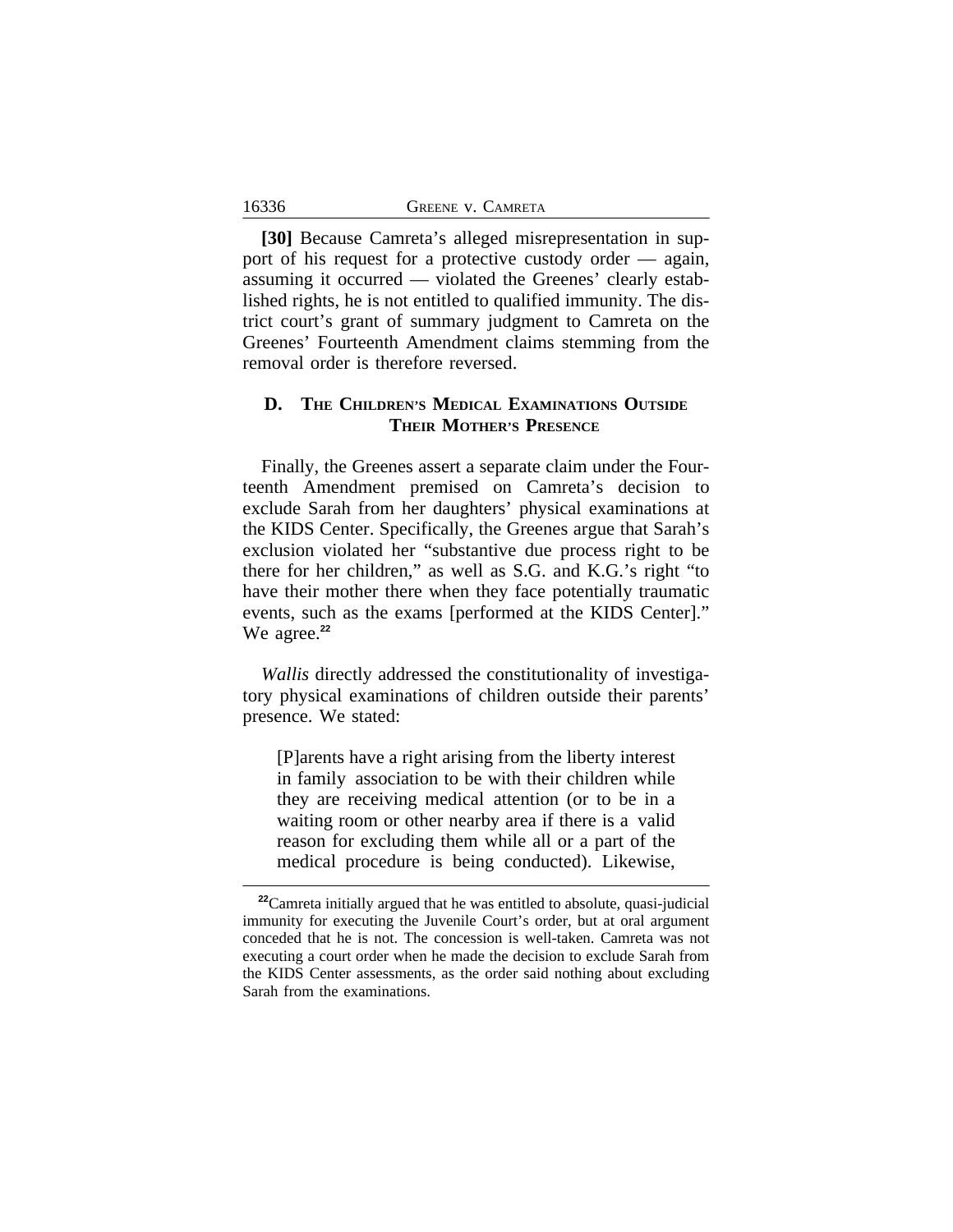GREENE V. CAMRETA 16337

children have a corresponding right to the love, comfort, and reassurance of their parents while they are undergoing medical procedures, including examinations — particularly those . . . that are invasive or upsetting. The interest in family association is particularly compelling at such times, in part because of the possibility that a need to make medical decisions will arise, and in part because of the family's right to be together during such difficult and often traumatic events.

*Wallis*, 202 F.3d at 1142. This passage from *Wallis* establishes two points central here: first, parents and children maintain clearly established familial rights to be with each other during potentially traumatic medical examinations; and second, this right may be limited in certain circumstances to presence nearby the examinations, if there is some "valid reason" to exclude family members from the exam room during a medical procedure.

**[31]** Even if Camreta had a valid reason to exclude Greene from K.G.'s medical exam, which we do not decide, *Wallis* held that parents have a right to be present at medical examinations of their children *or* "to be in a waiting room or other nearby area if there is a valid reason for excluding them." *Id.* at 1142. In this case, according to Sarah, she "was ordered by the staff of the KIDS Center, who were under orders of Bob Camreta, to leave the premises" entirely, depriving her of any opportunity to comfort her children even after the examinations had been completed. Prohibiting Sarah from remaining in an adjoining or nearby room violated her constitutional right under *Wallis*.

**[32]** The language of *Wallis* is clear and unambiguous: government officials cannot exclude parents entirely from the location of their child's physical examination absent parental consent, some legitimate basis for exclusion, or an emergency requiring immediate medical attention. *Id.* at 1141-42. The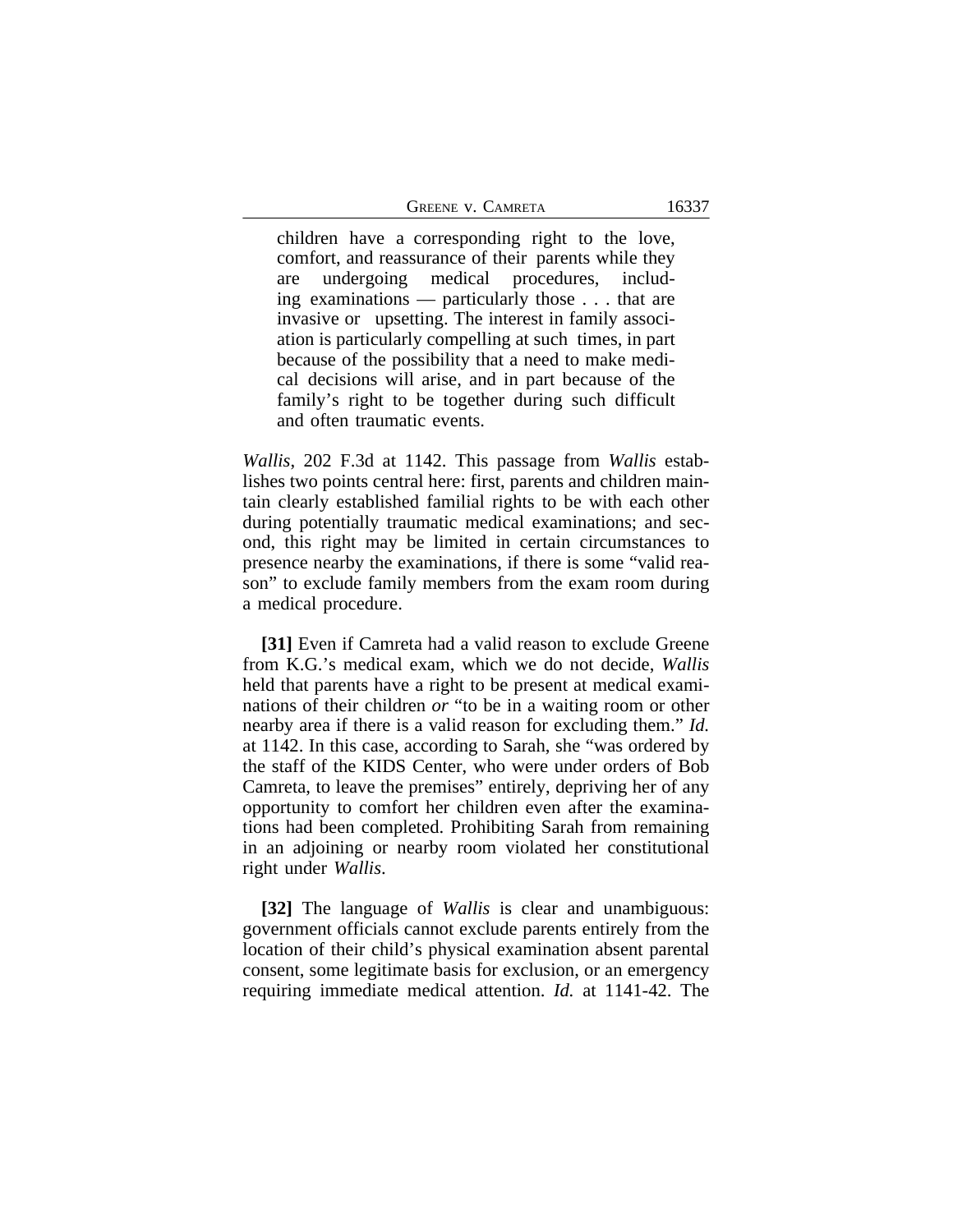KIDS Center assessments involved the visual inspection and photographing of the children's genitals. This process could certainly be emotionally traumatic to a young girl. *Cf. Redding*, 129 S.Ct. at 2642 (citing a study concluding that strip searches can "result in serious emotional damage."). The children's right to their mother's comfort and their mother's right to provide such comfort were thus at their apex. Camreta's decision to exclude Sarah not just from the examination but from the entire facility where her daughter was being examined violated the Greenes' clearly established rights.**<sup>23</sup>**

**[33]** We therefore reverse the district court's grant of summary judgment to Camreta on this claim as well.

#### **III. CONCLUSION**

In sum, we hold that Camreta and Alford are entitled to qualified immunity with respect to S.G.'s Fourth Amendment claims and affirm the district court's grant of summary judgment on that basis. With respect to the Greenes' Fourteenth Amendment claims regarding the removal order, we conclude that there is a genuine issue of material fact as to whether Camreta secured the order by misrepresenting his conversa-

**<sup>23</sup>**We note that there was no state administrative rule to the contrary. Oregon Administrative Rule 413-015-0720 sets forth "interviewing rules" for child protective services, providing, *inter alia*, that "[i]f the parent or caregiver is the alleged abuser or if the presence of the parent or caregiver might impede the interview, the CPS worker may interview children independent of their parents or caregivers." OR. ADMIN. R. 413-015-0720(4) (2003). These rules were intended to govern initial interviews with victims of suspected abuse, a point made quite clear by the very next sub-part of the rule, which provides separate guidelines for initial physical examinations. *See* OR. ADMIN. R. 413-015-0720(5) (2003). The State's regulatory scheme thus reflected a concern that the presence of a victim's parents might impermissibly influence the child's answers to a caseworker's questions, not a license to exclude a parent from the premises on which a physical examination is occurring. (These regulations have been revised and now appear at OR. ADMIN. R. 413-015-0420 and OR. ADMIN. R. 413-015- 0415.)